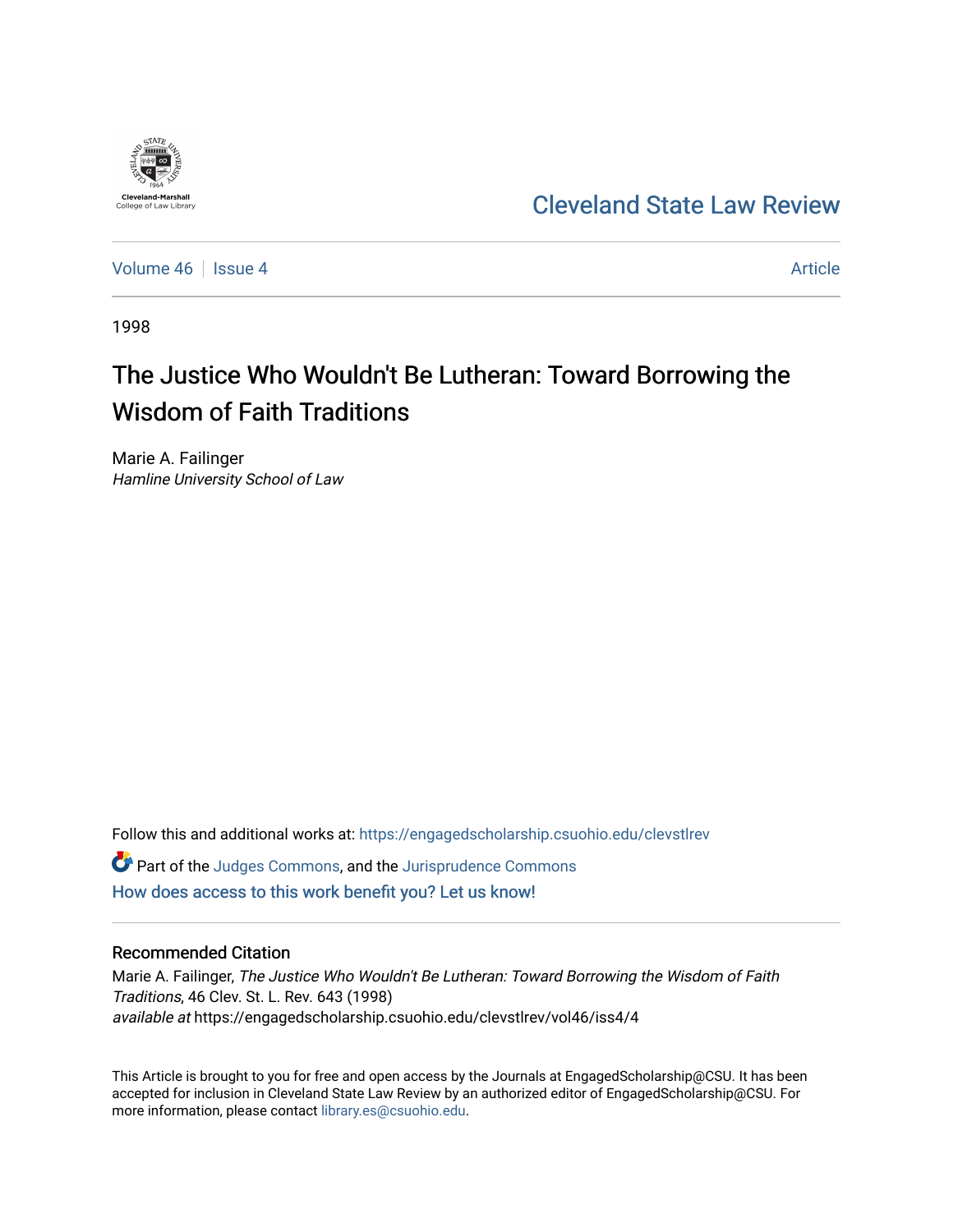## THE JUSTICE WHO WOULDN'T BE LUTHERAN: TOWARD BORROWING THE WISDOM OF FAITH TRADITIONS

#### MARIE A. FAILINGER<sup>1</sup>

|     | 643                                                       |
|-----|-----------------------------------------------------------|
| П.  | WHEN MIGHT A RELIGIOUS ARGUMENT HELP? 647                 |
|     | Rhetorical Elements of Judicial Decision-Making 647<br>А. |
|     | B. Analogical Reasoning as a Legitimate Method            |
|     | of Reasoning from Religious to Constitutional             |
|     |                                                           |
| Ш   | SITUATING LUTHERANS IN THE PROTESTANT WORLD 660           |
| IV. | TURNING TO JUSTICE REHNQUIST: JUXTAPOSING                 |
|     | LUTHERAN THEOLOGY AND REHNQUIST'S                         |
|     |                                                           |
|     | A. Strict Construction vs. Law as Gift: Toward            |
|     |                                                           |
|     | B. State-Sovereignism and Positivism: Toward              |
|     |                                                           |
|     | C. The Equality of Authority: The Problem of              |
|     | Majoritarianism, Equal Protection and                     |
|     |                                                           |
|     |                                                           |

#### I. INTRODUCTION

Much ink has been shed over the propriety of the use of religious language in law-making.<sup>2</sup> Some commentators have argued that lawmakers can properly be motivated by religious concerns<sup>3</sup> or even that they are inescapable; but that a

<sup>3</sup>Justice Rehnquist, for example, views "individual moral judgments" as an appropriate "springboard" for political action, but they do not in themselves justify a decision; only when their followers have become "sufficiently numerous" to pass a law will such moral

<sup>1</sup> Professor of Law, Hamline University School of Law, and Co-editor, JOURNAL OF LAW AND RELIGION. Howard Lesnick and Howard Vogel have made this a much better article than it was going to be, and Pat Keifert and my colleagues on ELCA Church in Society's Task Forces, brought together by John Stumme, are responsible for getting me thinking about this topic. Michael Perry's work was a significant influence, among others, and I must also thank Susan DeVos, who did the scut-work well without complaint, aided by Jonathan Miller.

<sup>&</sup>lt;sup>2</sup>See, e.g., Stephen Carter, THE CULTURE OF DISBELIEF 18-101 (1993); Mark Tushnet, Religion in Politics, 89 COLUM. L. REV. 1131 (1989)(book review); Michael J. Perry, MORALITY, POLITICS AND LAW 77-104 (1988); Kent Greenawalt, RELIGIOUS CONVICTIONS AND POLITICAL CHOICE (1988); Franklin I. Gamwell, Religion and Reason in American Politics, 2 J. LAW & RELIG. 325 (1984); Daniel O Conkle, Differing Religions, Different Politics: Evaluating the Role of Competing Religious Traditions in American Politics and Law, 10 J.LAW & RELIG. 1, 11-30 (1993-94).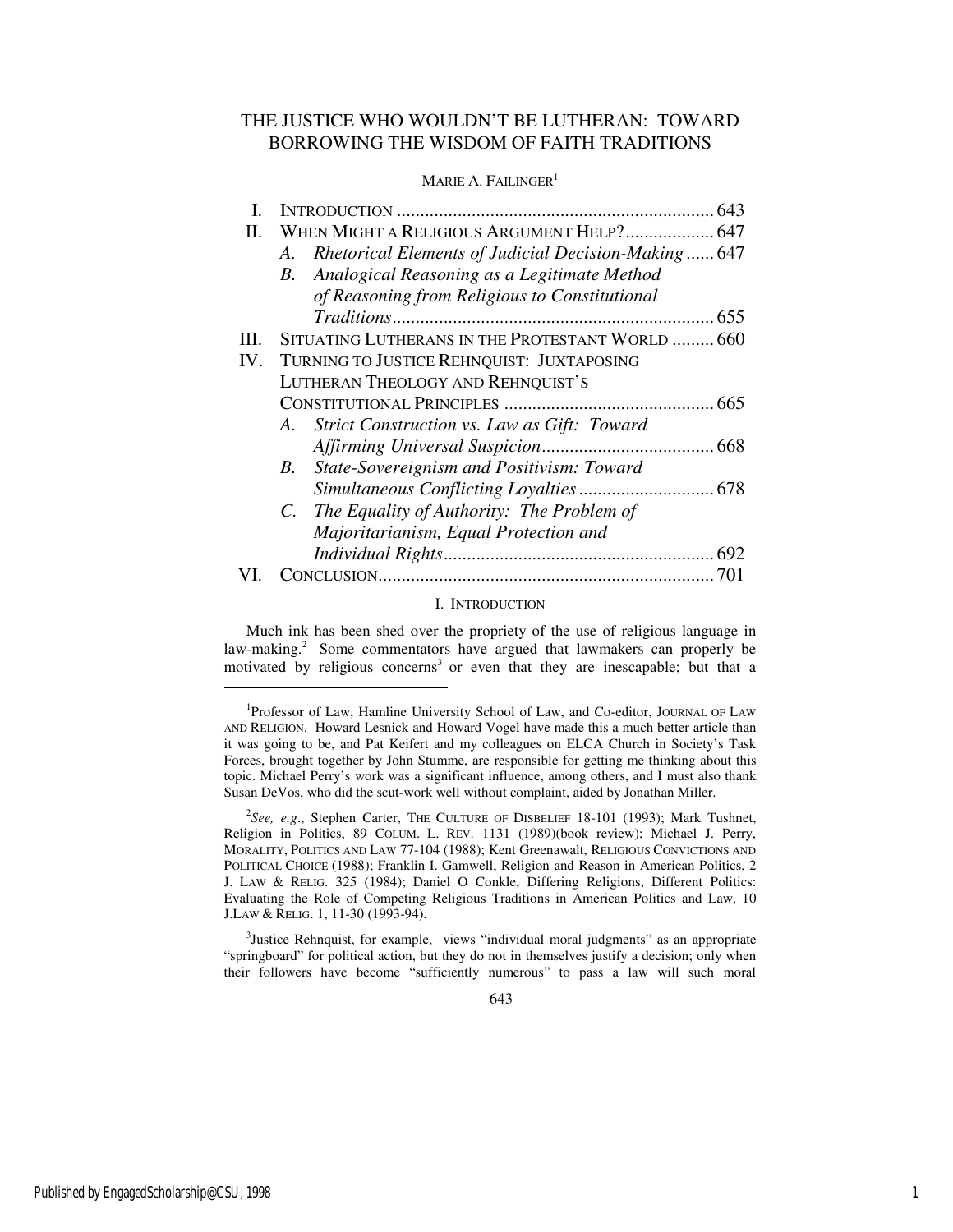lawmaker may not rely on religious reasons in making a decision.<sup>4</sup> John Rawls considers religious reasons a paradigmatic example of "nonpublic reasons,"<sup>5</sup> while Richard Rorty would want to make it "'seem bad taste'" to bring religion into public discussion.<sup>6</sup> Both Michael Perry and Ronald Thiemann have criticized Rawls for insisting that religious arguments cannot be fully shared by all members of the polity, and therefore are precluded.<sup>7</sup> Thiemann also criticizes Thomas Nagel's position that religious arguments cannot be used because religious people are not prepared to make arguments available so that others can make the same judgment as they do.8 Others have countered that refusing entry to religious arguments deprivileges them compared to secular arguments, in violation of both speech and free exercise norms, $9$  or that religious discourse is so important to public life that it is incumbent for elected officials not to conceal their religious convictions.<sup>10</sup>

In its broad sense, this debate over religious argument in public life arises from what David Hollenbach calls "the fact of pluralism." As an organic response to "the diversity of conceptions of the meaning and purpose of life," pluralism, in Hollenbach's view, is likely to be a permanent reality in modern democratic cultures.<sup>11</sup> If he is right, not to acknowledge such a reality, not to give it moral weight in political decision-making, seems not simply foolish, but also wrong.

justifications carry any legal weight. William H. Rehnquist, *The Notion of a Living Constitution*, 54 TEX. L. REV. 693, 705 (1976).

4 For examples of arguments that lead to this or a more radical separatist conclusion *see*  MICHAEL PERRY, LOVE AND POWER 9-28(1991) (discussing Kent Greenawalt, Bruce Ackerman, Thomas Nagel, and John Rawls). Some who are most outspoken against religious language in public life fear a specific antagonist: a conservative Christian, often labeled "fundamentalist," who believes that divine revelation hands down a specific set of mandates about how all people should live. Some of them have expressed concern that lobbyists and lawmakers—labeled "stealth candidates" in local political races—will hide their religious motives and plans until they are elected. *See, e.g.,* K. L. Billingsley, *ACLU Sues California School Board, Charges It Muzzles Public Criticism,* WASH. TIMES, May 19, 1997, at A4 (describing religious conservative candidates for school board); *Symposium,* INSIGHT MAG., May 5, 1997, at 25 (describing Christian Coalition candidates); William Safire, *Gambling Panel's Foxes,* PORTLAND OREGONIAN, May 20, 1997, at B08 (describing gambling commission candidate who served on the Family Research Council).

<sup>5</sup>MICHAEL J. PERRY, RELIGION IN POLITICS 54-58 (1997),

6 *Id.* at 45, *quoting* Richard Rorty, *Religion as a Conversation Stopper,* 3 COMMON KNOWLEDGE 1, 2 (1994).

7 *Id.* at 54-61; RONALD E. THIEMANN, RELIGION IN PUBLIC LIFE: A DILEMMA FOR DEMOCRACY 124-26 (1996).

8 *Id.* at 127-30.

<sup>9</sup>RELIGION IN POLITICS, *supra* note 5, at 32-33.

<sup>10</sup>See, e.g., Kent Greenawalt, PRIVATE CONSCIENCES AND PUBLIC REASONS 166 (1995); RELIGION IN POLITICS, *supra* note 5, at 78 (noting that the Williamsburg Charter drafters called for public accessibility of private convictions to engage those who do not share such convictions).

<sup>11</sup>David Hollenbach, *Contexts of the Political Role of Religion: Civil Society and Culture*, 30 SAN DIEGO L. REV. 877, 879 (1993) (citing and quoting John Rawls, *The Idea of an Overlapping Consensus*, 7 OXFORD J. LEGAL STUD. 1, 4 (1987).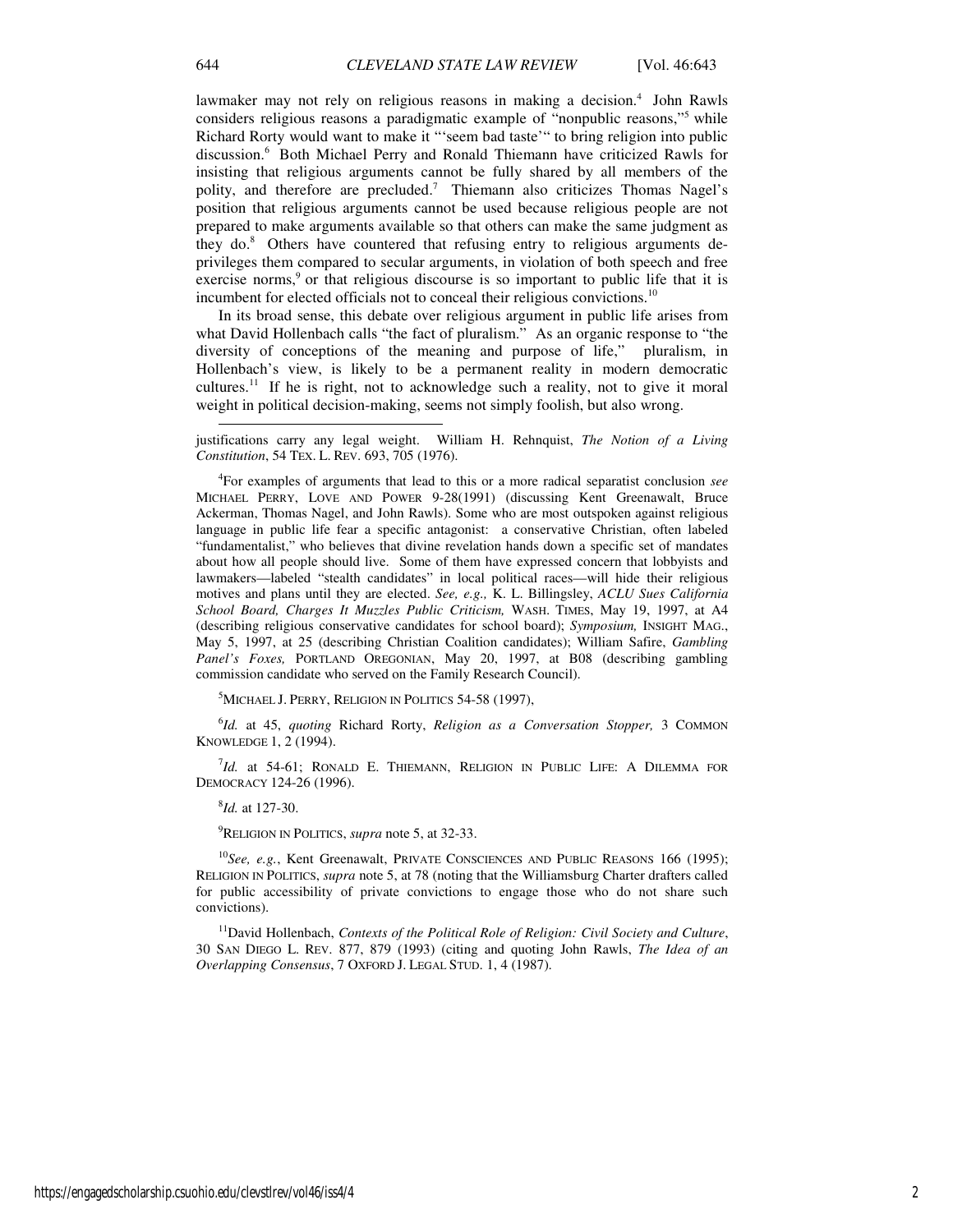Yet, only a few legal scholars have gone past the propriety debate to work out what jurisprudence might look like if lawmakers and judges took their religious world-views seriously—and explicitly—in their work, in a way respectful of "the fact of pluralism."<sup>12</sup> My task is to imagine the concrete case: what a judge's jurisprudence might look like if a judge considered the wisdom of his own religious tradition in constitutional cases. This article explores broad jurisprudential themes and specific First Amendment and social welfare opinions of Justice William Rehnquist, who for some years has been a member of a Lutheran congregation, my own denomination. While Justice Rehnquist's views have moderated over the years, and he has become known, partly through the impeachment inquiry, for a judicious temperament, I will make a modest case that *in his jurisprudence***,** Justice Rehnquist does not take seriously central Lutheran understandings. (I should be very clear that, other than his membership, I know nothing about Justice Rehnquist's theological beliefs or religious practice, and I do not consider them.<sup>13</sup> I only suggest how a person who accepts Lutheran doctrine, or one "take" on it, would reason about legal issues. $)^{14}$ 

Justice Rehnquist is somewhat of a foil here, for he is a good example—but far from the only one—of how a judge from a particular faith-tradition may find himself not reflecting elements of that tradition in his jurisprudence. For instance, Sanford Levinson has shown how the American polity has somewhat successfully demanded that Catholic justices explicitly renounce any notion that their faith will have

 $\overline{a}$ 

<sup>&</sup>lt;sup>12</sup>Most recently, Perry has made the more expansive argument that no reasons that lobbyists or lawmakers might give as arguments, motivations, or pivotal influences in their decisions are out of bounds; but that a religious lawmaker may rely on his religious belief as a ground for decision only if he is convinced that there is a plausible secular reason for his action as well. RELIGION IN POLITICS, *supra* note 5, at 43-44. In his previous work, Perry had made an appeal for politics that were publicly intelligible and accessible, i.e.,"comprehensible to those who speak a different religious or moral language—to the point of translating one's position, to the extent possible, into a shared ('mediating') language." "The virtue of public accessibility is the habit of trying to defend one's position in a manner neither sectarian nor authoritarian." LOVE AND POWER, *supra* note 4, at 106. Perry refers to similar arguments from J. Bryan Hehir and Richard John Neuhaus. RELIGION IN POLITICS, *supra* note 5, at 78.

<sup>&</sup>lt;sup>13</sup>Nor is the article focussed on Justice Rehnquist's personal moral character or the way in which he interacts with others in his professional life. In some biographical sketches, Rehnquist is described as a warm and compassionate person, intellectually sharp and courageous, *see* PETER IRONS, BRENNAN V. REHNQUIST: THE BATTLE FOR THE CONSTITUTION 18 (1994); DAVID SAVAGE, TURNING RIGHT: THE MAKING OF THE REHNQUIST SUPREME COURT 32 (1992); DEREK DAVIS, ORIGINAL INTENT: CHIEF JUSTICE REHNQUIST AND THE COURSE OF AMERICAN CHURCH/STATE RELATIONS 4-5 (1991). In fact, the contrast between reports about his personal character and the tone of his judicial opinions was precisely a factor which intrigued me enough to begin this inquiry.

 $14$ I happily invite more theologically educated Lutherans to correct mistakes, though I believe that the themes I take up are true to and central in the Lutheran understanding. Justice Rehnquist's jurisprudence may well reflect some Christian "story," if not a Lutheran one. For instance, Sanford Levinson suggests that the remnants of the American Protestant tradition held by founding communities can be found in the Supreme Court's jurisprudence. Sanford Levinson, *The Confrontation of Religious Faith and Civil Religion: Catholics Becoming Justices,* 39 DEPAUL L. REV. 1047, 1050, 1054 (1990).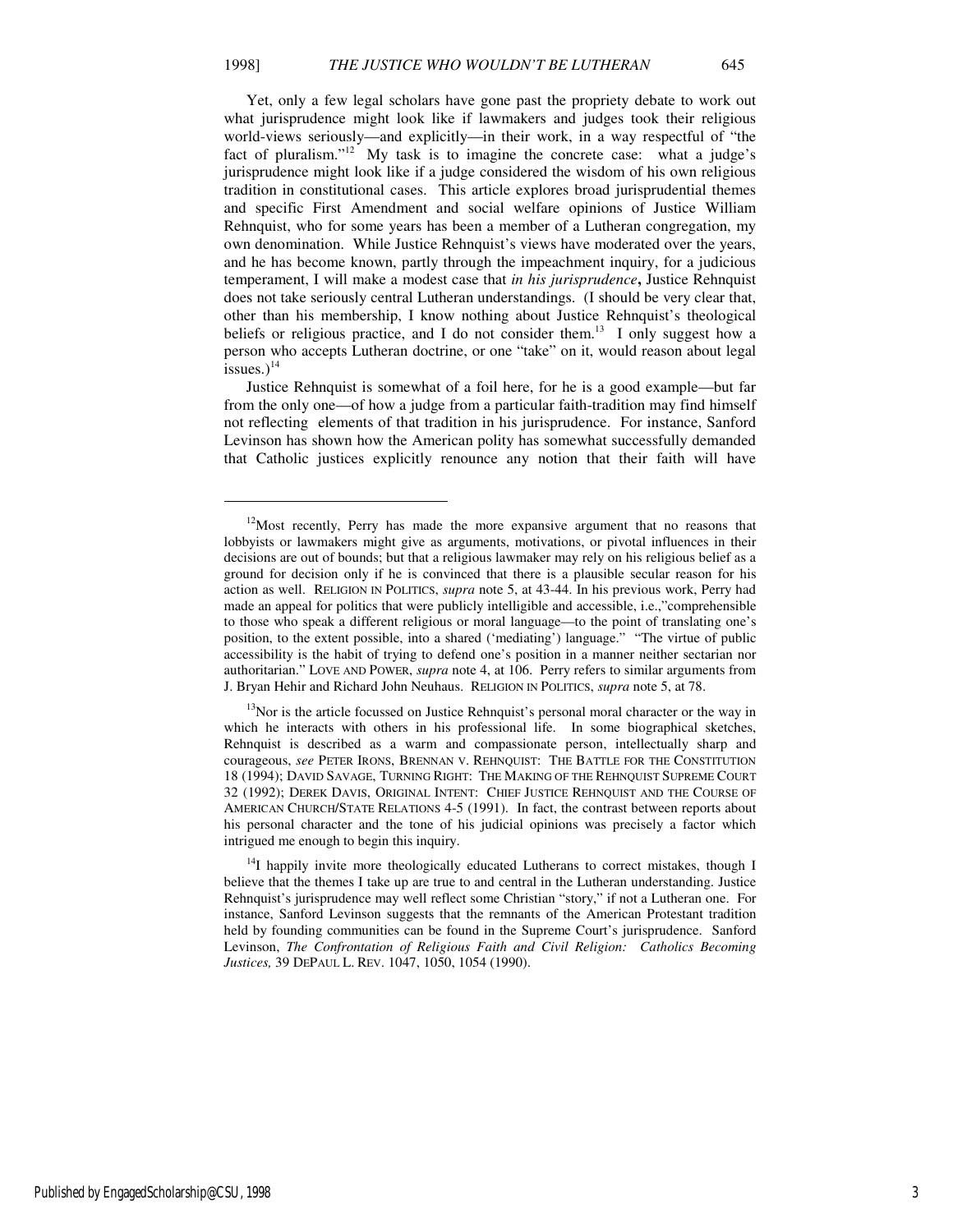anything to do with their judicial office, particularly their interpretive task.<sup>15</sup> And they are surely not alone.

However, I think that Justice Rehnquist might be a better Justice if he were a better Lutheran justice. That is, his failure to deploy traditional Lutheran ethics to understand and speak to the American constitutional situation impoverishes the center of his own jurisprudence. Even if he reached many of the same decisional outcomes, his willingness to take Lutheran theological insights about the relationship between God and humans seriously as he works could lead to a more complex and accurate jurisprudence. In particular, some of his rhetorical moves would be better informed by analogical adaptation from Lutheran views of the relationship between church, state, society, and the individual.

The Lutheran position, which many Lutherans distance from Protestantism,  $16$  is to be sure often difficult, because it is paradoxical. However, it is precisely those paradoxes which make this position a powerful tool for gaining insights into the seemingly contradictory and complex demands of post-modern society, and the human condition itself.

I realize that such a project is loaded with landmines for both theology and law ranging from the central question theistic believers must ask, "is it possible to take God out of the picture, even analogically?" to the question people with other beliefs about religion might ask, namely, "what hidden theological assumptions might we

 $\overline{a}$ 

<sup>&</sup>lt;sup>15</sup>Levinson, *supra* note 14 at 1062-65. Justice Brennan was required to answer the question, "'[W]ould you be able to follow the requirements of your oath [to follow the laws and precedents of this Nation] or would you be bound by your religions obligations?'" *Id.* at 1062 (quoting *Nomination of William Joseph Brennan: Hearings Before the Committee on the Judiciary*, *United States Senate*, 85th Cong., 1st Sess., 32 (1957) [hereinafter *Brennan Hearings*]). He responded, "'I say not that I recognize that there is any obligation superior to that [oath], rather that there isn't any obligation of our faith superior to that.'" *Id.* at 1063 (quoting *Brennan Hearings*, 34). Justice Scalia was required to answer what he might do about a deeply held "'personal moral conviction, which may be pertinent to a matter before the Court,'" and he responded that he had a moral obligation "'to be bound by the determinations of that democratic society'" and "'[i]f [the judge] feels that he cannot be, then he should not be sitting as a judge.'" *Id.* at 1064 (quoting *Nomination of Judge Antonin Scalia: Hearings Before the Committee on the Judiciary*, *United States Senate*, 99th Cong., 2d Sess., 43 (1986) [hereinafter *Scalia Hearings*]). Even faced with clearly immoral laws, Judge Scalia responded, "'[i]n no way would I let that influence my determination of how they apply.'" *Id.* (quoting *Scalia Hearings*, 43). Justice Anthony Kennedy, responding to a question about an admiring remark he had made as "'a practicing Catholic'" to Sen. Jesse Helms' views on abortion, stated, "'Now it would be highly improper for a judge to allow his or her own personal or religious views to enter into a decision respecting a constitutional matter.'" *Id.* at 1064-65 (quoting *The Questions Begin: "Who is Anthony Kennedy*," N.Y. TIMES, Dec. 15, 1987, at B16).

<sup>&</sup>lt;sup>16</sup>Historian Sydney Ahlstrom recognizes four "traditional" headings for American churches which arose out of the Reformation: Lutheran, Anglican, Reformed, and Radical. SYDNEY AHLSTROM, A RELIGIOUS HISTORY OF THE AMERICAN PEOPLE 72 (1972). Some moments in American Lutheranism have emphasized Lutheranism as conserving the best of the Catholic tradition against radical and Reformed movements, while others have attempted to marry Lutheranism with other Protestant traditions into an "American Lutheranism." *Id.* at 518-26.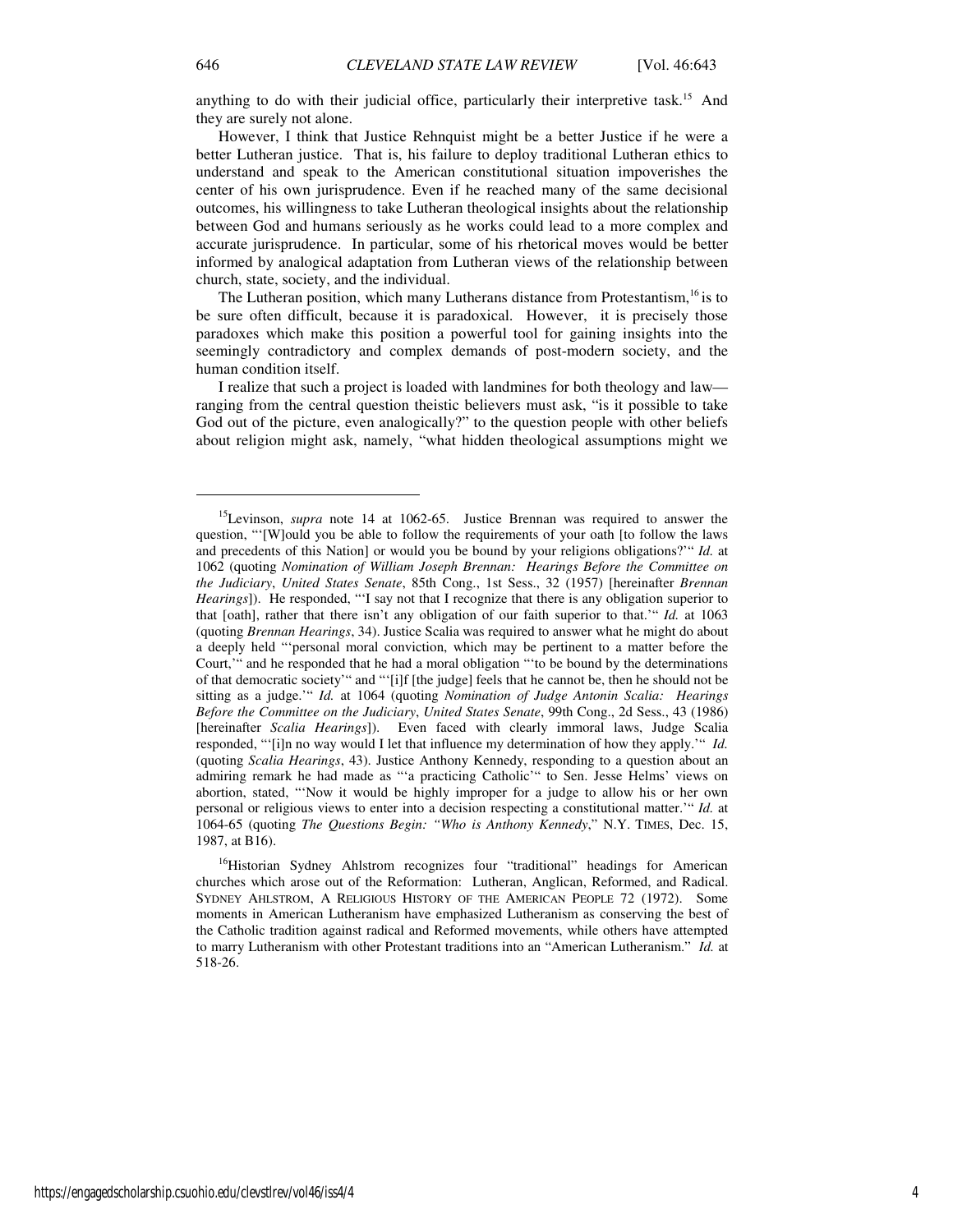j

mistakenly import as we are trying to adapt a theological idea to a secular setting?"<sup>17</sup> While Michael Perry and others have taken questions of this nature quite seriously, particularly the need for respectful process, $18$  I will first suggest two moves that might respond to legitimate concerns about religious influence in the judicial process.

#### II. WHEN MIGHT A RELIGIOUS ARGUMENT HELP?

Taking as true Perry's position that some plausible secular argument must be advanced to justify every political decision, we might ask why a judge's ability to borrow from his religion might make a difference in his opinions. First, a judge's religious understandings may usefully inform the rhetorical elements of his opinion, even if it is more problematic to permit such understandings to ground the decisional elements of the case. Second, joining  $Perry<sup>19</sup>$  and Ron Thiemann<sup>20</sup> in viewing religious traditions as in part preserving a storehouse of wisdom on the human experience, I argue that we can borrow analogically even in a state committed to a secularly justified result.

#### *A. Rhetorical Elements of Judicial Decision-Making*

Even if Perry is right that a court must justify its decision using secular arguments, a judge's religious views may usefully inform the way in which she constructs the rhetorical cast,<sup>21</sup> and particularly the forensic and epideictic elements<sup>22</sup> of her opinion. To be adequate to its authority, the Supreme Court must move beyond decisional compromise<sup>23</sup> in individual opinions, and even beyond a laudable concern for justificatory consistency<sup>24</sup> over time. To be publicly persuasive in

<sup>21</sup>Aristotle defined rhetoric as the "faculty which apprehends the possible means of persuasion in any given case" or subject. ARISTOTLE, SELECTED WORKS 611, section 1356a (Hippocrates G. Apostle and Lloyd P. Gerson, eds., Peripatetic Press, 2d ed. 1986)(hereinafter cited as Aristotle, at page and section.)

<sup>22</sup>*See* notes 25 and 26 and accompanying text (further explicating the forensic and epideictic elements of rhetoric.)

 $^{23}$ Any number of opinions display the results of rhetorical compromise; they speak in a multiplicity of rhetorical tongues, reflecting the arguments of each of the Justices whose vote was needed to reach the decision. One oft-cited example of rhetorical compromise is Justice Brennan's opinion in *Plyler v. Doe*, which borrows from illegitimacy, alienage, and education jurisprudence to justify invalidation of a state education exclusion for illegal alien children. 457 U.S. 202 (1982).

<sup>24</sup>Some justices do seem to take pains to display some (if not perfect) theoretical consistency over time on issues such as the relationship of the federal and state governments, judicial review, the presumption of constitutionality, and similar issues. Yet, these patterns often assert themselves in concurring or dissenting opinions, rather than the opinion of the

<sup>17</sup>*See, e.g.*, Stephen D. Smith, *Idolatry in Constitutional Interpretation,* 79 VA. L. REV. 583, 604 (1993) (taking up the question whether moral arguments in law make sense without a transcendent source or "superlative," without God).

<sup>18</sup>*See, e.g.*, RELIGION IN POLITICS, *supra* note 5 at 99-101, 105-11, 125-26 (1991).

<sup>19</sup>LOVE AND POWER, *supra* note 4, at 70-75.

<sup>20</sup>THIEMANN, *supra* note 7, at 132.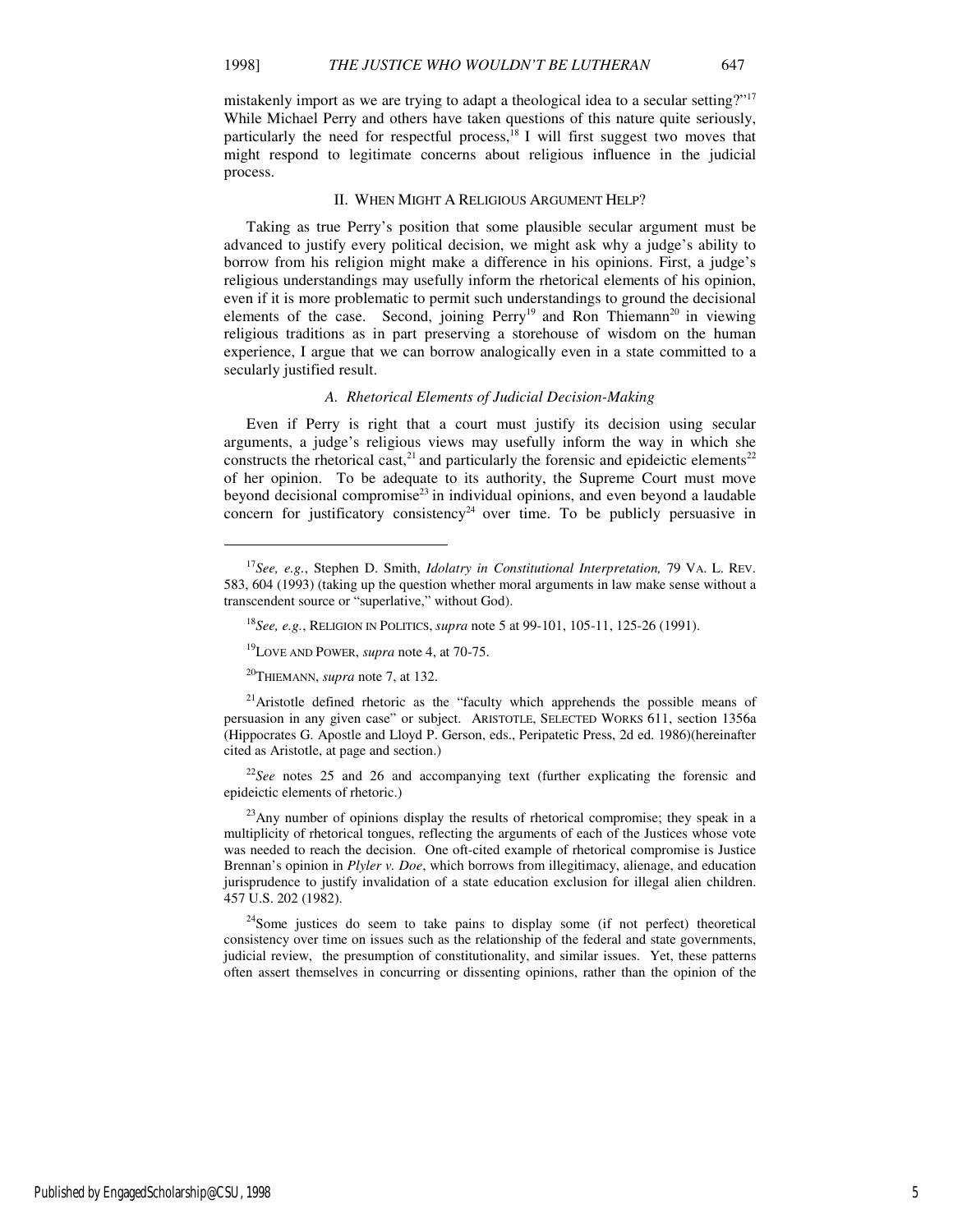history, the Court will need to take more care for both the forensic function of its opinions, that layer of argument aimed at convincing the reader that a litigant (or lower court) has acted wrongfully or correctly under the law, $^{25}$  and the epideictic, which is the rhetorical "piece" of an argument that praises or blames one of the parties for what has happened. If it does not carefully construct these elements of its argument, the Court can be sure that the public will imply or supply a forensic and epideictic text, even if not the one intended by the Justices.<sup>26</sup>

Viewing cases over time, it is not clear that the Supreme Court consciously attends to the forensic or epideictic functions that the Court's opinions serve, perhaps because the court is still mired in a 19th century conception of law as science.<sup>27</sup> In the scientific model, the speaker is simply a detached observer, not persuading the hearer of the moral strength of his position, but instead finding a cold, hard legal truth out in nature, much like isolating an insect in an entomological expedition. In the scientific model, the hearer becomes unimportant, almost unnoticed; and the speaker cannot "see" the facts through a particular character or lens, lest he destroy the objectivity of the search for truth. A judge committed to the scientific model of law would not want to acknowledge that he has personal views, much less religious views, for that might skew the "reality" of the legal investigation. Moreover, to acknowledge that he is writing for, say, a public in turmoil over slavery or abortion would be to suggest that his rhetoric was aimed at appeasement rather than the pure truth.

A rhetorical jurisprudential model, by contrast, understands both the reluctant authority and the invitational force of the constitutional opinion. Such a model recognizes that the Court *must* decide even those critical matters on which people are sharply divided, matters which could easily go one way or another under the

<sup>26</sup>Consider two examples:

l

—the popular interpretation of Roe v. Wade, 410 U.S. 113 (1973), as a case which decides the abortion question on the basis of whether a fetus is a human life;

 —in the affirmative action arena, the public focus on "third-party innocence", i.e., whether an affirmative action program will harm innocent non-minority employees/applicants, as a test of its moral worth derived from cases such as *Regents of California v. Bakke*, 438 U.S. 265 (1978) and *City of Richmond v. J.A. Croson Co*., 488 U.S. 469 (1989).

In each such case, the public is in some senses correct that this "kernel" of the abortion and affirmative action cases is necessary to the moral resolution of the case; but it is the public that has selected that kernel of the Court's opinion to focus in on the moral debate, with the other kernels of the argument receiving much less attention in public discussion.

 $27$ Christopher Columbus Langdell, the first Harvard Law School dean, is credited with the development of the "law as science" theory. *See* Thomas C. Grey, *Langdell's Orthodoxy*, 45 U. PITT. L. REV. 1 (1983).

Court, which would presumably have the greatest opportunity for rhetorical influence since it is strengthened by the judgment itself.

<sup>&</sup>lt;sup>25</sup>Aristotle distinguished between deliberative and forensic rhetoric. Deliberative speech urges people either to do or not do something; lawyers use deliberative speech in this sense, while judges rarely do, except when speaking from the bench. Forensic speech attacks or defends actions done in the past. Forensic rhetoric, chiefly employed by litigants, aims to prove some action just or unjust. ARISTOTLE, *supra* note 21 at 616, § 1358b. In a judicial opinion, forensic rhetoric is used to justify the decision to the reader, but it often waxes far beyond justification of the decision.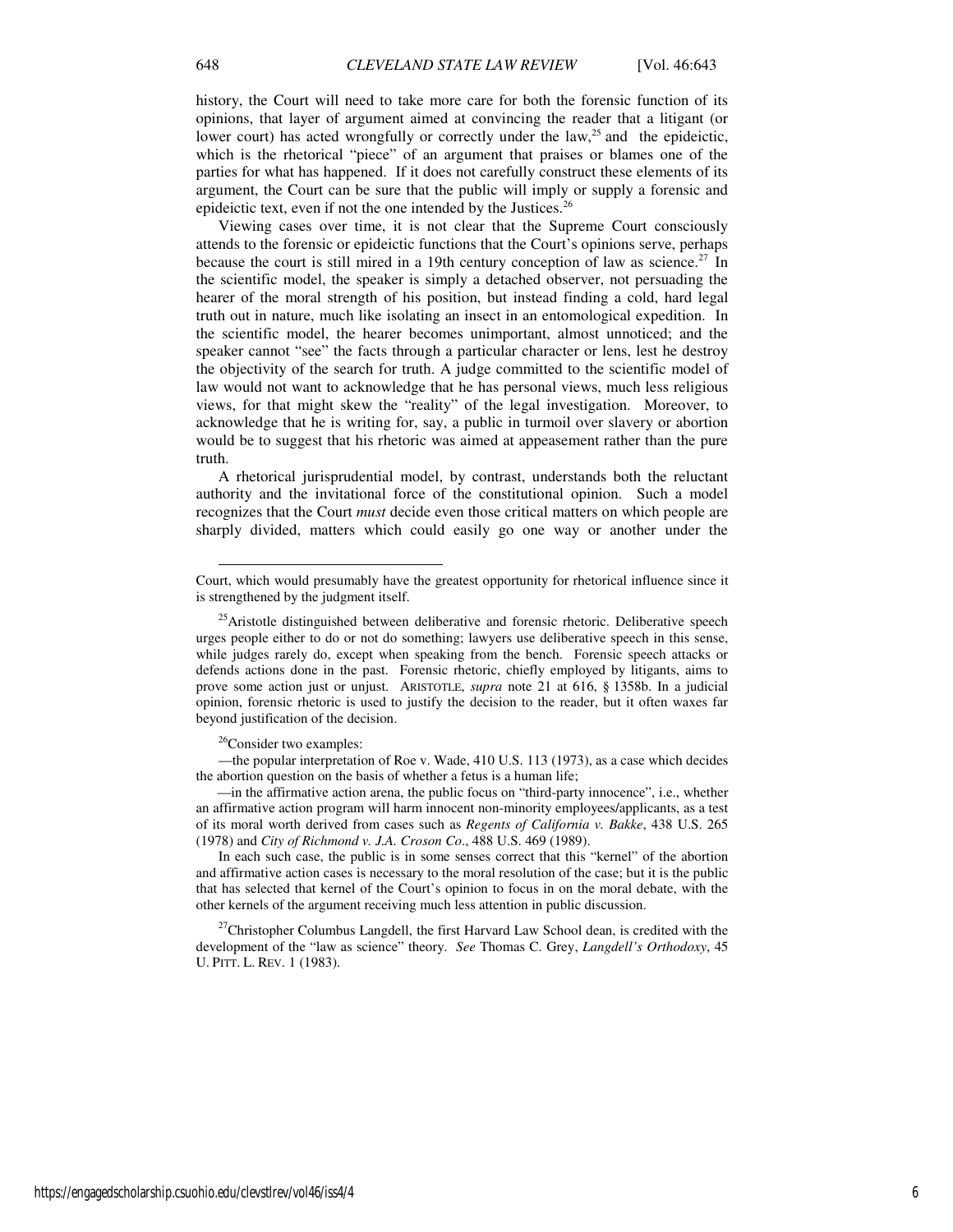Constitution, because someone must decide. On the other hand, in the rhetorical model, the Court decides not as a tyrant, foreclosing all possibilities for action on an issue such as abortion, but as a conversation partner, precluding some choices because of overriding constitutional values but opening up many more.

The Court's moral authority to exercise leadership in a national conversation about distinctive aspects and limitations of American legal justice is blunted in absence of deliberate rhetorical design.<sup>28</sup> If any evidence is needed, one has only to look at the popular view that the Supreme Court's opinion in *Roe v. Wade*<sup>29</sup> was a "conversation-stopper" instead of a conversation-starter.<sup>30</sup> A more thoughtful, nuanced rhetorical strategy in *Roe* and subsequent abortion cases might, for instance, fruitfully have refocussed public attention on harms and hardships rather than autonomy and rights. Reframed to the public as tragic situations, these cases might possibly have engendered compassionate public responses for both mothers and fetuses, rather than the expenditure of vast energies in the battle to challenge or defend autonomy rights.

Especially because Supreme Court opinions have become more accessible to the general public through increased press coverage and Internet access, the Court's inattention to the rhetorical aspect of its role is a lost opportunity to create consensus, not just around outcomes but also around principles of justice. A different imagination about the Court's speech—one that acknowledges the particular character and role of both speaker and its many audiences—not only opens the possibility of dialectical encounter among legally trained advocates of diverse worldviews. It also bespeaks hope for the possibility that the average person can participate positively in critical national debates, not simply respond either in passivity or resistance to a loss in the Court.

Moreover, to ignore the most critical rhetorical fact—that the Court's audience is (at least primarily) the American public—is to invite a grave misstep; for it is the peculiarly American construction of notions like freedom, equality and limited government that gives a Court opinion its full force. To be sure, a rhetorical imagination often makes things theoretically messier: for instance, the Court could have ignored its Free Exercise and Establishment Clause audience, both nonreligious and religiously diverse in a historically specific way, and achieved a less tortured First Amendment jurisprudence. But that trail of opinions would also be less authentic, for words like "coercion" and "wall of separation" take on their real meaning only in the context of a people formed in part from religious persecution and dedicated to a certain equality of religious belief.

The Supreme Court particularly neglects the epideictic function of its work, the way in which it implicitly makes judgments about the moral virtue or vice of those

 $28$ Of course, Justice Rehnquist's more cynical view that rhetorical arguments may be used to "play to the crowd" as political messages might also explain his failure to use them. *See* SAVAGE, *supra* note 13, at 297 (describing Rehnquist's view of Blackmun's concurring/dissenting opinion in Webster v. Reproductive Health Services. 492 U.S. 490, 537 (1989)).

<sup>29</sup>410 U.S. 113 (1973).

<sup>30</sup>*Cf.*, Suzanna Sherry, *The Sleep of Reason*, 84 GEO. L.J. 453, 476 (1996) ("Because God's commands need not be rational, logical, or consistent, the response that abortion is contrary to God's will is essentially a conversation stopper.").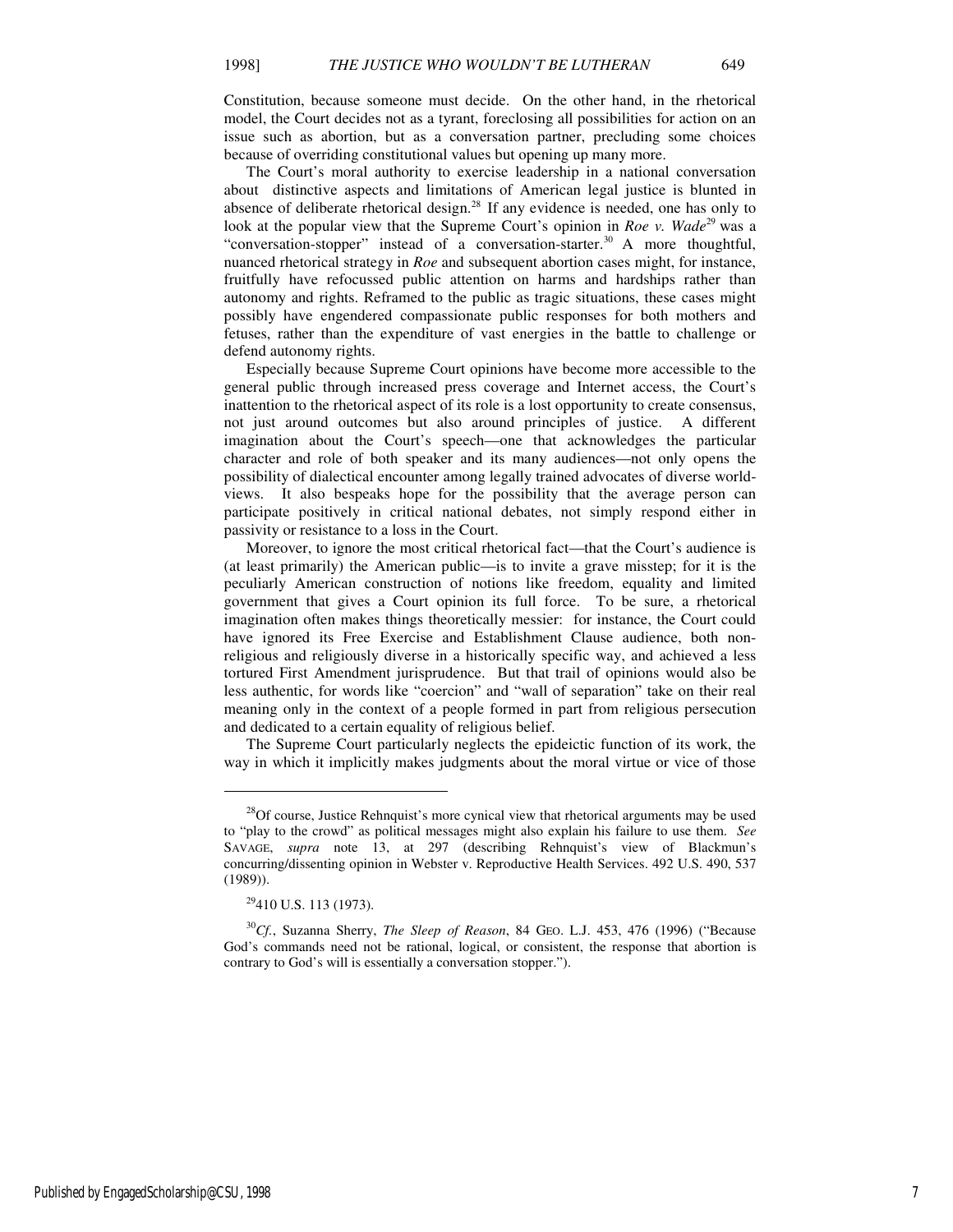who are before it.<sup>31</sup> While one can find the rare exception—e.g., implied disgust at a hateful speaker<sup>32</sup>—more often the Court neglects to blame—or indeed to praise. These epideictic signals may be especially important when a constitutional result may seem distasteful, for instance, when the Court's epideictic rhetoric would send a clear message of support to those harmed by protected speech. For example, the Court fails to take advantage of an opinion's epideictic power in *Brandenburg v. Ohio*,<sup>33</sup> offering the modern test for identifying inciting speech. As the opinions describe the Klan rally without any significant expression of disgust at Klan members for their slurs against black people and Jews, the Court almost bloodlessly sends only one message—that this speech must be protected—instead of taking the opportunity to speak also to those harmed by the Klan's deplorable message.

If the Court avoids these opportunities to influence popular opinion about the morality of a practice beyond the confines of a particular case, the Court deludes itself about its own power. More importantly, the Court's silence on the morally problematical behavior of a litigant, whether it is a state or an individual, may over time leave an impression on the public about how they should view litigants in a particular class of cases. The affirmative action cases afford a good example: if the Court implicitly paints white challengers as maligned good guys out to get their  $due<sup>34</sup>$  and by implication, affirmative action recipients as unworthy and selfish recipients of a legal windfall, $35$  the Court influences many more social relationships than the decision itself affects.

A thoughtful observer of judicial review might, however, argue that Justices should not wax profound on either the epideictic or the forensic in their opinions, and certainly should not allow religious beliefs to influence these aspects of their opinions. Such an observer might claim that a judge exercises a narrow function in the scheme of justice, and any such comments are gratuitous and unnecessary to decide the case.<sup>36</sup> Of course, most justificatory arguments would also be superfluous under this rationale, since only one justificatory argument is necessary for each decision, yet judges often attempt to tie up as many justificatory loose ends as they can. Moreover, this concern seems more appropriately directed against a trial judge

<sup>&</sup>lt;sup>31</sup>Epideictic or oratorical speech "praises or blames" people or "the existing state of affairs," "aiming at what is noble or disgraceful." ARISTOTLE, *supra* note 21, at 616, § 1358b. Aristotle's example of epideictic speech is those speeches praising Achilles for helping Patroclus even though he faced death, while saving his life would have been more expedient. *Id.* at 615-16.

<sup>32</sup>*See, e.g.,* R.A.V. v. City of St. Paul, MN, 505 U.S. 377, 396 (1990)(stating that crossburning in someone's front yard is "reprehensible").

<sup>33</sup>395 U.S. 444 (1969).

<sup>34</sup>*See, e.g.*, Regents of California v. Bakke, 438 U.S. 265, 295 n.34, 298 (1978).

<sup>35</sup>*See, e.g.,* City of Richmond v. J.A. Croson Co., 488 U.S. 469, 489, 495-96, 499 (1978); Frances Lee Ansley, *Stirring the Ashes: Race, Class and the Future of the Civil Rights Struggle,* 74 CORNELL L. REV. 993, 1022 (1994).

<sup>&</sup>lt;sup>36</sup>Howard Lesnick would also have us ask whether any Justice, or anyone else, actually lives by the religious argument he makes, or whether religious-type arguments are usually prompted by other gratuitous comments with which the objector disagrees. Letter and notes from Howard Lesnick, May 1997 (on file with author).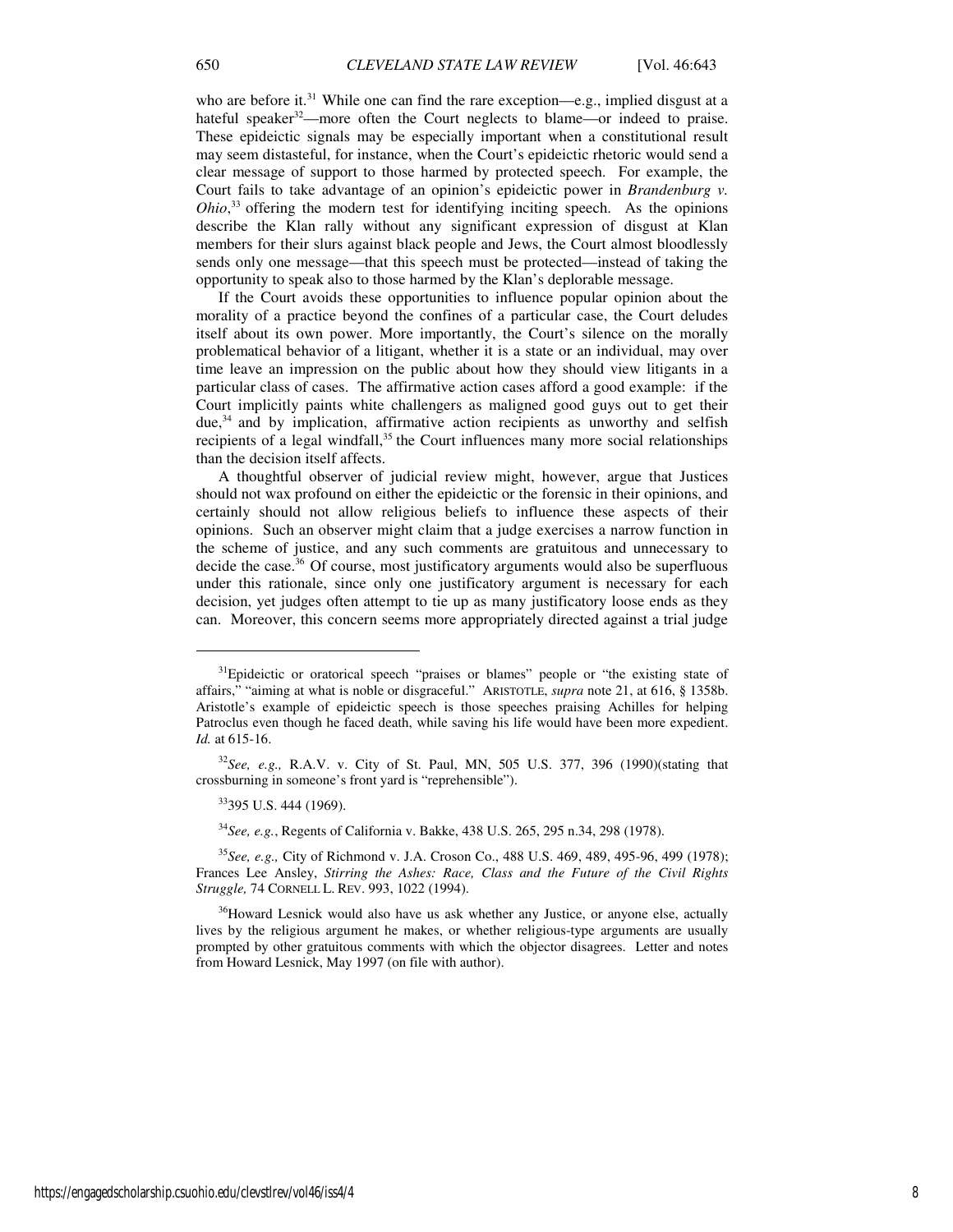whose role is to decide particular cases, not against the Supreme Court which exercises a national governance role. For even if one can contest whether the Supreme Court was truly meant to be a governance institution, in modern times it has functioned as an equal partner in democratic governance. For the Court to exercise its existing role blind to its own actual power would not seem justified.

A more important argument, also raised against religious debate in politics, is that religion can exercise a corrosive influence on the judicial process, from divisiveness to disrespect for minority religions. However, the same responses to the challenges against religion in politics also apply to the use of religious sources judicial opinions: (a) although religion is sectarian and divisive, it is not peculiarly so, for many so-called "secular" arguments are also sectarian and divisive; (b) although some religious people cannot achieve critical distance on their beliefs necessary for a pluralistic, "ecumenical" conversation, many can, and conversely many secularists cannot; and (c) although religious arguments can be "subjective," they are no more so, and often less so (since they rely on a historical tradition) than many secular arguments.<sup>37</sup> Indeed, there have been strong challenges even to the assumption that the use of religious language necessarily implies disrespect for minority religions. $38$ 

In fact, while there is reason to be more concerned about these issues in judicial than political choice, precisely because we imagine the courts to be the reserve of impartial, "objective" judgment, there is also reason to think that judges will exercise more self-restraint in using religious arguments. First, as the Catholic judges' experiences point out, judges come with a built-in bias about letting their personal views cloud their judgment. Second, constitutional judges themselves define the parameters of the inappropriate use of religion by government—they are the ones who have determined it inappropriate for government to impede religious practices based on views of the value of a religion, its truthfulness, efficaciousness or its American "authenticity."<sup>39</sup> If the judges have developed these standards, we may expect enough investment in their validity to assume that judges will apply them to each other (i.e., on appeal and in concurring/dissenting opinions), if not to themselves. Third, unlike legislators, judges work in an atmosphere where thorough testing of biases and ideas by litigants and other judges is part of the norm, not the exception. Though these constraints do not make the problem of applying religious insights worry free, neither do they counsel for full exclusion of those insights in the judge's work in deciding a case.

A different argument, lodged against a complex rhetorical approach itself, is one of competence: judges are not qualified to exercise leadership on forensic or even epideictic questions such as who is morally blameworthy for the particular mess before the courts. In this respect, critics are sometimes, perhaps even often, on solid

<sup>37</sup>*See* RELIGION IN POLITICS, *supra* note 5, at 47-48. *See also* Howard J. Vogel, *The Judicial Oath and the American Creed: Comments on Sanford Levinson's* The Confrontation of Religious Faith and Civil Religion: Catholics Becoming Justices, 39 DEPAUL L. REV. 1107, 1113 (1990).

<sup>38</sup>RELIGION IN POLITICS, *supra* note 5, at 51-54.

<sup>39</sup>*Id.* at 14-15.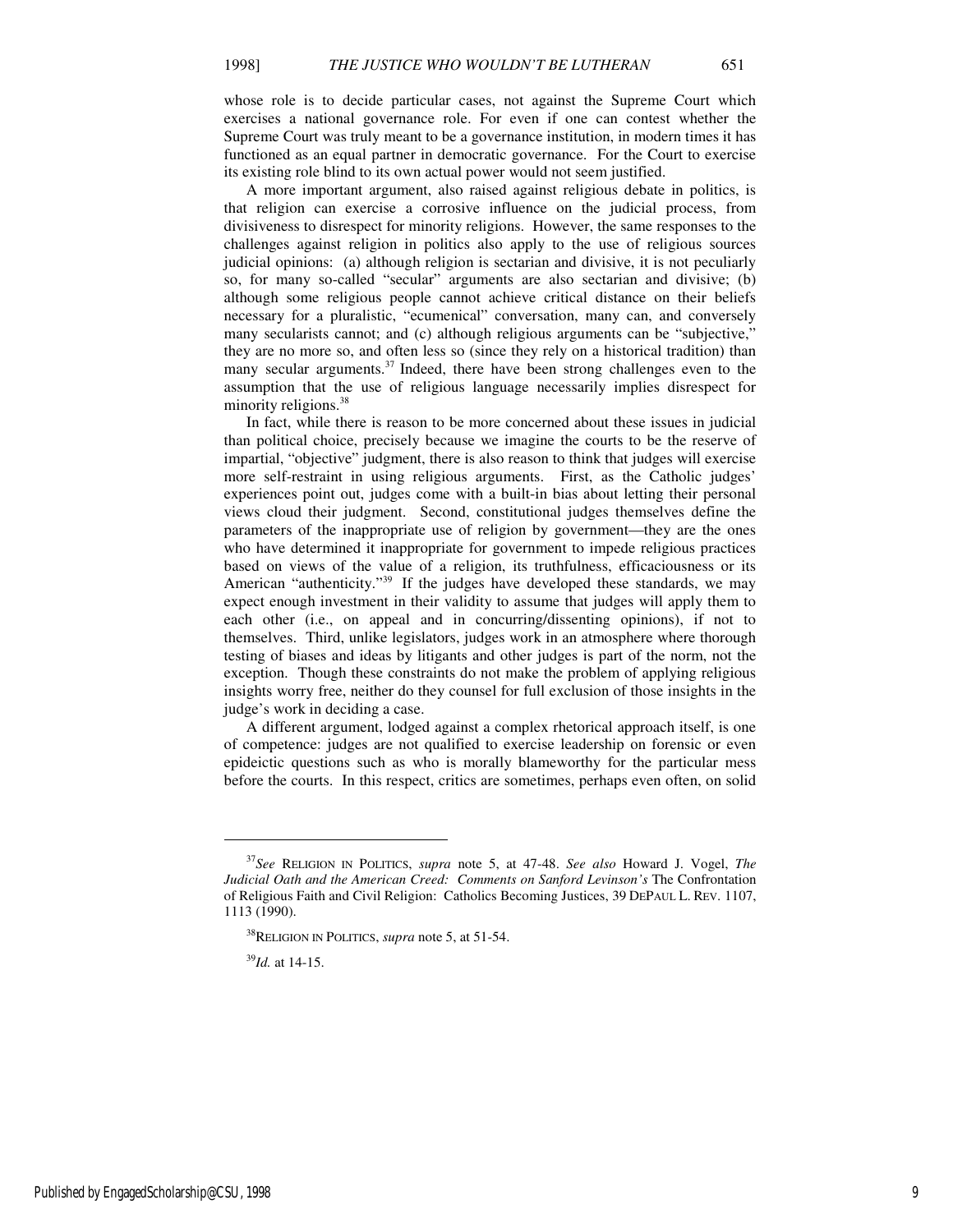ground.<sup>40</sup> However, even if we would accept generally that the judiciary is no more, and perhaps even less, competent to make moral judgments on the actions of individuals and state because of its peculiar elite vantage point, judges are surely entitled to do so in three circumstances:

1. Where a litigant has engaged in what an overwhelming consensus would agree is morally repugnant behavior, especially as it violates key constitutional principles such as equal respect and liberty, the Court should be as entitled to speak truth about such matters as anyone. Thus, if a state deliberately neglects a dying prisoner, or a Klansman burns a cross on someone's front yard, or a social worker stands by while a child is abused, the Court's failure to speak epideictically signals to members of the public that they are similarly excused from the duty of denouncing such action.

2. Where the Court exercises particular competence on a matter, the Court's expertise should give it warrant for forensic and epideictic speech. For instance, values of liberty, due process, even equal treatment, are matters in which constitutional courts do have more experience and have given more thought than the average person. Just as we would expect a bioethics expert to share what she knows about death and dying, we should expect the Court to speak about the harms to certain values that we hold dear, even if it decides that the Constitution requires the Court to prefer other values to those. Traditionally, the outcry against the loss of such values has been given to the dissenting opinion to raise, but the Court's role as an institution that will speak even painful truth is at least tarnished if the majority will not also exercise this function.

3. The way in which the Court describes the persons who come before the Court can, over time, send a message that they are to be praised or blamed, even if the Court does not explicitly use evaluative language to do so. Such a message over time, particularly as repeated in the opinions of particular Justices, is almost a foregone conclusion. For, as David Tracy writes, "[e]very discourse expresses conscious and unconscious ideologies, whether the someone who speaks or writes is aware of them or not." $41$ 

 Thus, if the state is regularly referred to in disapproving or distrustful terms, or religious claimants are implicitly described as potential freeloaders out to defraud the government by making religious claims for exemptions, over time the Supreme Court will have sent an epideictic message that may well be unjustified by any set of facts before the Court. Because these unspoken epideictic choices of the Court may even carry some weight decisionally—in the religious exemption case, for instance,

<sup>&</sup>lt;sup>40</sup>In respect to questions of religious truth, of course, they share their competence with other branches of government. *See* RELIGION IN POLITICS, *supra* note 5, at 19 (quoting James Madison's view that "religion is wholly exempt from [civil society's] competence").

<sup>41</sup>DAVID TRACY, PLURALITY AND AMBIGUITY 61 (1987).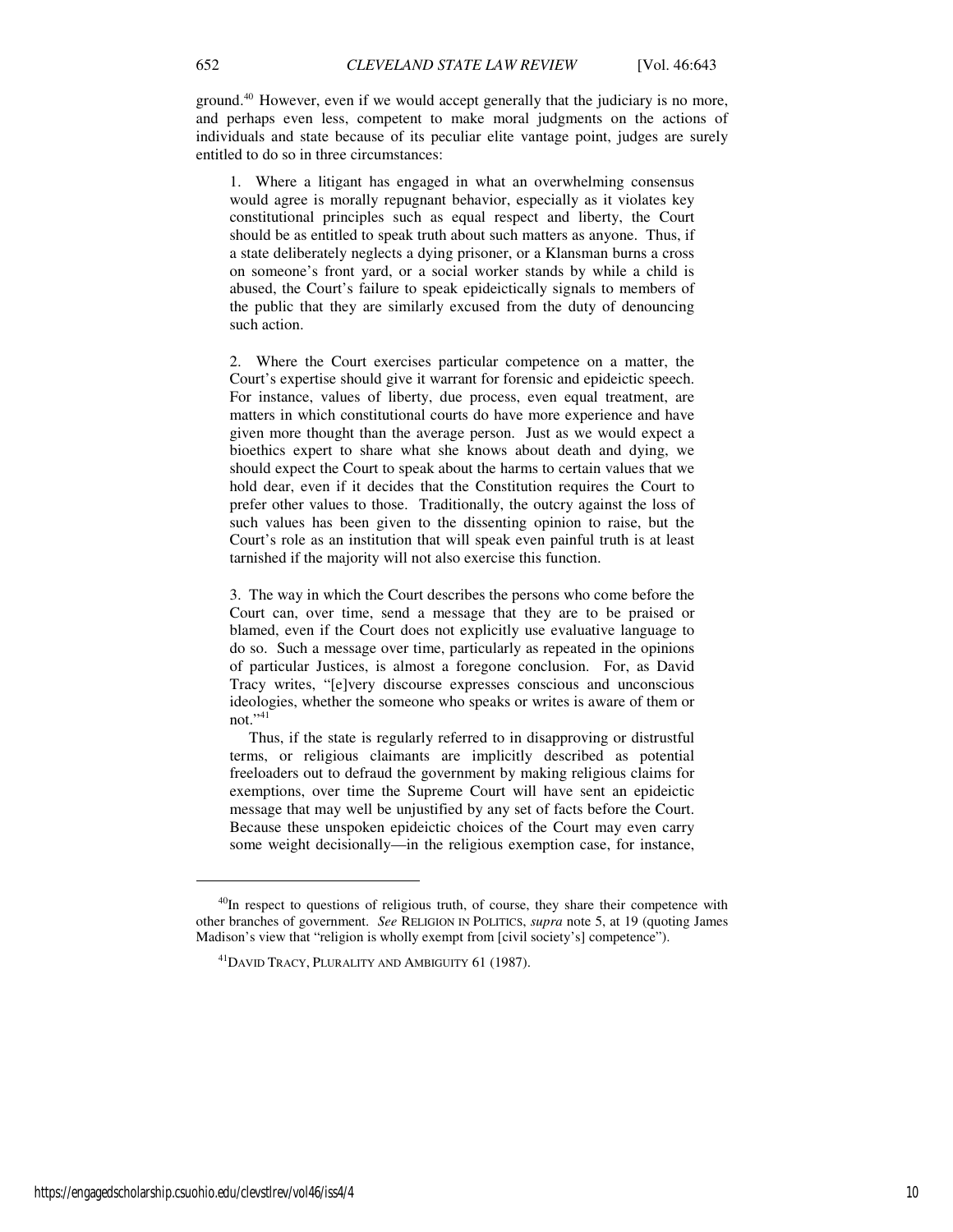creating a "sincerity" criterion that many unorthodox Free Exercise claimants must meet as their part of the burden—it is particularly important for the Court to be deliberate, over time, about how such groups are described and evaluated through judicial language. In keeping with their responsibilities to the truth, judges need to describe with complexity the facts and the characters before them—the good and the bad in each person or institution which confronts them. And it is important than the Court's epideictic views not be hidden, or if they are unintentionally hidden, for constitutional critics to expose "the hidden, even repressed, social and historical ideologies in all texts, in all language as discourse, and, above all, in all interpretations."<sup>42</sup>

In some ways, it is only realistic to expect that religious belief will inform the epideictic, if not the forensic, aspects of a judge's opinion. As Perry, Greenawalt and others have argued, $43$  individual lawmakers' attempts to hide what is particular about their commitments may be an illusory quest. If they are indeed formed in a religious tradition, these aspects of their insight into the world, and their biases on matters of principle and policy, may be impossible to eliminate from their framing of a response. And it is perhaps only a matter of fairness that a constitutional reader be enabled to spot a religious argument when it appears in another guise.

Borrowing from a religious tradition can give depth, and possibly even bring authority and competence to the Court's epideictic and forensic arguments that merely personal insight cannot give. Judicial critics sometimes refer to a judge's religiously informed construction of the social landscape as tantamount to his personal taste about some issues. While one may find judges so ignorant of their own traditions and communities that religion really *is* a matter of their taste, the rigorous interpretation of a religious tradition is surely more "objective" than the judge's personal feelings or views.

Religious traditions, at least most of them, have much in common with the political tradition from which we derive the meanings of our most precious values. By and large, the moral understanding of religious traditions is formed in community, often around interpretation of ancient and concrete texts and rituals; it has stood the test of time; and it has had the opportunity to change and be changed by the concrete problems of the culture(s) around it.<sup>44</sup> As just one example, the Lutheran understanding of the relationship of church and state has had to speak to, withstand, and be forged in the fires of such diverse historical movements as the Peasants' War, Scandinavian nationalism, the English Reformation, the Holocaust, and the Namibian struggle for freedom.

Religious traditions offer a treasure trove for forming and substantiating epideictic judgments in a way that does not sound in personal moralizing. Many

 $\overline{a}$ 

<sup>42</sup>*Id.*

<sup>&</sup>lt;sup>43</sup>Religious reasons may be both hard to uncover, and their impact hard to gauge compared to the importance of secular arguments, by the legislator himself or a reviewing judge. RELIGION IN POLITICS, *supra* note 5, at 34.

<sup>44</sup>*See* RELIGION IN POLITICS, *supra* note 5, at 80-81; THIEMANN, *supra* note 7, at 132 ("[religious convictions] are present 'in, with and under' the myths, narratives, rituals, and doctrines of a community").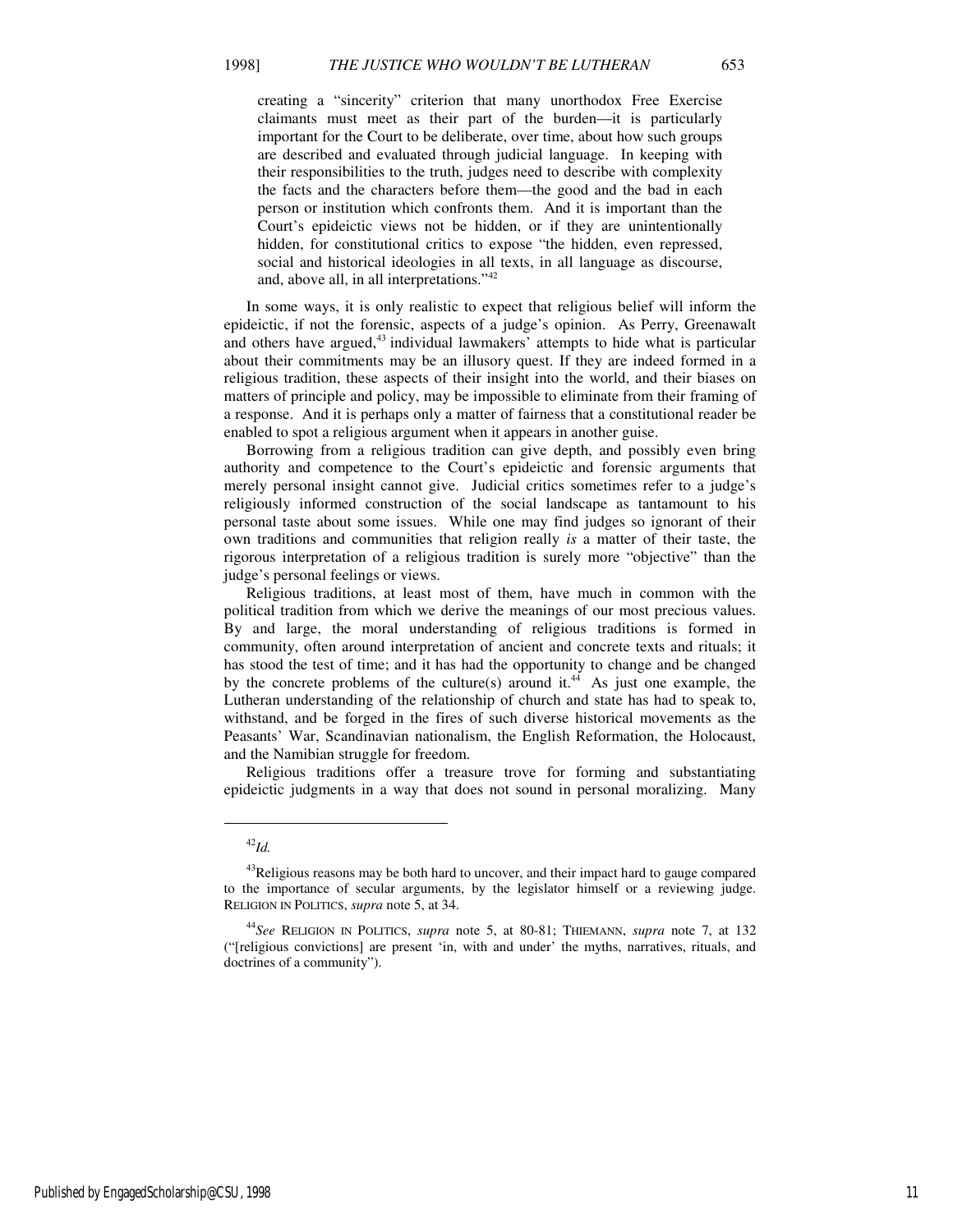traditions offer narratives, sometimes wry, often complex, to describe the ways in which a civilization is formed, including the ways in which virtuous people are expected to behave, and vice is unmasked.<sup>45</sup> Some, such as Judaism, Catholicism, and Islam, have extensive legal and ethical casuistries to draw from;<sup>46</sup> some traditions have brilliant theological and philosophical thinkers and complex treatises.<sup>47</sup> Together, these traditions contain millennia of human wisdom, some of which is "substantially nonrevelational and even nontheological," can be "presented in public discussions in ways that do not presume assent to them on the specific premises of a faith grounded in revelation," and "can enhance and qualify rationality with community experience, intuition, attention to symbol, ritual and narrative."<sup>48</sup>

While religious *language* in the Court's forensic and epideictic functions is clearly problematical—one has no farther to look than Justice Stone's famous dictum, "this is a Christian nation,"<sup>49</sup> to understand its potentially destructive role the same rules which apply to any of the Court's justificatory language can also be applied to religiously informed rhetoric, ruling Justice Stone's comment and others like it out of order. For instance, our expectation that the Court should not rhetorically exclude vast portions of the populace from its audience, by implying that they do not "count" as citizens, can be applied to religiously informed as well as to secular argument that excludes them.<sup>50</sup> Similarly, just as a court may use a wide range of philosophical/policy arguments to demonstrate consensus on some issue

<sup>45</sup>TRACY, *supra* note 41 at 12-14. As examples of epideictic stories from widely varying traditions, e.g., ISAAC BASHEVIS SINGER, THE COLLECTED STORIES (Farrar, Straus & Giroux, eds. 1982); AMERICAN INDIAN MYTHS AND LEGENDS (Richard Erdos & Alfonso Orth eds., 1984).

<sup>46</sup>The great legal schools of Islam offer a wealth of perspectives on morality and law, *see, e.g.,* Azizah al-Hibri, *Islamic Constitutionalism and the Concept of Democracy,* 24 J. INT'L LAW 1, 4-10 (1992); Khaled Abou El Fadl, *Muslim Minorities and Self-Restraint in Liberal Democracies,* 29 LOY. L.A. L. REV. 1525 (1996)(passim). Protestantism, while it has not developed a body of "Christian law," boasts numerous denominational church statements on moral issues and monographs by thoughtful theologians. *See, e.g.*, Evangelical Lutheran Church in America, *The Church in Society: A Lutheran Perspective* (September 4, 1991); Lutheran Church in America, *Social Statement: The Church and Social Welfare* (June 19-27, 1968)

<sup>&</sup>lt;sup>47</sup>Those traditions with extensive legal traditions also can draw on the insights of ethicists from Thomas Aquinas to Charles Curran, Maimonides to Emmanuel Levinas. For examples of such insights within the Protestant tradition, *see* KARL BARTH, ETHICS (Dietrich Braun ed., Geoffrey W. Bromiley trans., The Seabury Press 1981) (originally published in two volume edition as ETHIK I 1928 (Theologischer Verlag Zurich 1973) and ETHIK II 1928/1929 (Theologischer Verlag Zurich 1978)); STANLEY HAUERWAS, A COMMUNITY OF CHARACTER (1981); H. RICHARD NIEBUHR, THE RESPONSIBLE SELF (1963); PAUL RAMSEY, BASIC CHRISTIAN ETHICS (1950); JOHN HOWARD YODER, THE POLITICS OF JESUS (1972); GLENN TINDER, THE POLITICAL MEANING OF CHRISTIANITY (1989).

<sup>48</sup>RELIGION IN POLITICS, *supra* note 5, at 81, quoting in part Martin Marty, *When My Virtue Doesn't Match Your Virtue,* 105 CHRISTIAN CENTURY 1094, 1096 (1988).

<sup>&</sup>lt;sup>49</sup>Rector, et al., Holy Trinity Church v. United States, 143 U.S. 457, 471 (1892).

<sup>50</sup>*See* Lynch v. Donnelly, 465 U.S. 668, 687 (1984) (O'Connor, J., concurring).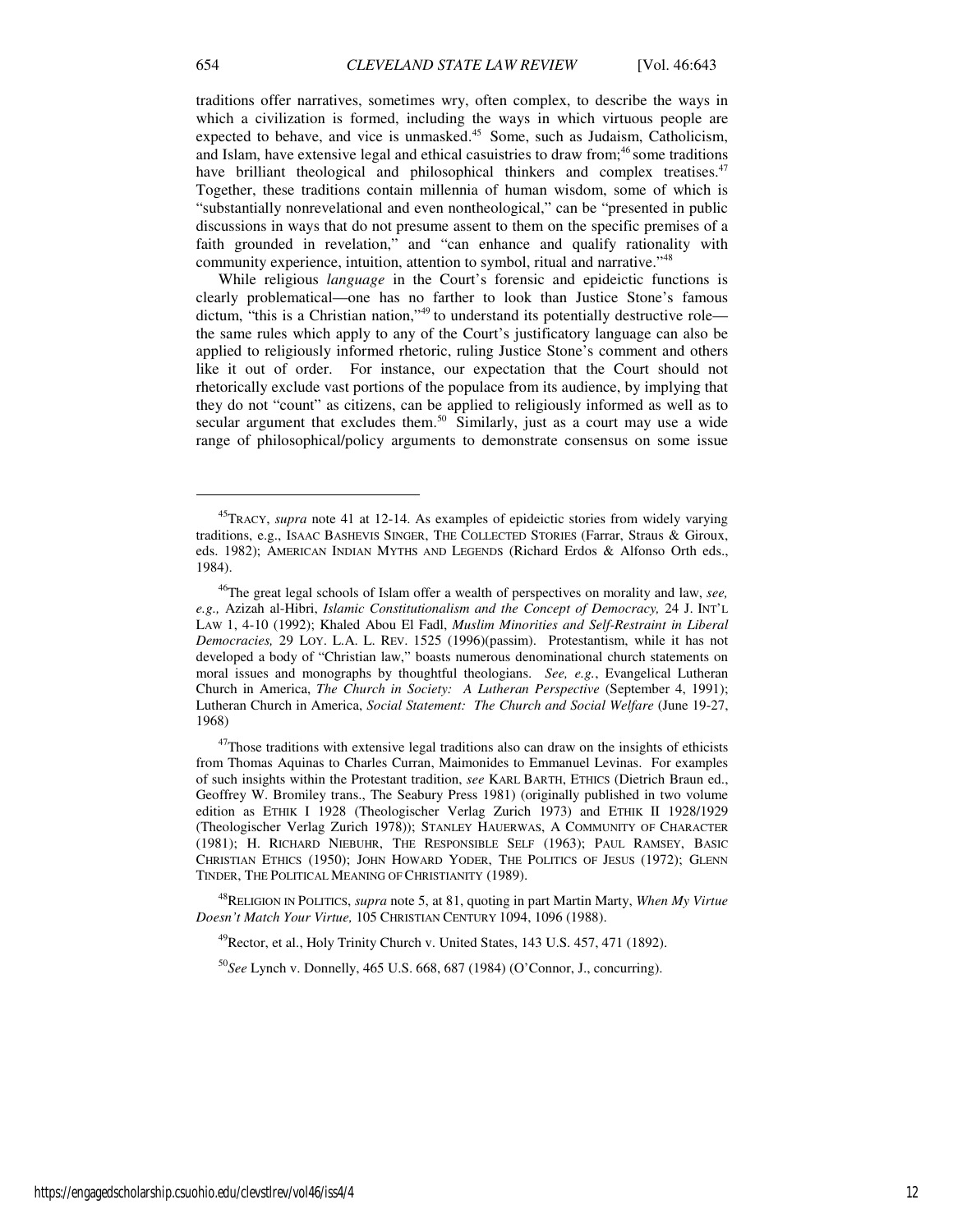before it, it may also take into account a consensus among religious traditions without adopting a sectarian (e.g., Jewish or Calvinist) position on some question.<sup>51</sup>

#### *B. Analogical Reasoning as a Legitimate Method of Reasoning from Religious to Constitutional Traditions*

If we accept the usefulness of religious tradition for framing forensic and epideictic aspects of judicial opinions, we must still ask how such traditions may be borrowed. Modern legal scholarship has been slow to recognize the use of analogy to import religious insights about human behavior, the construction of human community, and other areas of mutual concern to both the disciplines of law and religion. Perhaps the most direct analogical adaptations have occurred in legal and ethical interpretation. Professor Levinson, for instance, borrows from the "essential tensions" between "Protestant" and "Catholic" in Western thought to help us understand Americans' varying commitments to, and interpretations of, the U.S. Constitution.<sup>52</sup> Professor Perry has mined a history of interreligious dialogue to describe an "ecumenical" politics,<sup>53</sup> and has compared judicial review to the prophetic tradition.<sup>54</sup> Yet other work has richly profited from these religious insights, if not always directly by analogy.<sup>55</sup> For instance, Thomas Shaffer explicitly uses theology to frame the ethics of a Christian lawyer;<sup>56</sup> while Milner Ball has borrowed biblical metaphors, and indeed whole narratives, to understand substantive law as well as the lawyer's task. $57$  Some writers publishing in law reviews have recently been using religious argument in a more directly deductive way, using the theologies of Karl Rahner or Paul Ramsey, for instance, to construct a theological critique of

1

<sup>54</sup>MORALITY, POLITICS, AND LAW, *supra* note 2, at 136-45; Smith, *supra* note 17, at 585.

<sup>51</sup>Compassion in Dying v. Washington, 85 F.3d 1440 (9th Cir. 1996), *rev'd sub nom* Washington v. Glucksberg, 521 U.S. 702 (1997) (illustrating how the "common law" of religious traditions can be instructive, used in the court's forensic and epideictic functions).

<sup>52</sup>*See* SANFORD LEVINSON, CONSTITUTIONAL FAITH 18-53 (1988). Thomas Grey, Joseph Vining and Michael Perry explore similar themes. Smith, *supra* note 17 at 585-86. Some, like Stephen Smith, are conversely criticizing the use of the theological language of ultimate concern in discussing legal interpretation. *Id.*

<sup>53</sup>LOVE AND POWER, *supra* note 4, at 83-127.

<sup>&</sup>lt;sup>55</sup>For instance, a number of scholars are working to uncover theological or religious assumptions hidden in legal doctrine or jurisprudence. *See, e.g.*, Frank S. Alexander, *Beyond Positivism: A Theological Perspective*, 20 GA. L. REV. 1089 (1986); Ruth Colker, *Feminism, Theology, and Abortion: Toward Love, Compassion, and Wisdom*, 77 CAL. L. REV. 1011 (1989); Arthur J. Dyck, *Beyond Theological Conflict in the Courts: The Issue of Assisted Suicide*, 9 NOTRE DAME J.L. ETHICS & PUB. POL'Y 503 (1995)(arguing that hidden religious assumptions in judicial opinions about suicide are inappropriate); Elizabeth Mensch & Alan Freeman, *The Politics of Virtue: Animals, Theology and Abortion*, 25 GA. L. REV. 923 (1991).

<sup>56</sup>*See, e.g.,* Leslie E. Gerber, *Can Lawyers Be Saved? The Theological Legal Ethics of Thomas Shaffer*, 10 J. LAW & RELIG. (1993-94); Thomas L. Shaffer, *The Moral Theology of Atticus Finch*, 42 U. PITT. L. REV. 181 (1981).

<sup>57</sup>*See, e.g*., Milner S. Ball, LYING DOWN TOGETHER: LAW, METAPHOR AND THEOLOGY (1985); MILNER S. BALL, THE PROMISE OF AMERICAN LAW (1981); MILNER S. BALL, THE WORD AND THE LAW (1993).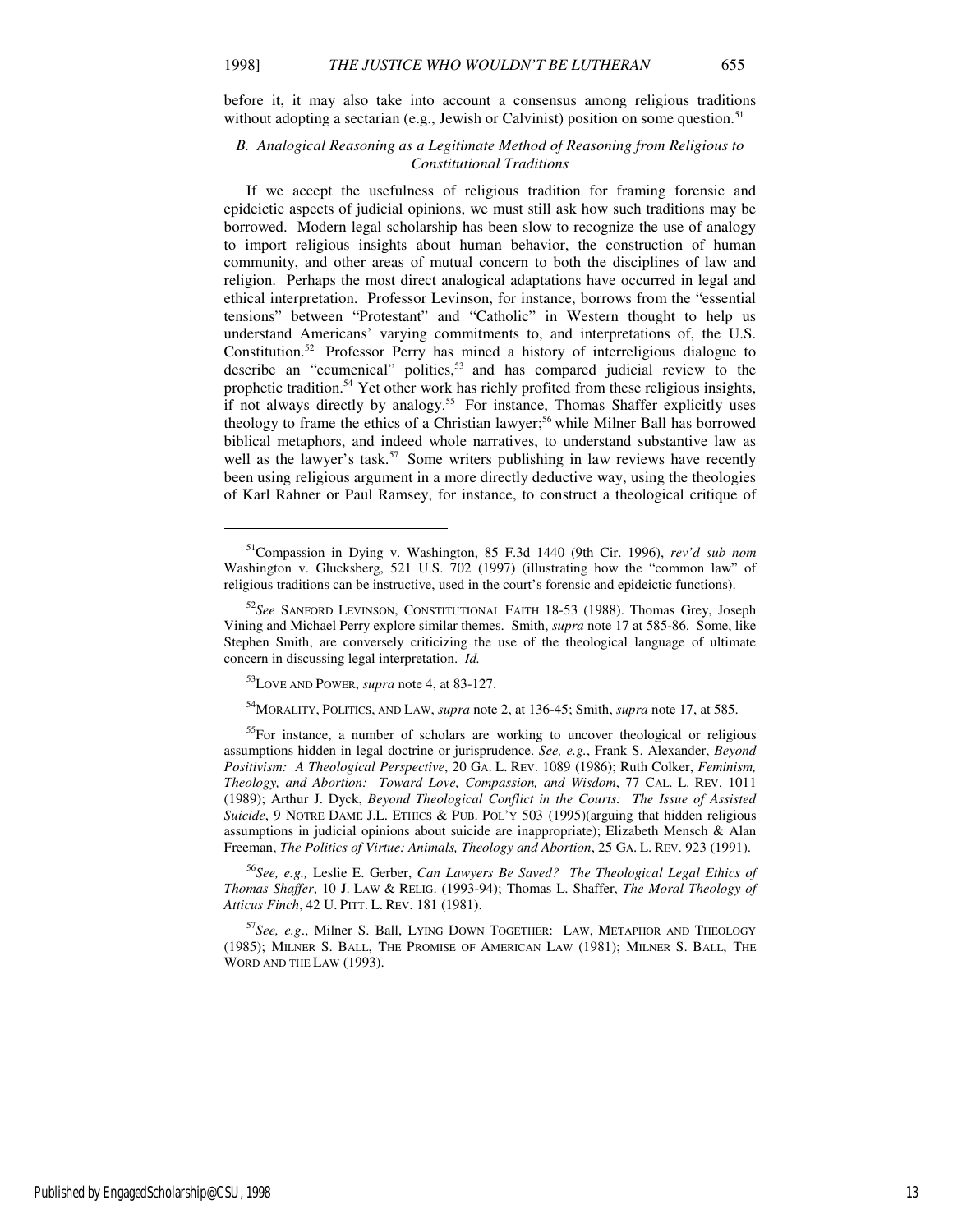existing legal doctrine;<sup>58</sup> or their own theological arguments about the practice of law,<sup>59</sup> or particular legal problems such as Free Exercise jurisprudence,<sup>60</sup> civil rights,<sup>61</sup> or criminal law and procedure.<sup>62</sup>

Although there is some danger in borrowing from religion in legal interpretation,<sup>63</sup> the analogical method presents perhaps the most useful way of incorporating religious insights into the secular discussion of constitutional issues. While a theory of appropriate analogy is beyond the scope of this article, it is important to say a few words about why it might be more legitimate to use analogy to borrow from religious traditions than theological reasoning deductively applied to a legal case.

To accept the possibility of analogy between a sectarian religious argument and a "secular" legal argument is to accept the "similarity-in-difference"<sup>64</sup> which is analogical reasoning. It is to accept the notion that two widely divergent systems of human meaning might be able to find common referents, common "moments of recognition" of that which is both disclosed and concealed in analogical argument.<sup>65</sup> It is just such moments that can illuminate our quest to understand who we are as human beings and what we might become as a constitutionally organized community. To illustrate with just one example, if as radically different conversation partners, we can see theological and secular correspondences on the nature of human beings (e.g., that they are self-interested and self-justifying), we can agree to those understandings without being required to adopt fully the world-views from which they came, the secular economics world of the rational maximizer or the Christian world of the idolatrous sinner. And we can work with such understandings in a

<sup>59</sup>*See, e.g.,* JOSEPH ALLEGRETTI, THE LAWYER'S CALLING: CHRISTIAN FAITH AND LEGAL PRACTICE (1996).

<sup>60</sup>*See* Angela C. Carmella, *A Theological Critique of Free Exercise Jurisprudence*, 60 GEO. WASH. L. REV. 782 (1992).

<sup>61</sup>*See* Rachel Mariner, *Burdens Hard to Bear: A Theology of Civil Rights*, 27 HARV. C.R.- C.L. L. Rev. 657 (1992).

<sup>62</sup>S*ee* THE CHRISTIAN FOUNDATIONS OF CRIMINAL RESPONSIBILTY A PHILOSOPHICAL STUDY OF LEGAL REASONING (Crawford & Quin eds., 1991); George C. Thomas III & David Edelman, *An Evaluation of Conservative Crime Control Theology*, 63 NOTRE DAME L. REV. 123 (1988).

 $63$ Steven Smith notes the dangers of assuming that legal interpretation is a "religious enterprise," for instance, *see* Smith, *supra* note 17, at 587.

<sup>64</sup>TRACY, *supra* note 41 at 20-21, 92-93.

<sup>65</sup>*Id.* at 20. *See also* RELIGION IN POLITICS, *supra* note 5 (describing the indeterminacy of shared moral premises as "the mediation of dissensus").

 $\overline{a}$ 

<sup>58</sup>*See, e.g.,* Robert J. Araujo, *Political Theory and Liberation Theology: The Intersection of Unger and Gutierrez*, 11 J. LAW & RELIG. 63 (1994-95); R. Conte, *Toward a Theological Construct for the New Biology: An Analysis of Rahner, Fletcher, and Ramsey*, 11 J. CONTEMP. HEALTH L. & POL'Y 429 (1995); H. Jefferson Powell, *The Gospel According to Roberto: A Theological Polemic*, 1988 DUKE L.J. 1013 (1988); Joel E. Friedlander, *Comment, Constitution and Kulturkampf: A Reading of the Shadow Theology of Justice Brennan*, 140 U. PA. L. REV. 1049 (1992); David S. Clark, *Judge Posner's Theology and the Temples of the Law—The Federal Courts: Crisis and Reform*, 1985 WIS. L. REV. 1183 (1985) (book review).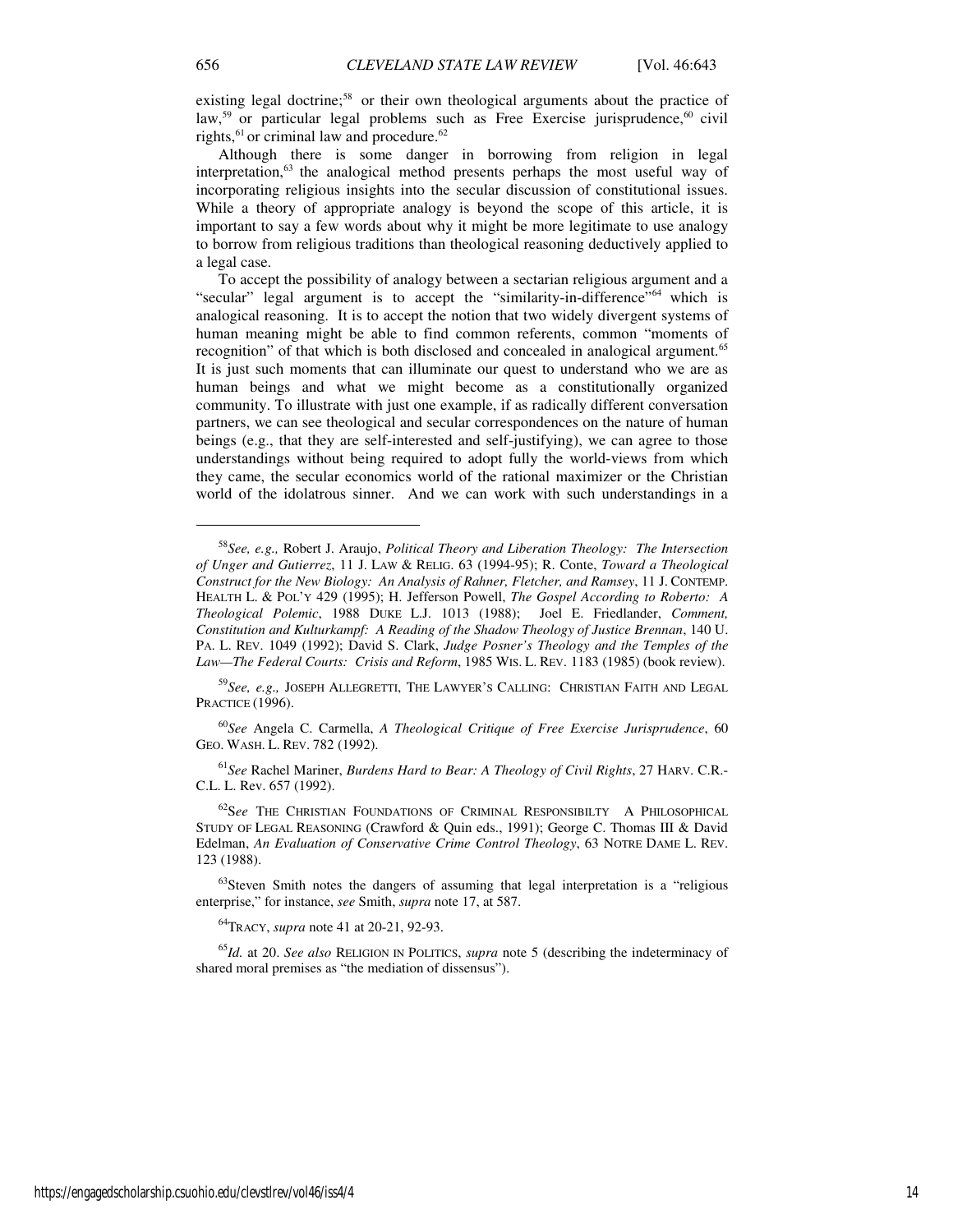practical way without diverting our attention to whether we can irrefutably prove the validity of those understandings using science, logic or other forms of certainty reasoning.

Analogy permits a diversity of meanings to exist independently, refusing to dilute any of them to a commonly defined meaning, and permitting each to retain its distinctive differences, the complexity and intensity of its understanding of the truth. Indeed, it is the strength of analogy that permits illumination of those differences critically necessary to the uniqueness of a tradition, without allowing such differences to become an insuperable barrier to our understanding each other. Or as Tracy puts it, an analogical imagination

can remind conversation partners that difference and otherness once interpreted *as* other and *as* different are thereby acknowledged as in some way possible and, in the end, analogous. Any one who can converse can learn to appropriate another possibility. . . .[T]here exists in every authentic conversation an openness to mutual transformation.<sup>66</sup>

In particular, analogy may provide a way of avoiding the battle waged among Christians and perhaps others between natural law and revelation as the basis for judging the moral validity of positive law. Analogy gives our pluralistic culture an alternative to natural law, for it does not insist on prior agreement that truth (including religious truth) is discoverable by observation of the natural world and/or human reason, without the need for special revelation or religious commitment. (Such an agreement may be more troublesome to many religious people than to the non-religious in our culture!) Nor does it demand the acceptance of a particular revelation as a predicate for discussing moral truth. Thus, analogy permits us to dispense with some religious preconditions before we can begin to hear or respond to religious arguments in constitutional litigation.

Religious traditions are particularly important sources for analogy in constitutional reasoning in a deeply ambiguous, pluralistic culture like our own because religions are "exercises in resistance,"<sup> $67$ </sup> particularly resistance to "more of the same" that blind adherence to political consensus or tradition can represent. This resistance is necessary if humans are going to be creative in generating law that reflects the sacredness of their own existence together. Religious traditions can issue a radical challenge to the seductions of the law—the drive to simplify complexity, to cling to the past, to resolve the past without responding to the present, to quickly identify the needs of two sole litigants with our common aspirations, in fact the drive not even to see those litigants:

Through their knowledge of sin and ignorance, the religions can resist all refusals to face the radical plurality and ambiguity of any tradition, including their own. Through their most fundamental beliefs in Ultimate Reality, the religions can resist the ego's compulsive refusal to face the always already power of that Ultimate Reality that bears down upon us. The religions also resist the temptations of many post-modernists to see the problem but not to act. But the religions also join secular

<sup>66</sup>TRACY, *supra* note 41 at 93.

<sup>67</sup>*Id.* at 84.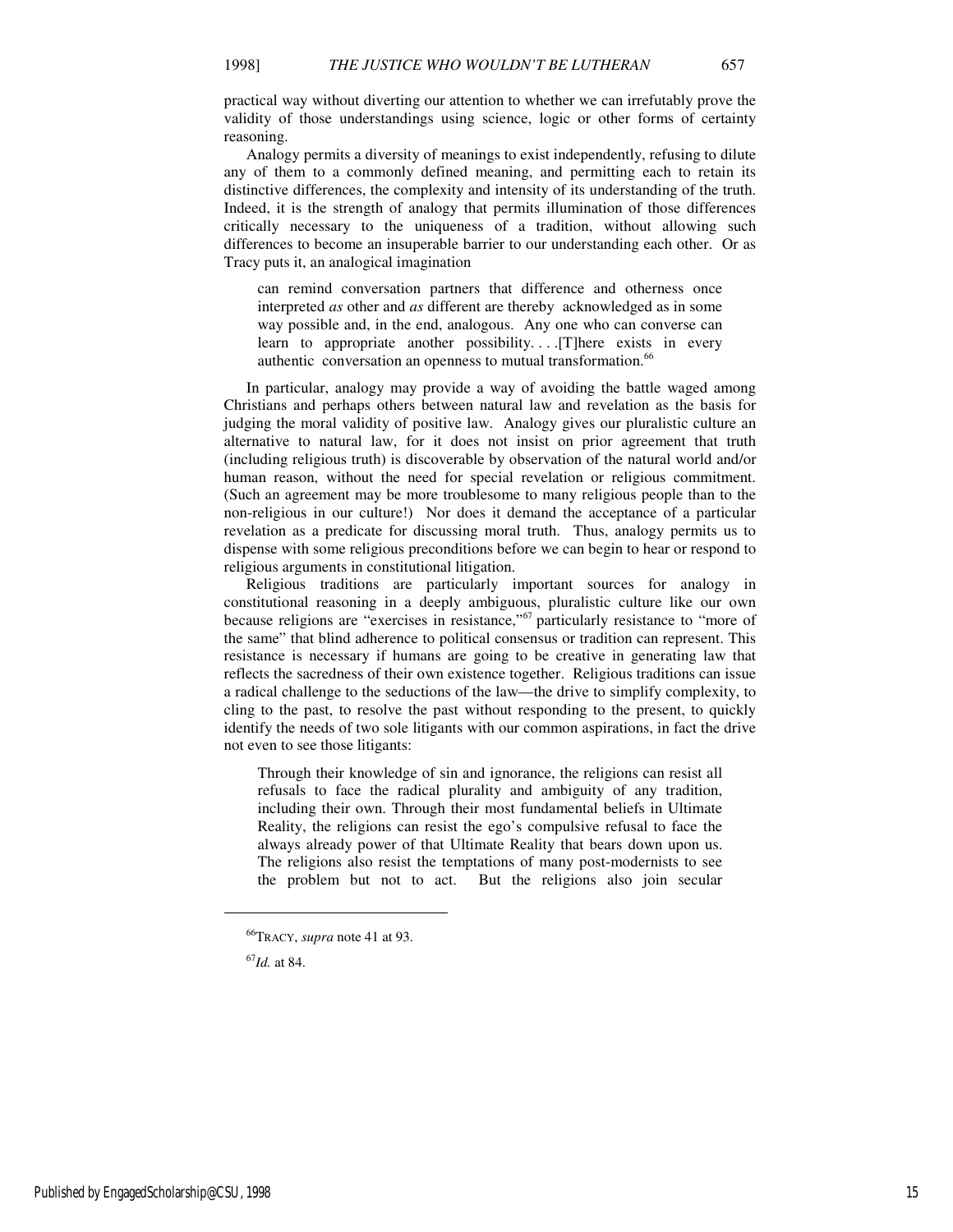postmodernity in resisting all earlier modern, liberal or neoconservative contentment with the ordinary discourse on rationality and the self.<sup>68</sup>

Analogy permits the possibility of a conversation between religion and law which is at once committed and critical, each challenging the other "through every hermeneutic of critique, retrieval, and suspicion we possess<sup>"69</sup> without refusing to see correspondence where it exists.

The use of the analogical model permits a religious judge who sees disjunctures between the "common wisdom" and his religious world view to refuse the elements of that "common wisdom" which jar. For instance, a religious judge might be skeptical of a popular world-view that the human body is personal property. A judge who, working from his religious world-view, understood the human body as sacred or "given" could refuse to apply a property metaphor in an abortion, child custody, or organ transplant case, this time based on the dissimilarity between religious and secular world-views, as analogical reasoning permits. And still, we might legitimately demand that such a judge not justify his decision using the language of "sacredness" unless he is prepared to show its acceptance in secular as well as religious human rights discourse.<sup>70</sup>

Analogical adaptation (suggesting likenesses as well as differences) rather than theological inference (applying theological principles or assumptions to particular situations) is a more useful way to proceed in critiquing law in a pluralistic society for other reasons.

First, many religious views, including Lutherans', do not understand most moral situations to be resolved by a direct command by God to do action A or refrain from  $A<sup>71</sup>$  For such believers, analogy represents a better strategy than deductive reasoning, because it would be incoherent to argue that a theological doctrine results in a particular jurisprudence. For instance, the reasoning that certain judgments or outcomes (such as absolute pacifism) ineluctably follow from the Christian faith is foreign to the basic Lutheran understanding of faith as a way of seeing a moral situation, a way of imagining a new relationship between the self and the neighbor. In the Lutheran view, Christian obedience is not ordered in an authority-subservience political model, at the command of a Divine Voice, even though law is, in some senses, a demand on the self. Instead, obedience is a way of responding to the gift of one's own freedom,<sup>72</sup> expressed in the paradoxical language that we are freed for servanthood, freed to be bound in response to the neighbor's need. It is not a set of prescriptions or outcomes. Analogical reasoning, or the use of metaphorical language (to suggest its literary analogue), permits a larger discussion about what inference one may draw from an image, a factual situation, or even a moral principle than mechanical application of a theological insight might yield.

 $\overline{a}$ 

<sup>69</sup>*Id.*

<sup>70</sup>Michael Perry makes this case in RELIGION IN POLITICS, *supra* note 5.

<sup>72</sup>*Id*. at 35-36.

<sup>68</sup>*Id*.

<sup>71</sup>Carl E. Braaten, *God in Public Life: Rehabilitating the "Orders of Creation,"* FIRST THINGS, Dec. 1990, at 32, 36. Lutherans subscribe to a version of natural law, described at more length at note 176-78 *infra* and accompanying text.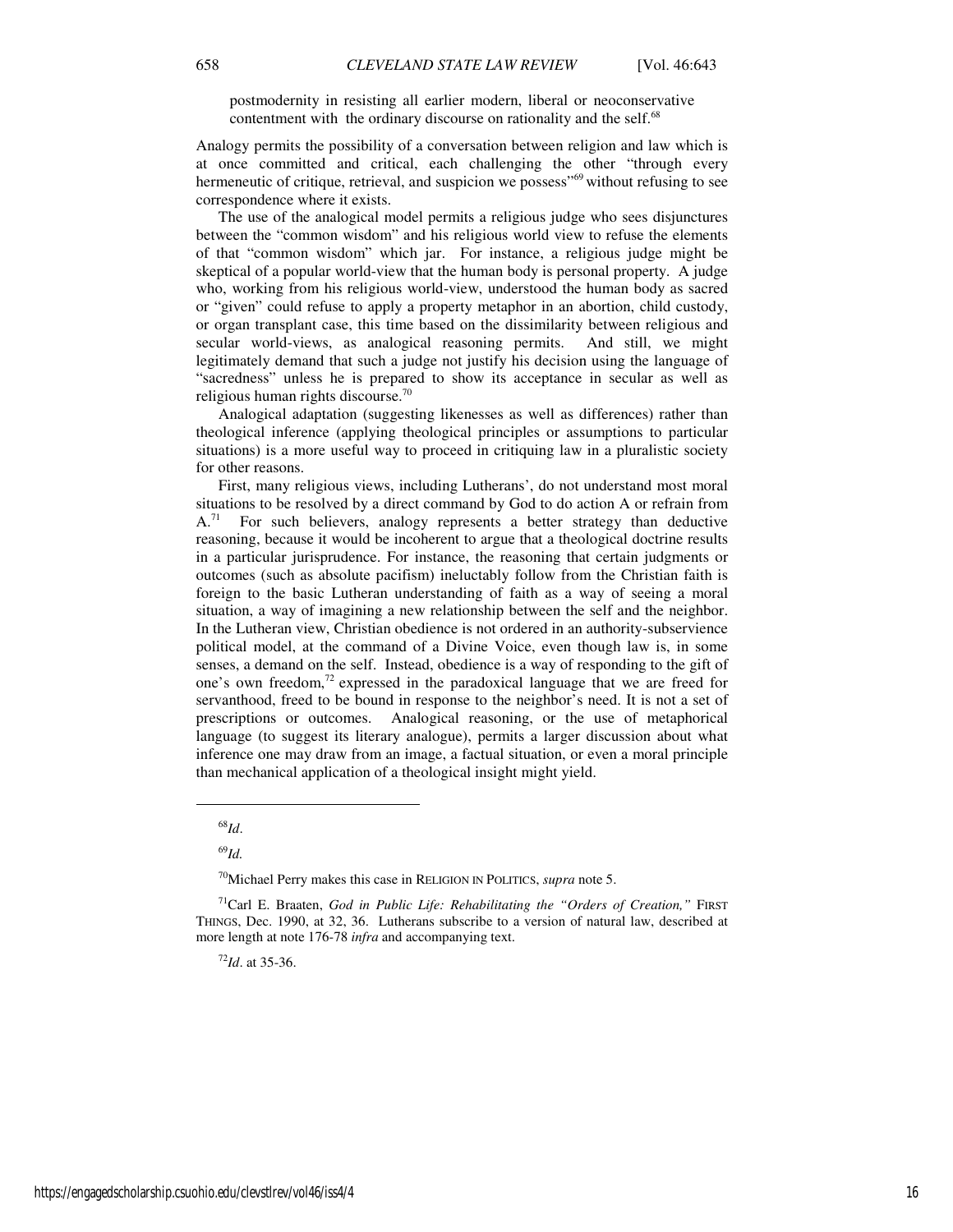The potential evil of analogical argument must also be faced: analogy permits not only the confusion of multiple possibilities, but the consequent justification of unjust action or inaction. Indeed, to take my immediate example, Lutherans have been justly criticized as "quietistic" sometimes for their failure to firmly demand particular legal outcomes,<sup>73</sup> or their failure to act at all in the face of injustice. And some of those who called themselves Lutherans have conversely participated in unspeakable injustice, distorting the central claims of the faith while claiming its heritage.<sup>74</sup> However, these facts do not differentiate Lutherans from others who consider themselves bound more unambiguously by the dictates of a sacred text. As Lutherans recognize, all human beings, whatever their convictions, are sinners who can believe and yet not live up to their beliefs, who can distort the claims of any faith and indeed blaspheme the sacred name in causes of their own self-delusion and selfinterest, who can justify injustice even from their own sacred texts.

Second, it is difficult to know precisely what might be lost in applying theological doctrine to a particular human endeavor when God drops out of the sentence. However, any person of faith must understand that loss to be immeasurable and even be fearful of the profound disrespect for God inherent in such activity. In a directly theological argument, the limits of human ability to keep a theocentric focus can be recognized; but the trustworthiness of theological reflection when one moves from a discussion of God's relationship to us, to our relationship to each other (the ethical) is less clear. Analogical or metaphorical application by its method recognizes the incommensurability of talk about the creative work of God and talk about human attempts to instantiate that work in practical ways.

Yet, hospitality is better served by an analogical rather than an interpretive response to theological understandings. As many thoughtful writers, among them Pat Keifert<sup>75</sup> and Michael Perry,<sup>76</sup> have concluded, we who are strangers—each of us to some other's particular religious or secular tradition or experience—must all be welcomed to a conversation about what constitutes the good. Welcoming the

<sup>73</sup>*See* THOMAS W. STRIETER, CONTEMPORARY TWO-KINGDOMS AND GOVERNANCES THINKING FOR TODAY'S WORLD: A CRITICAL ASSESSMENT OF THE TYPES OF INTERPRETATION OF THE TWO-KINGDOMS AND GOVERNANCES MODEL, ESPECIALLY WITHIN AMERICAN LUTHERANISM 63-64 (1986) (dissertation, Lutheran School of Theology at Chicago). Karl Barth, among others, properly criticized the 20th century distortions in Lutheran ethics that separated the worldly realm or kingdom from God's authority and suggested that the Gospel had nothing to do with the worldly realm.

<sup>74</sup>*Id*. at 52-72.These distortions led to "ethical bankruptcy" on social justice and political doctrines of a number of German Lutheran theologians during the Hitler era, including the Rengsdorft Theses which stated that Christianity had its roots in the German nation and that there was no contradiction between allegiances to the Gospel and to the Nazi state. *Id.* at 64- 75. This theological position, however, was met strongly by the Barmen Theological Declaration led by Karl Barth and others, who "revitalized the concept of the 'lordship of Christ' relating it to all of life," although Barth ultimately broke from the Lutheran tradition by understanding law as the will of God manifested by grace and our acceptance of that grace, rather than distinct and prior to the Gospel. *Id.* at 68-73.

<sup>&</sup>lt;sup>75</sup>PATRICK KEIFERT, WELCOMING THE STRANGER (1992).

<sup>76</sup>LOVE AND POWER, *supra* note 4, at 43-51.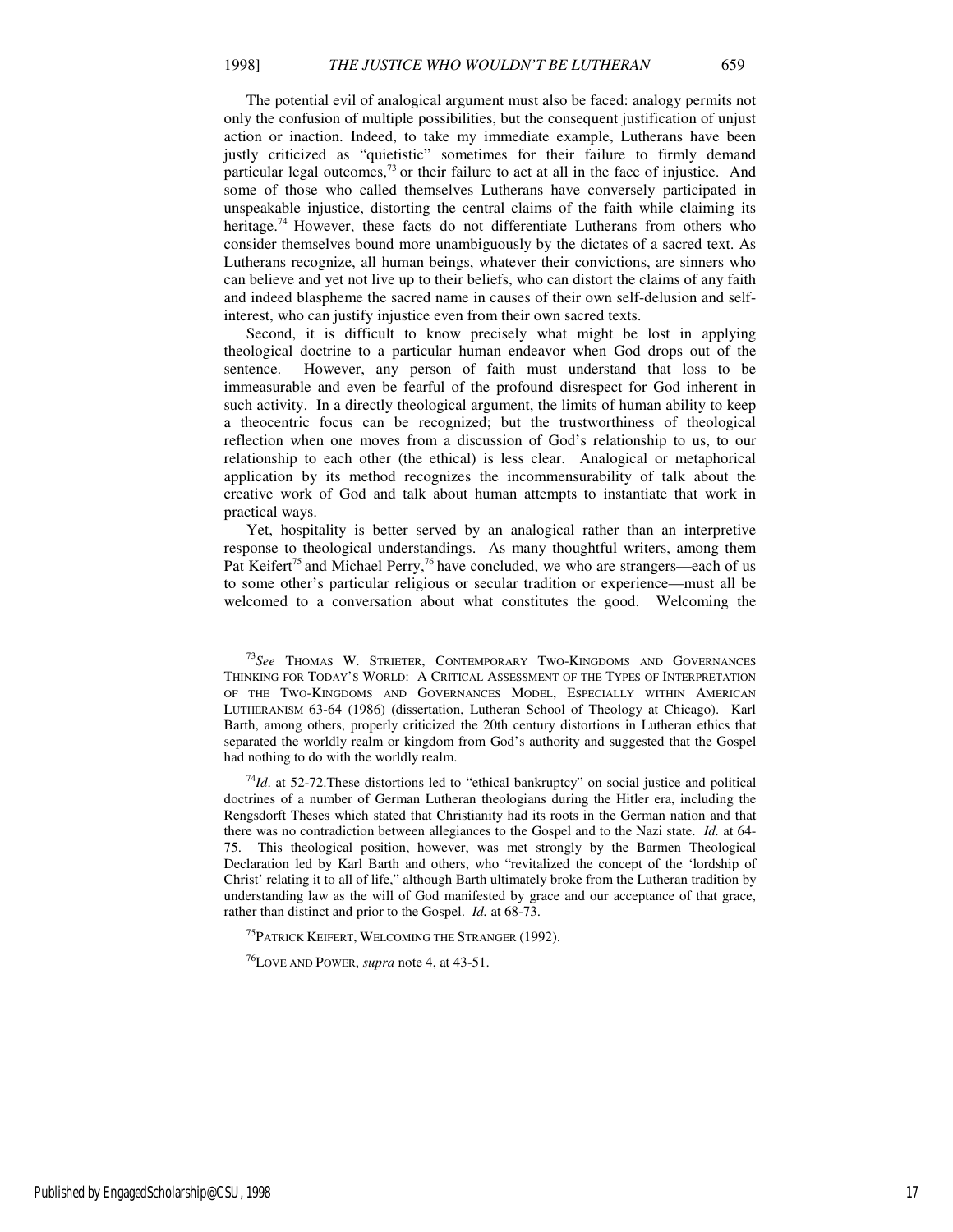stranger is pragmatic (how can a people be governed by a language which they do not understand?) and it is ethically demanded. In a pluralistic democratic culture, that ethic is embedded deep within culture, necessary for its survival, and hence not a "nice thing to do" but an imperative.

While analogical argument does not create immediate understanding among persons of different faith traditions, it has a greater chance of permitting a wider dialogue among people with very different religious understandings. Just as people from different cultural traditions can find meaning in the communal narratives of others, analogy permits diverse peoples to find common ground without surrender of the particularities of their beliefs, and to bring creative insights into interpretation of the analogy itself. The possibilities for such rich diversity are particularly potent for metaphors and other images that resonate in countless fresh ways.

Analogical argument also has a better chance of avoiding the "trump" syndrome at the heart of so many fears about religion in public: the concern that the believer will attempt to triumph over his non-believing or different-believing conversational partner by arguing that such a person "doesn't really understand" the demands of God or the claims of a particular religious tradition from which the root meaning is drawn.

Finally, whether one argues that an individual must ethically speak out of a voice clear to all in public policymaking, or one welcomes voices of those who cannot in conscience speak "ecumenically", analogical argument permits the possibility of common ground without requiring prior agreement on the rules for conversation. As such, it may welcome to the conversation those religious and non-religious people who fear that they may have to concede an important truth to be taken seriously.

#### III. SITUATING LUTHERANS IN THE PROTESTANT WORLD

The situation of the Lutheran Justice faced with a constitutional dilemma is a perfect concrete case to explore what specific insights a Lutheran jurist might borrow from his faith to understand the human context of the case, and the parameters of his role as a jurist. Lutheranism as a body of thought offers a proposal of paradox: human beings who are good creations with corrupted wills, worlds of law and love that co-exist, and freedom to act that is constrained by gift and service rather than rules.

As Carl Esbeck illustrates, and church-state debates often ignore, there are any number of Christian positions on the relationship between the state, the church and the individual, even counting only Protestant positions.<sup>77</sup> Some religious positions have loomed in the background of Supreme Court jurisprudence, particularly in free exercise cases,<sup>78</sup> while others (like Lutheranism) have been largely overlooked in constructing church-state paradigms.

Esbeck and Michael McConnell have situated Lutheranism in a "paradoxical position" in their typologies of American religious views of church and state

<sup>77</sup>Carl H. Esbeck, *A Typology of Church-State Relations in Current American Thought*, *in* RELIGION, PUBLIC LIFE AND THE AMERICAN POLITY 3 (Luis E. Lugo ed., 1994).

<sup>78</sup>Some authors suggest that Puritanism has had a major influence on American law. *See id*., at 5-6. Levinson, *supra* note 14 at 1050, 1054.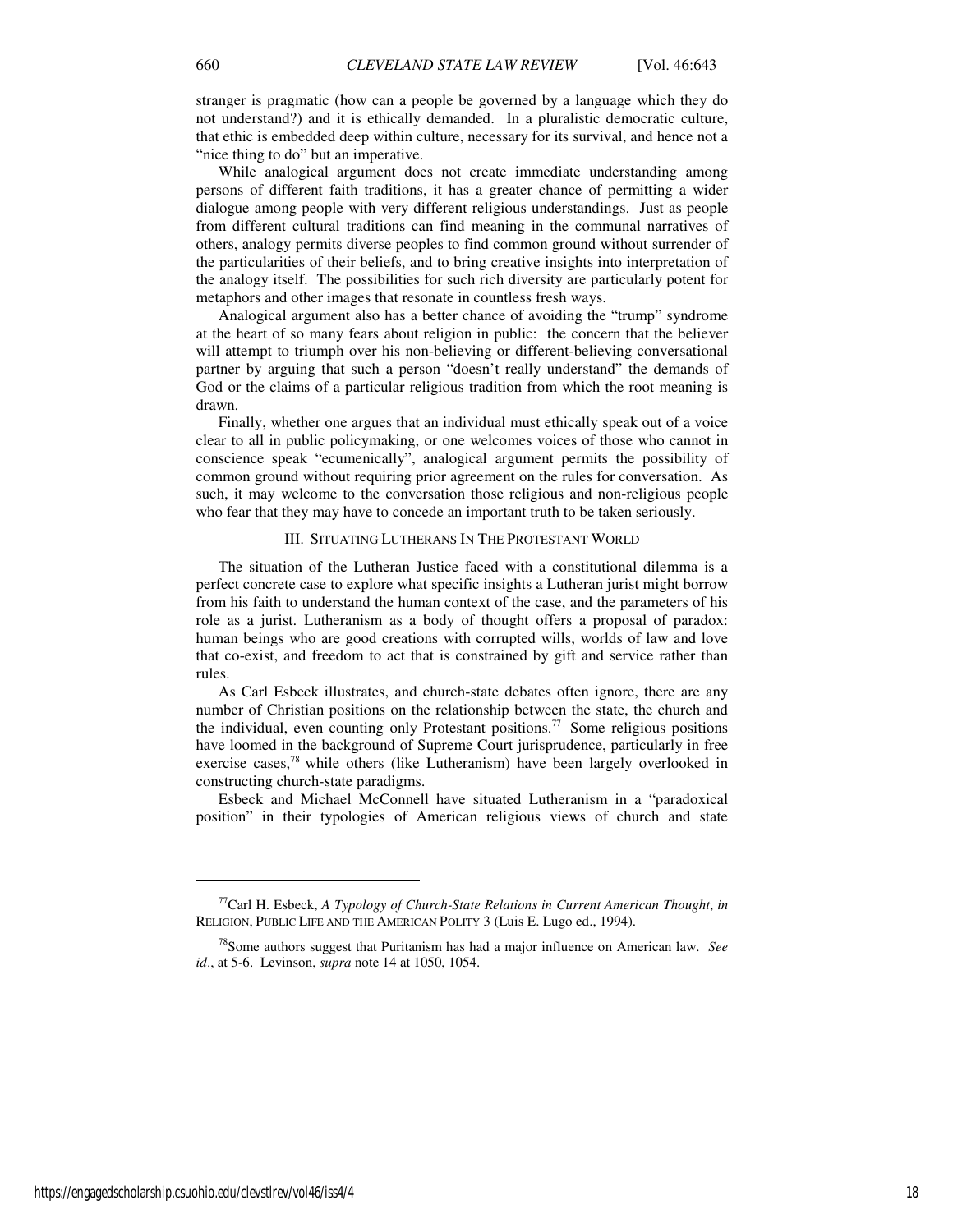relations.<sup>79</sup> Utilizing H. Richard Niebuhr's *Christ and Culture* to organize modern American<sup>80</sup> religious views on church-state issues into typologies, McConnell situates Lutheranism in the model which he terms "Church Accommodated by Culture." In terms of prioritizing loyalties to one's faith and the state, McConnell includes in the Accommodated model those denominations who accept "the ordinary morality and natural reason of the culture insofar as they go. But they also recognize obligations to a higher standard, not based on the values of the secular world."<sup>81</sup> Thus, they seek to adhere to both worldly and Christian values, recognizing that they are distinct. While Martin Luther and the Apostle Paul are included in this McConnell group, Niebuhr describes Lutherans as part of a distinct "Christ and Culture in Paradox" group.<sup>82</sup> This "Paradox" group understands the "conflict between the City of God and the City of Man," joining radical Christians in "pronouncing the whole world of human culture to be godless and sick unto death," but knowing that they "belong to that culture and cannot get out of it."<sup>83</sup>

Paradox/Accommodated theologies thus take distinctively different positions toward the problem of church vs. state loyalties compared with other Christian positions. Unlike Church Apart from Culture groups<sup>84</sup> and Church in Conflict with

- d. discrimination by the state in the distribution of goods and opportunities [along religious lines]; and
- e. juridical protection accorded religiously based conscience.

Esbeck, *supra* note 77, at 6.

<sup>80</sup>McConnell also adds two historical models of the relationship between Christianity and Culture. One is "Church Controlling Culture" or theocracy, the model in which a single church "has actual political authority" rather than simply the power to persuasion. McConnell, *supra* note 79, at 218. The other "Culture Controlling Church", which McConnell sees in the Church of England, "is the view that the church is subordinate to the civil authorities." *Id.* Neither of these models is currently recognized in American jurisprudence as an option, according to McConnell, except perhaps in cases of church property disputes. *Id.*

<sup>81</sup>*Id*. at 209.

j

<sup>82</sup>*Id.* at 210.

<sup>83</sup>*Id.* (quoting H. RICHARD NIEBUHR, CHRIST AND CULTURE 156).

<sup>84</sup>McConnell notes that this group is subsumed in Niebuhr's typology as a subgroup of Christ Against Culture. McConnell, *supra* note 79 at 194.

 $79$ McConnell's project is to describe religious views about how the law should respond to their religious, normative demands and "[h]ow far . . . the normative authority of the world extend[s]." Michael W. McConnell, *Christ, Culture, and Courts: A Niebuhrian Examination of First Amendment Jurisprudence*, 42 DEPAUL L. REV. 191, 192 (1992). Esbeck's proposal is to describe different categories of ecclesiology and philosophy of the state, and how the state and church should be related, given those understandings. Esbeck, *supra* note 77 at 3-24; *cf.* THIEMANN, *supra* note 7, at 95-114 (typing liberalism's critics as sectarian communitarians and liberal revisionists). To avoid confusion, I will be largely following McConnell's typology, mindful that I am losing some of the rich complexity of Esbeck's scheme that focusses on five concerns:

a. the purpose and authority of government and the nature of the church;

b. the juridical protection accorded religious speech;

c. the degree of autonomy accorded a church or other religious organization;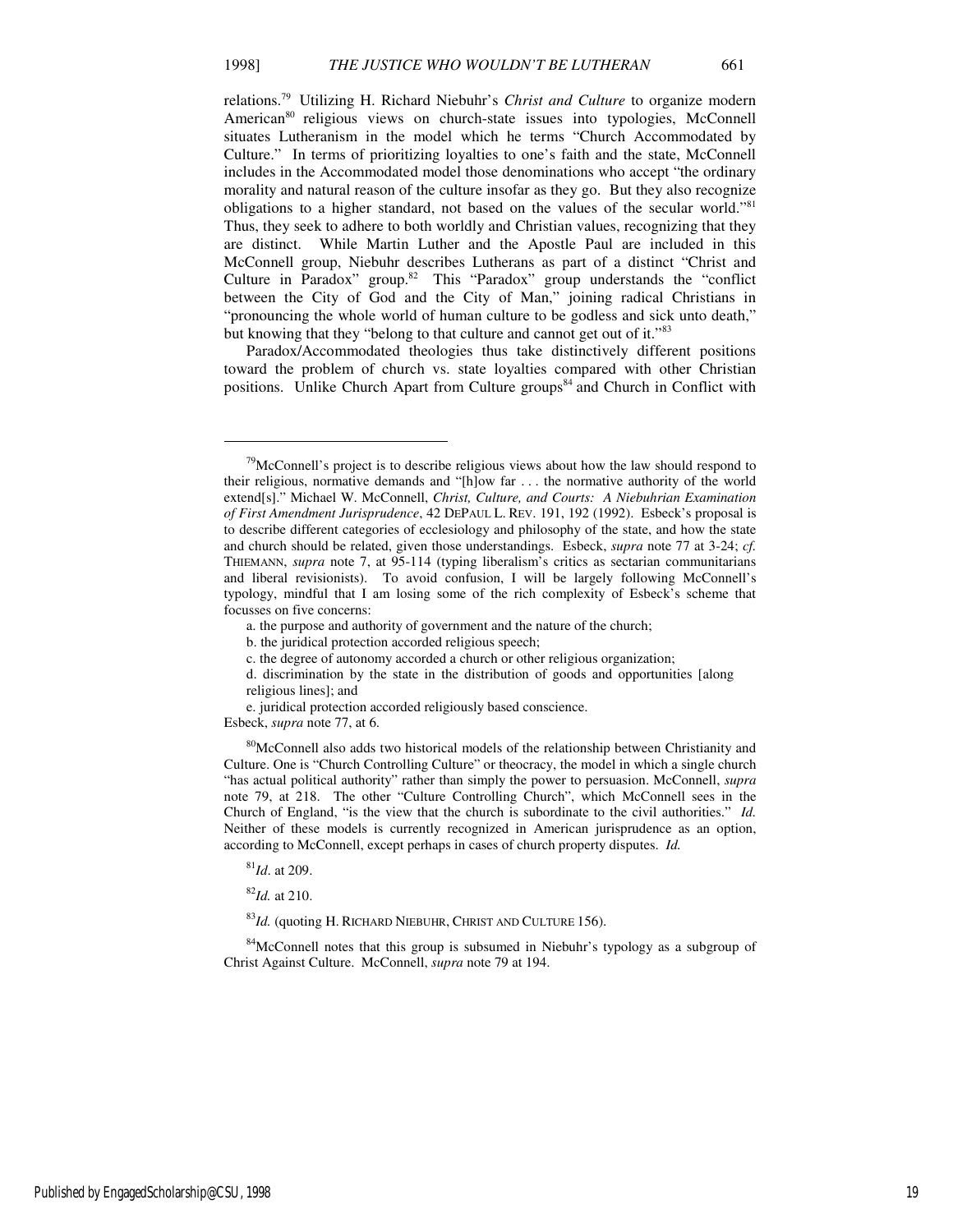Culture groups,<sup>85</sup> Lutherans do not see themselves as "radical" Christians forced, as a matter of worldly polity, to choose between the irremediably evil world and Christ.<sup>86</sup> Unlike Church Apart from Culture groups, such as the Amish and some fundamental Protestants,<sup>87</sup>Lutherans do not feel impelled to separate themselves culturally and even physically from the wider society; they do not ask to be let alone by the legal system. Indeed, they would resist the Apart denominations' abandonment of the public sphere to secularism conditioned upon the world's response granting them religious accommodations, as the Supreme Court did for the Amish in *Wisconsin v. Yoder.*<sup>88</sup> Nor would Lutherans fully align with McConnell's "Church in Conflict with Culture" groups, who choose not to opt out but to live in conflict with the state, radically committed to Jesus Christ and his teachings as authoritative for public life.<sup>89</sup> Lutherans recognize the state not as the evil other, but as a divine gift for which gratitude is owed and critique demanded.

Lutherans would thus similarly reject the response of Esbeck's "strict separationists" who want "a state that is decidedly nonreligious but not necessarily hostile to religion"<sup>90</sup> and "aspire to government unalloyed by even vestiges of religion from bygone days."<sup>91</sup> Whether they are secular, only vaguely religious people or Christ against Culture believers fearful of persecution, strict separationists try to avoid traditional religious influence on civic or public matters, so that public issues such as education, law, and economics are publicly debated in purely secular terms. Rejecting this strict division, Lutherans would want to avoid three outcomes Esbeck identifies from strict separationism, which ironically parallel the expected outcome of Justice Rehnquist's views:<sup>92</sup> dualistic lives, split between a privatized

<sup>86</sup>McConnell, *supra* note 79 at 196, 198-99.

<sup>87</sup>McConnell notes that these groups are increasingly ending up on the losing side of church-state battles. *Id.* at 198.

<sup>88</sup>406 U.S. 205 (1972).

<sup>89</sup>McConnell, *supra* note 79, at 198-99. For example, sanctuary movement workers and religious objectors to the draft, have "insisted not only that [they were] obliged to adhere to a standard of conduct that differs from the government's, but that the wider society should conform to the religious standard as well." Such groups, McConnell argues, invariably lose when they challenge government on an issue that "matters much" to the government." *Id.* at 202.

<sup>90</sup>Esbeck, *supra* note 77, at 7.

<sup>91</sup>*Id.* at 8.

<sup>92</sup>Esbeck's strict separationists and Justice Rehnquist's views on religion tend to lead to the similar separation of important human values and experiences, even though Justice Rehnquist, rejects the strict separation argument in his Establishment Clause jurisprudence,

<sup>&</sup>lt;sup>85</sup>The best comparison with McConnell's Church Apart and Church in Conflict groups in Esbeck's formulation are the "freewill separationists," who insist on "soul freedom" or voluntaristic religion, which must include freedom from a government incompetent to determine which religious world view is correct. Esbeck, *supra* note 77 at 10. Such a government, in the freewill separationist view, will prostitute the churches to serve the civil power. Prophetic freewillers who are "calling [the state] back to its true course" have been selectively involved in issues of personal morality, such as gambling, pornography, and alcohol; peace issues; and social welfare, labor and hunger legislation. *Id.* at 11-12.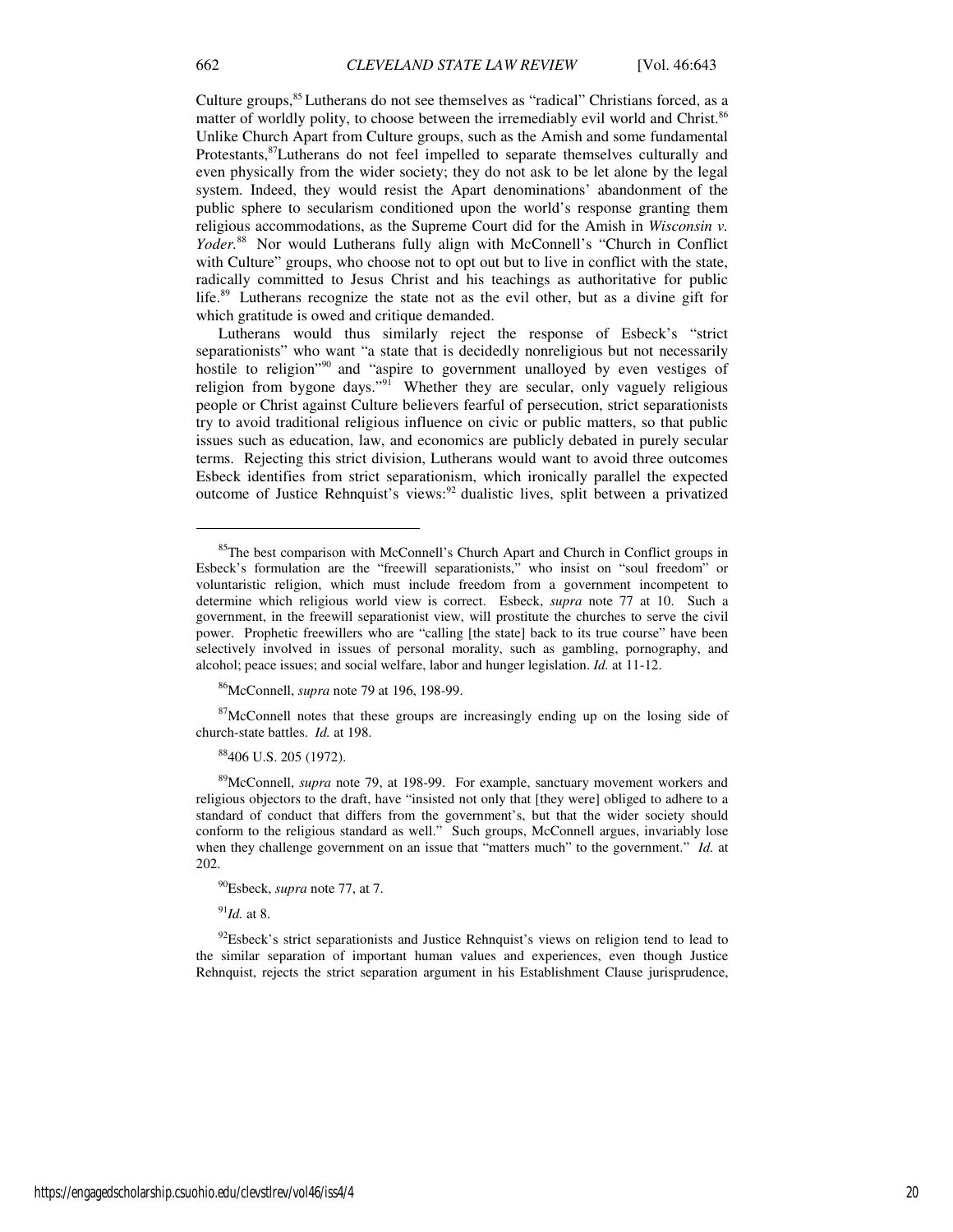family life and secular public life; a marginalized, trivialized "therapeutic" religious life focussed on personal beliefs; and the employment of pragmatic instrumentalism and "liberal political theory" alone for public choices.<sup>93</sup>

Lutherans would agree with Esbeck's "institutional separationists" on three points:

*A. "[A] universal, transcendent point of reference or ethical system for the state exists and is required in order to secure human rights and maintain a republican structure of government.*"<sup>94</sup> Indeed, Lutherans acknowledge the role of natural law and the priority of independent human reason about the nature of the good, although the state, as organized in positive law, is equally seen as good, however infected it may be with human sin.<sup>95</sup>

*B. The state must be theocentric but not theocratic.* That is, the state is not bound by a set of theological particulars, like a positive law superseding the Constitution, yet (paradoxically) the theological worldview of separationists should be used as precedent. Church and state should "maintain distinct responsibilities that should be honored as each institution fulfills its proper role."<sup>96</sup> Yet, because both "the people" and human institutions are fallen, the will of God must be recognized as in some sense "higher" law if the state is to have any check  $.97$ 

As Esbeck's typology suggests, Lutherans do not understand divine authority or texts as prescribing a jurisprudence or particular legal order. Lutheranism recognizes three major forms of critique of the legal order: in serious cases, where the witness to the Gospel itself is jeopardized by the state, the church must stand in statu confessionis, against each and every presumption of the state (as in Nazi Germany); in cases of significant departure from the most fundamental presumptions of natural law, including the duty to the neighbor, Christians must stand in prophetic critique of the state; and in all cases, Christians are obliged to participate as loving creator/critics of law, and to use their gifts in service of the community, including the state if they have the vocation to do so.<sup>98</sup>

*C. Religious people have the duty "to preserve the good in culture and reform the bad."* 

<sup>94</sup>*Id*. at 13.

j

<sup>95</sup>Braaten, *supra* note 71, at 33-34.

<sup>96</sup>Esbeck, *supra* note 77, at 15.

<sup>97</sup>Id. at 13; Human Law and the Conscience of Believers (statement of the American Lutheran Church, October 20, 1984).

<sup>98</sup>STRIETER, *supra* note 73, at 9, 45-46, 111, 214, 248-49, 277; Braaten, *supra* note 71, at 35.

*see, e.g.,* Mueller v. Allen, 463 U.S. 388, 399 (1983)(majority opinion); Zobrest v. Catalina Foothills School Dist, 509 U.S. 1, 5 (1993)(majority); Committee for Public Educ. & Religious Liberty v. Nyquist, 413 U.S. 756, 811-12 (1973)(dissenting).

<sup>&</sup>lt;sup>93</sup>Esbeck, *supra* note 77, at 9. In addition, strict separationists tend to view religious freedom broadly, to include any philosophically based conscientious objection, and vigorously protect consciences from coercion, particularly those of minority religions. *Id.*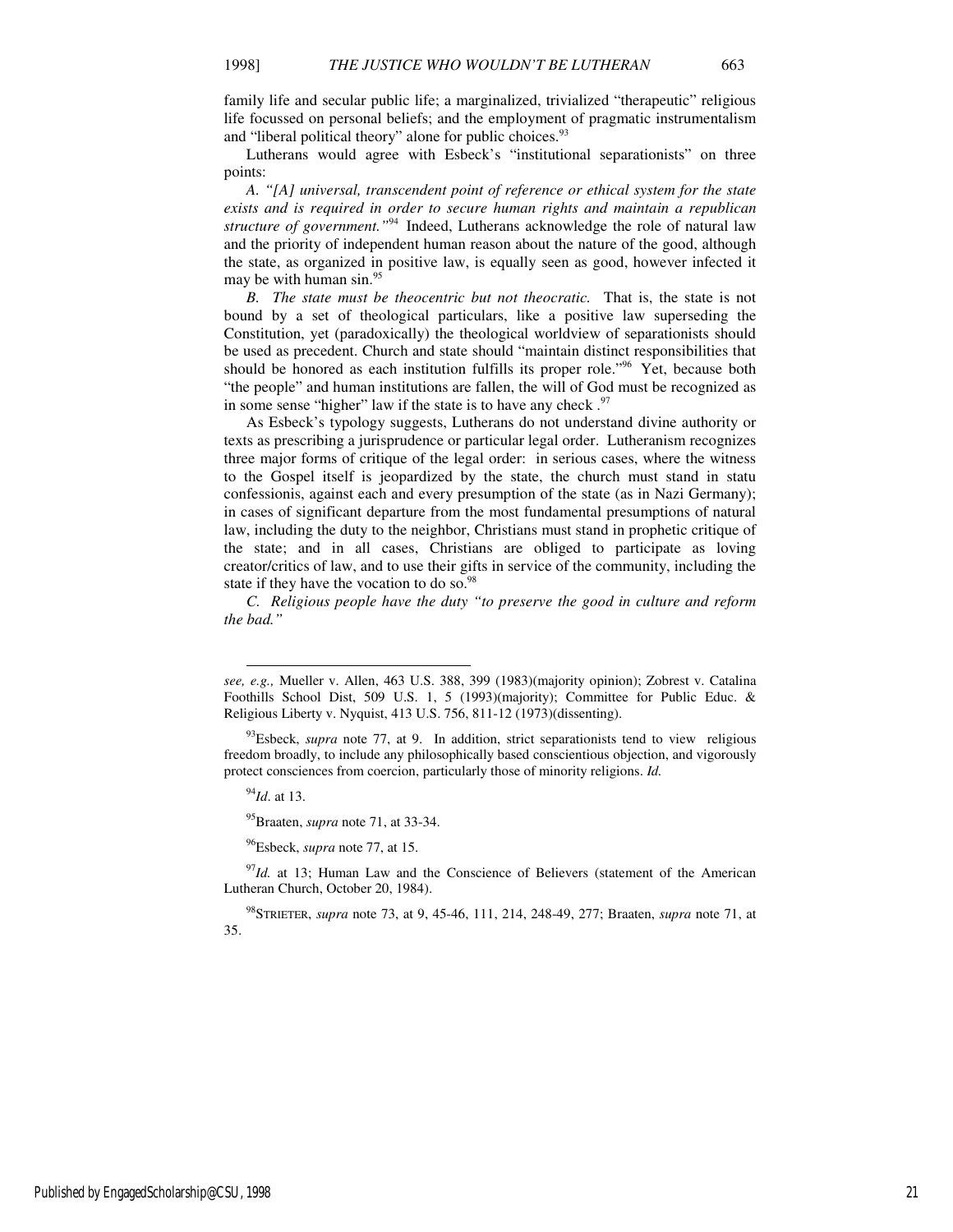Lutherans and Esbeck's institutional separatists<sup>99</sup> share the view that the privatized faith of strict separationists and secularism's narcissism are a more immediate threat to culture than isolated violations of religious liberty that might be occasioned by religiously informed pursuit of the good.<sup>100</sup> They probably depart from others in Esbeck's category in being much more concerned about the harm civil religion can cause to the mission of the church, by potential confusion of social expectations and the Gospel.<sup>101</sup> While they too believe that faith must be integrated into all aspects of life, Lutherans might not precisely advocate "an achievable balance between proclaiming eternal values and addressing the present in a practical and humble manner," $102$  because they would understand these concerns to be different dimensions of life rather than extremes needing to be balanced.

Lutherans would similarly not view the world with McConnell's Churches Aligned with Culture (Niebuhr's "cultural Christians"), who tend not to see tensions between the Church and culture, but "interpret culture through Christ," and "understand Christ through culture," selecting elements of each which are most in accord with the other.<sup>103</sup> Unlike Cultural Christians, Lutherans are suspicious about borrowing "the highest ideals of our culture" or fully cooperating with the government to ensure that shared social and moral objectives will be more effectively reached, for they have a realistic view about human distortion of political ideas and social progress. Because of their cautious view about the possibilities for social progress in a world peopled by sinners, Lutherans are similarly wary of "Church Influencing Culture" groups seeking to "reclaim and uplift the world" which in their view is not evil, but perverted and convertible to good.<sup>104</sup>

<sup>101</sup>*Id.*

j

<sup>102</sup>*Id*. at 14-45.

<sup>103</sup>McConnell, *supra* note 79 at 204 (quoting H. RICHARD NIEBUHR, CHRIST AND CULTURE 83 (1951)).

<sup>&</sup>lt;sup>99</sup>Esbeck defines institutional separationists as agreeing on a universal transcendent point of reference for the state, theocentric but not theocratic, viewing religious speech as important because the church must influence public policy in an integrated way, and viewing privatized faith as a threat to public life while having confidence that a state in which religious language is well-heard can still protect minority religions by promoting the values of tolerance and civility. Esbeck, *supra* note 77, at 12-15.

<sup>100</sup>*Id*. at 14.

<sup>&</sup>lt;sup>104</sup>*Id.* at 214. Niebuhr describes these groups as Christ Transforming Culture groups. Citizens in McConnell's Church Influencing Culture model are fully entitled to participate in public life to achieve their ideas, *id.* at 215, and "'political activism by the religiously motivated'" is recognized as "part of our heritage." *Id.* at 216 *quoting* Edwards v. Aguillard, 482 U.S. 578, 615 (1987) (Scalia, J., dissenting). In Esbeck's scheme, Niebuhr's "cultural Christians" and McConnell's "Church Influencing Culture" groups might be nonpreferentialists, who want a nondenominational state that recognizes traditional religion as the basis for inculcating fundamental moral virtues necessary to citizenship. In the nonpreferentialist view, religious organizations serve as the foremost mediating institution between individual and state, and provide the individual with "a sense of community in an often impersonal world." Nonpreferentialists would permit governmental aid, including symbolic aid, to religion so long as there was no coercion of conscience. Esbeck, *supra* note 77, at 18.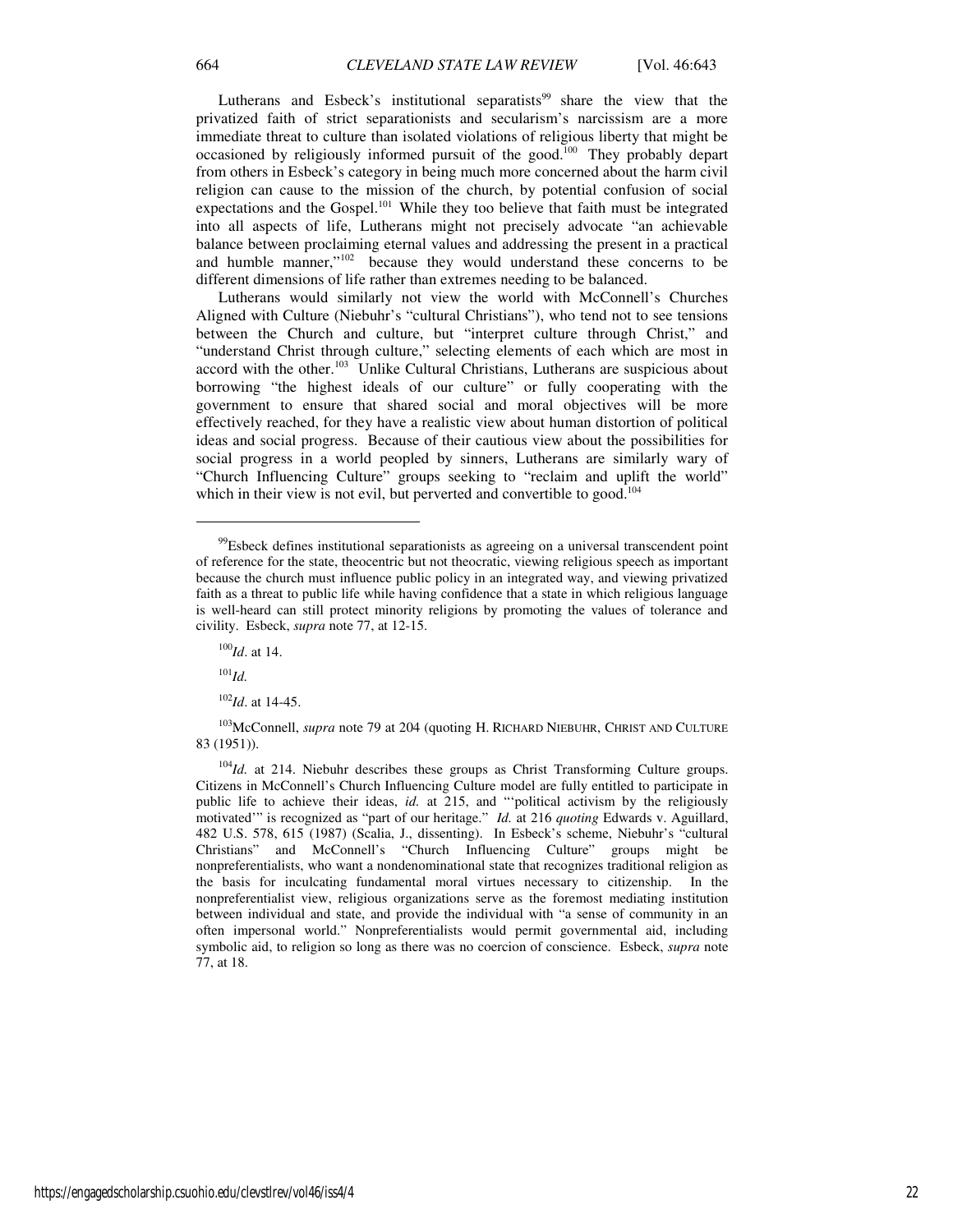McConnell believes that the "Accommodated" groups' views, symbolized by Roger Williams, "lie at the intellectual foundation of the First Amendment," in that they recognize the simultaneous corruption of the church and state which occurs when the two are aligned.<sup>105</sup> Separation of these spheres reinforces the simultaneity of a citizen's allegiance to both spheres while recognizing the difference in claims between the civil and spiritual "kingdoms." Yet, the Free Exercise Clause is available to reduce the dissonance between religious dictates and worldly norms, to permit full citizenship in both the civil and religious realms.<sup>106</sup> However, McConnell's explanation does not fully capture the tensions in the Lutheran position that neither separation nor Free Exercise can fully resolve.

Luther's work on the problem of transcendent law accounts for the paradoxes the McConnell/Niebuhr/Esbeck typologies identify. Luther accepts much of the natural law tradition: that human beings have the capacity to reason about their own situation and to understand how they must order their lives apart from faith (although they do not have the capacity to reach or comprehend God on their own).<sup>107</sup> He accepts that such a capacity is a gift from God to everyone, not just a chosen few. <sup>108</sup>

Luther suggests, however, that human nature reveals incapacity as well as capacity, human wickedness as well as goodness. He replies to Erasmus that "free choice, or the most excellent thing in men—even the most excellent men, who were possessed of the law, righteousness, wisdom, and all the virtues—is ungodly, wicked, and deserving of the wrath of God[; but] [t]he righteousness of God is revealed and avails for all and upon all who believe in Christ. . . . "<sup>109</sup> And he further declares that in God's sight, those most devoted to keeping the law in its detail, or the "works" of the law, are farthest from fulfilling the law, because they lack the Spirit who truly fulfills the law.  $110$  In that claim, Luther gives insight into the central animating paradoxes of Lutheranism, some of which have eluded modern Western thought about law and particularly judicial review.

 $\overline{a}$ 

<sup>108</sup>George W. Forell, *Luther and Conscience* and *The Political Use of the Law* in MARTIN LUTHER: THEOLOGIAN OF THE CHURCH 59, 89 (Word and World Supplement Series 2, 1994).

<sup>109</sup>Martin Luther, *The Bondage of the Will, in* MARTIN LUTHER'S BASIC THEOLOGICAL WRITINGS 173, 180 (Timothy F. Lull ed., 1989).

<sup>110</sup>*Id*. at 190.

Published by EngagedScholarship@CSU, 1998 23

<sup>105</sup>McConnell, *supra* note 79, at 210.

<sup>106</sup>*Id.* at 210-211.

<sup>107</sup>Braaten, *supra* note 71, at 34.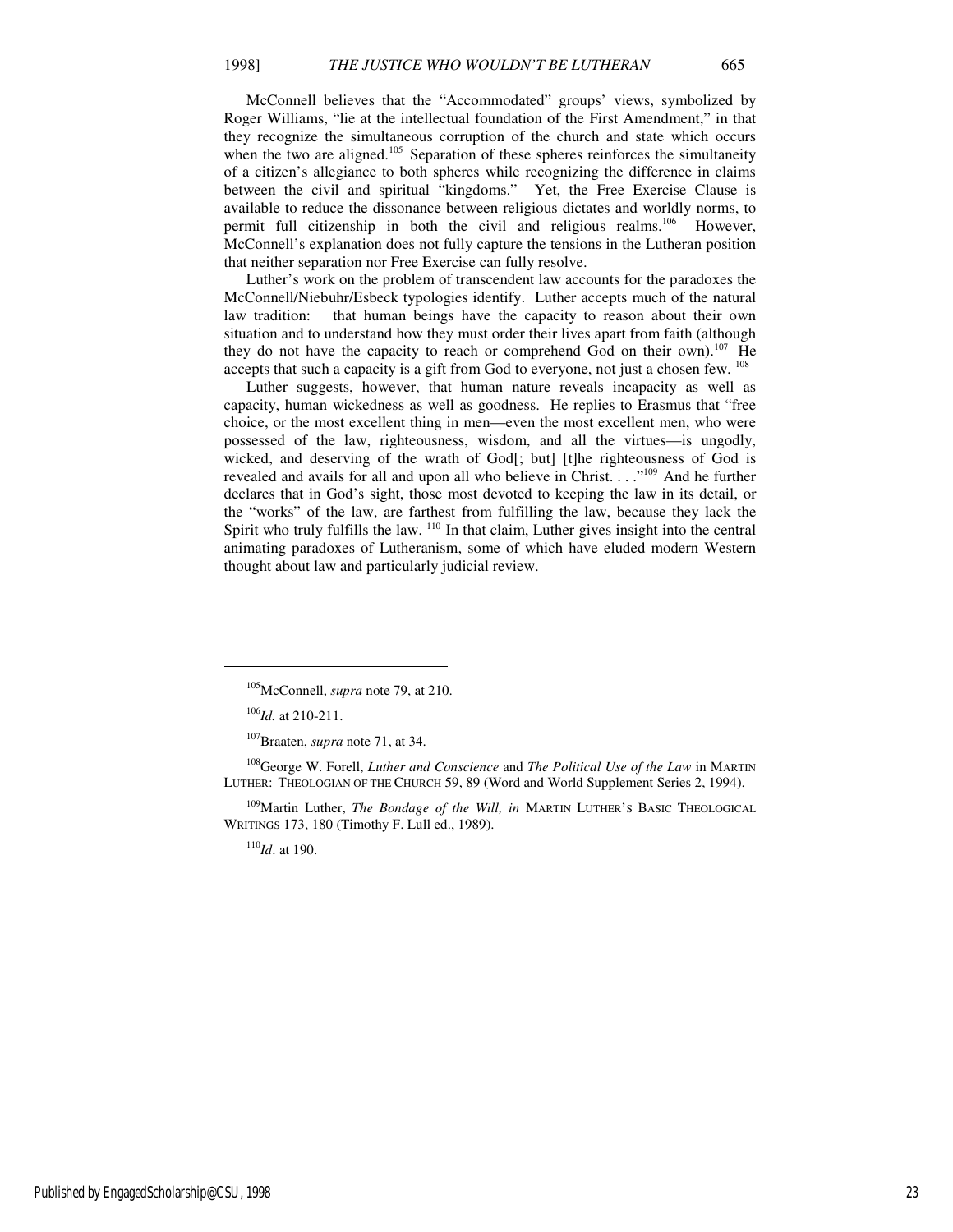#### IV. TURNING TO JUSTICE REHNQUIST: JUXTAPOSING LUTHERAN THEOLOGY AND REHNQUIST'S CONSTITUTIONAL PRINCIPLES

In my view, Justice Rehnquist's failure to be Lutheran in his jurisprudence<sup>111</sup> severely impoverishes it. A review of his work suggests that Rehnquist as a jurist fails to accept the theological insights of the Lutheran tradition about the relationship between God and human beings. He also fails to borrow analogically from Lutheranism in ways that could lead to a more nuanced version of his own principles, and which could bring more complexity to the forensic and epideictic aspects of his opinions.

A Lutheran jurist who thought his faith was relevant to his work would come to the table with certain theological understandings about the relationship between the individual and the state. Because these are theological understandings—that is, God is a necessary actor in these sentences, and without God, they cannot make any sense—Rehnquist might be legitimately subjected to criticism for justifying decisions in these ways, but they might serve as important background for the forensic and epideictic aspects of his opinions. More importantly, Lutheran theology also leads the way to several somewhat paradoxical positions on the large problems of jurisprudence, such as the relationship between the individual, authority, and the state, which can be fruitfully borrowed.

These Lutheran understandings potentially conflict, in important ways, with the major themes identified by students of William Rehnquist's jurisprudence as well as some of his public pronouncements on the judicial office:<sup>112</sup>

Strict Constructionism: Internally to his discipline, Justice Rehnquist's interpretive approach to the Constitution is characterized by most scholars as "strict construction," planning a limited role for the judicial use of reason in resolving a constitutional dispute.<sup>113</sup>

State Sovereignism: In terms of relationships of power and authority, Justice Rehnquist almost invariably sides with the state, writ large, in conflicts between the individual or his group and the state; and the state, writ small, in conflicts between

<sup>112</sup>A former law clerk, Robert Giuffra, identified Rehnquist's jurisprudence themes as deference, interpretivism, and federalism and state autonomy. IRONS, *supra* note 13, at 331 (1994). Irons reports that one study found that these factors predicted Rehnquist's votes between 85-100% of the time. *Id.*

<sup>113</sup>SUE DAVIS, JUSTICE REHNQUIST AND THE CONSTITUTION 28-29 (1989)(hereinafter Davis); D. DAVIS, *supra* note 13, at 14-17. *But see* Nicholas S. Zeppos, *Chief Justice Rehnquist, The Two Faces of Ultra-Pluralism, and the Originalist Fallacy*, 25 RUTGERS L.J. 679, 690, 692 (1994) (arguing that Rehnquist is more committed to his substantive ideology than to originalism or any interpretive theory).

<sup>&</sup>lt;sup>111</sup>Howard Lesnick helpfully notes the distinction between judges who seek to do what their religion demands of them, and those who seek to understand the teachings of their religion, and to consider what they say about how they should do their job as a jurist. Letter from Howard Lesnick (May, 1997) (on file with author). And, one can, of course, embody Christian virtues or even follow denominational expectations without understanding a denomination's teachings; and can understand the faith without living it or even following specific religious dictates. This article does not attempt the former, to describe an ethics of Lutheran judging, but it does commingle the questions of what Lutheran judges understand about their own role in securing justice, and how they think law and legal institutions must themselves be organized to account for both the Creation and the Fall.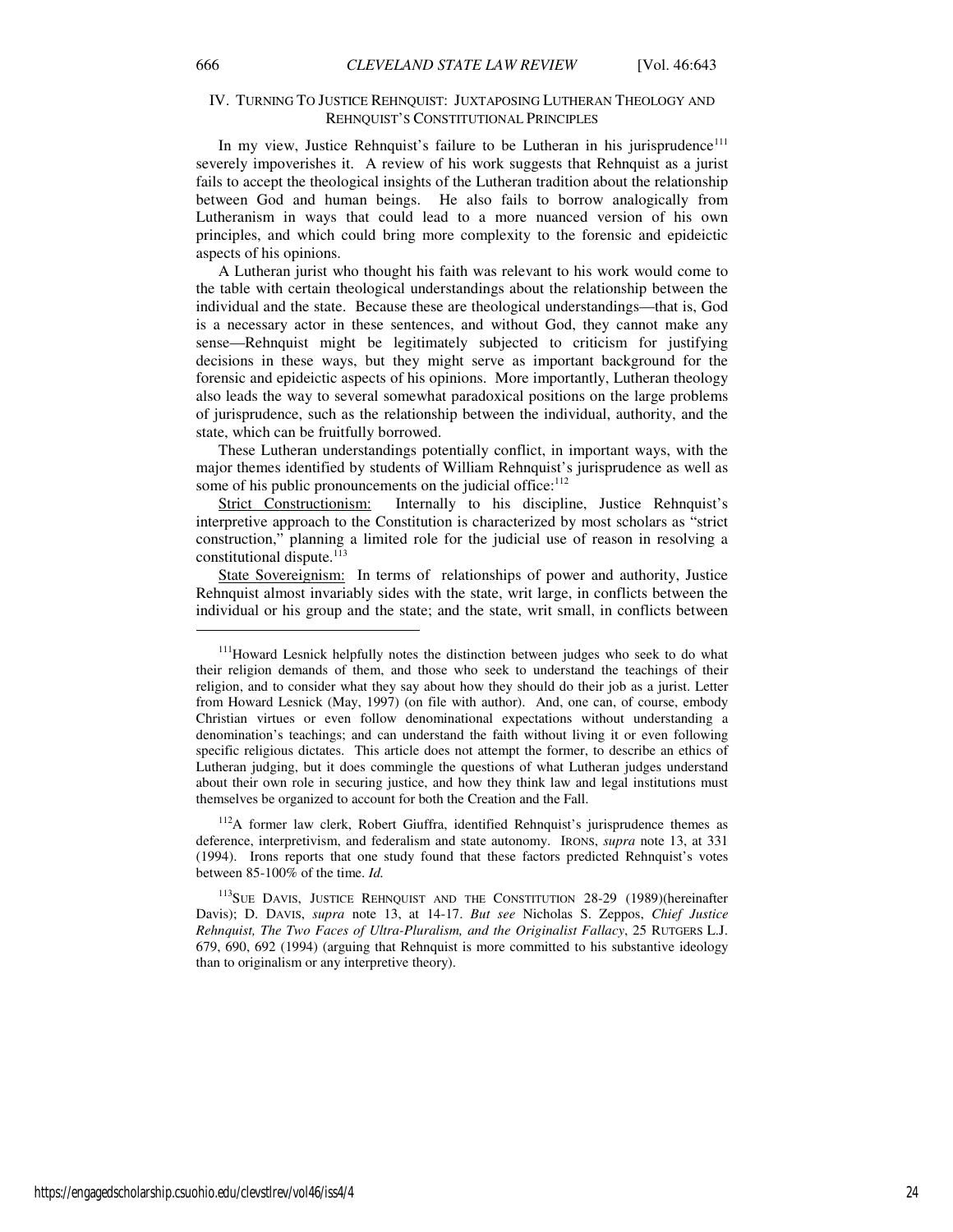the federal and the state government.<sup>114</sup> Other writers have described this constant as a preference for "order over liberty" or "the rights of majorities ahead of the rights of individuals."<sup>115</sup> He has also been termed deferential to the views of other governmental actors in his judicial role.<sup>116</sup> The one glaring, indeed troubling, exception is his fierce protection of traditional private property, which does not extend to the protection of government entitlements or benefits as private property.<sup>117</sup>

Positivism: In his understanding of the relationship of law and morality, reviewers of his work have found in Justice Rehnquist's jurisprudence a commitment to legal positivism.<sup>118</sup> By that, they reference Rehnquist's belief that there is no moral critique available to Americans to substantiate the propriety of particular legislation. $119$ 

Thomas Merrill describes Rehnquist as an "ideal pluralist" or "ultrapluralist."<sup>120</sup> An ultrapluralist understands democratic politics as a process of aggregating or summing private, divergent interests and values that are "largely exogenously determined, in the sense that they are not much influenced by participation in the political process."<sup>121</sup> Public decisions will produce public policies "based on compromise [not necessarily] a coherent conception of the common good."<sup>122</sup>

<sup>115</sup>Merrill, *supra* note 114, at 632; Shapiro, *supra* note 114, at 294.

<sup>116</sup>Davis, *supra* note 113, at 17-19.

<sup>117</sup>Mark Tushnet, *A Republican Chief Justice,* 88 MICH. L. REV. 1326, 1329-30 (1990) (book review) (suggesting Rehnquist's positions are more consistent with a Republican ideology than a pure federalist one).

<sup>118</sup>*See, e.g.*, DAVIS, *supra* note 113, at 23-24. Tushnet disagrees, noting that Rehnquist does not uphold fundamentally wrong legislation such as private property takings. Tushnet, *supra* note 117, at 1331-32.

<sup>119</sup>*See* DAVIS, *supra* note 113, at 26, who asserts that Rehnquist is a moral relativist. Federal Judge William Justice, who agreed with this assessment in replying to Justice Rehnquist's 1976 speech, argues that relativism was foreign to the Framers, and even went beyond Holmes' views in his critique of Justice Rehnquist, entitled "A Relativistic Constitution." IRONS, *supra* note 13, at 333-34.

<sup>120</sup>Merrill, *supra* note 114, at 631. *But see* Zeppos, *supra* note 113, at 680-84 (characterizing Rehnquist as an originalist ultra-pluralist, not a dynamic ultra-pluralist, sometimes enforcing the expectations of the original legislature rather than a later one).

<sup>121</sup>Merrill, *supra* note 114, at 626.

<sup>122</sup>*Id.*

<sup>114</sup>D. DAVIS, *supra* note 13, at 19-22; DAVIS, *supra* note 113, at 24-26; David L. Shapiro, *Mr. Justice Rehnquist: A Preliminary View*, 90 HARV. L. REV. 293, 294 (1976); Thomas W. Merrill, *Chief Justice Rehnquist, Pluralist Theory, and the Interpretation of Statutes*, 25 RUTGERS L.J. 621, 623 (1994); Glenn A. Phelps & John B Gates, *The Myth of Jurisprudence: Interpretive Theory in the Constitutional Opinions of Justices Rehnquist and Brennan,* 31 SANTA CLARA L. REV. 567, 573 (1991). It is perhaps interesting that Justice Rehnquist's first memorable case as Justice Jackson's clerk involved the Steel Seizure Case, in which the President's lawyers claimed that constitutional limitations applied only to Congress, not the President. Youngstown Sheet & Tube Co. v. Sawyer, 343 U.S. 579 (1952). Justice Rehnquist's lengthy discussion underscoring his uneasiness with such a broad demand for power in his book THE SUPREME COURT is telling. WILLIAM REHNQUIST, THE SUPREME COURT 63-64 (1987).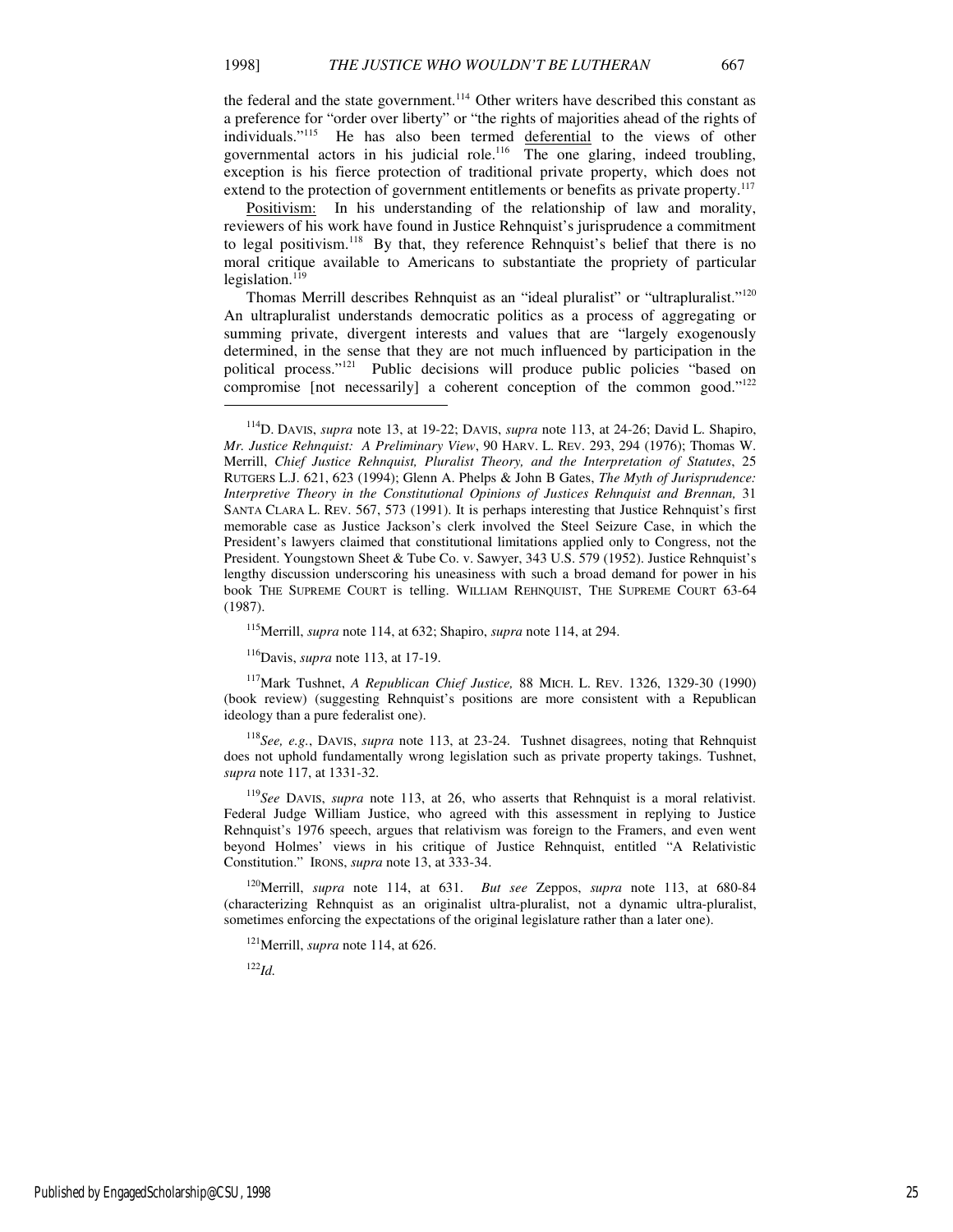Democratic institutions reflect "an accurate weighing of majority and minority interests" more than any other outcome.<sup>123</sup>

In the ultra-pluralist view, judges function as a branch of this system, acting "on exogenously-determined values and reach outcomes based on bargaining and compromise."<sup>124</sup> They are moral skeptics; that is, they think it is not meaningful to speak about the common good, only about an individual's personal tastes and preferences.<sup>125</sup> Thus, even a discussion among Justices about the majority and dissenting opinions would be unavailing, as values are not shaped by dialogue.<sup>126</sup>

However one packages this set of views, if rigidly applied, $127$  they are inconsistent with the theological values that inform Lutheranism.

#### *A. Strict Construction vs. Law as Gift: Toward Affirming Universal Suspicion*

A Lutheran View: Law, and the state, are a gift from God, but not a command from God.<sup>128</sup> Political authority is an order of creation, a means by which God preserves humanity by ensuring order, peace and justice in the world, $129$  but its direct progenitors are human. Thus, (paradoxically) law is always suspect as the creation of human beings "deserving of wrath," for the natural law discoverable by means of human reason is always obscured by human evil.<sup>130</sup> Or as Luther would say, Satan blinds reason to the natural  $\text{law}$ <sup>131</sup>

A constitutional judge's view of his own internal discipline depends in large part upon his views about two related issues: the judge's faith in the power of reason, and the legal body in which that faith is located. On the bench and within the academy, both some interpretivists and non-interpretivists largely distrust human reason and emotion, and they divide only on whom they most distrust and where they will place authority in the wake of reason's default. Interpretivists' skepticism over the ability of human reason to find the good is largely focussed on judges.<sup>132</sup> In

<sup>123</sup>*Id*.

j

<sup>124</sup>*Id*. at 628.

<sup>125</sup>*Id.* at 629.

<sup>126</sup>Merrill, *supra* note 114, at 634-35.

 $127$ Of course, any jurist might from time to time express the concerns that inform positivism, statism, and strict construction without applying these concepts ideologically or predominantly.

<sup>128</sup>Braaten*, supra* note 71, at 33-35*.*

<sup>129</sup>Christian Faith and U.S. Political Life Today 2 (ELCA Teaching and Discussion Resource 1995) (describing the role of Government to "maintain peace, to establish justice, to protect and advance human rights, and to promote the general welfare of all persons," (quoting The Nature of the Church and Its Relationship with Government (CALC, AELC, LCA 1984)).

<sup>130</sup>Braaten, *supra* note 71, at 34; Christian Faith, *supra* note 129, at 2.

<sup>131</sup>Human beings are also blinded to their own nature; as Luther explains, "[t]his hereditary sin [original sin, which bears all subsequent evil deeds] is so deep a corruption of nature that reason cannot understand it. It must be believed because of the revelation in the Scriptures. . . . " The Smalcald Articles, Lull, *supra* note 109, at 516.

<sup>132</sup>*See, e.g.*, Harry M. Clor, *Chief Justice Rehnquist and the Balances of Constitutional*  Democracy, 25 RUTGERS L.J. 557, 563 (1994). Rehnquist understands the Court's Equal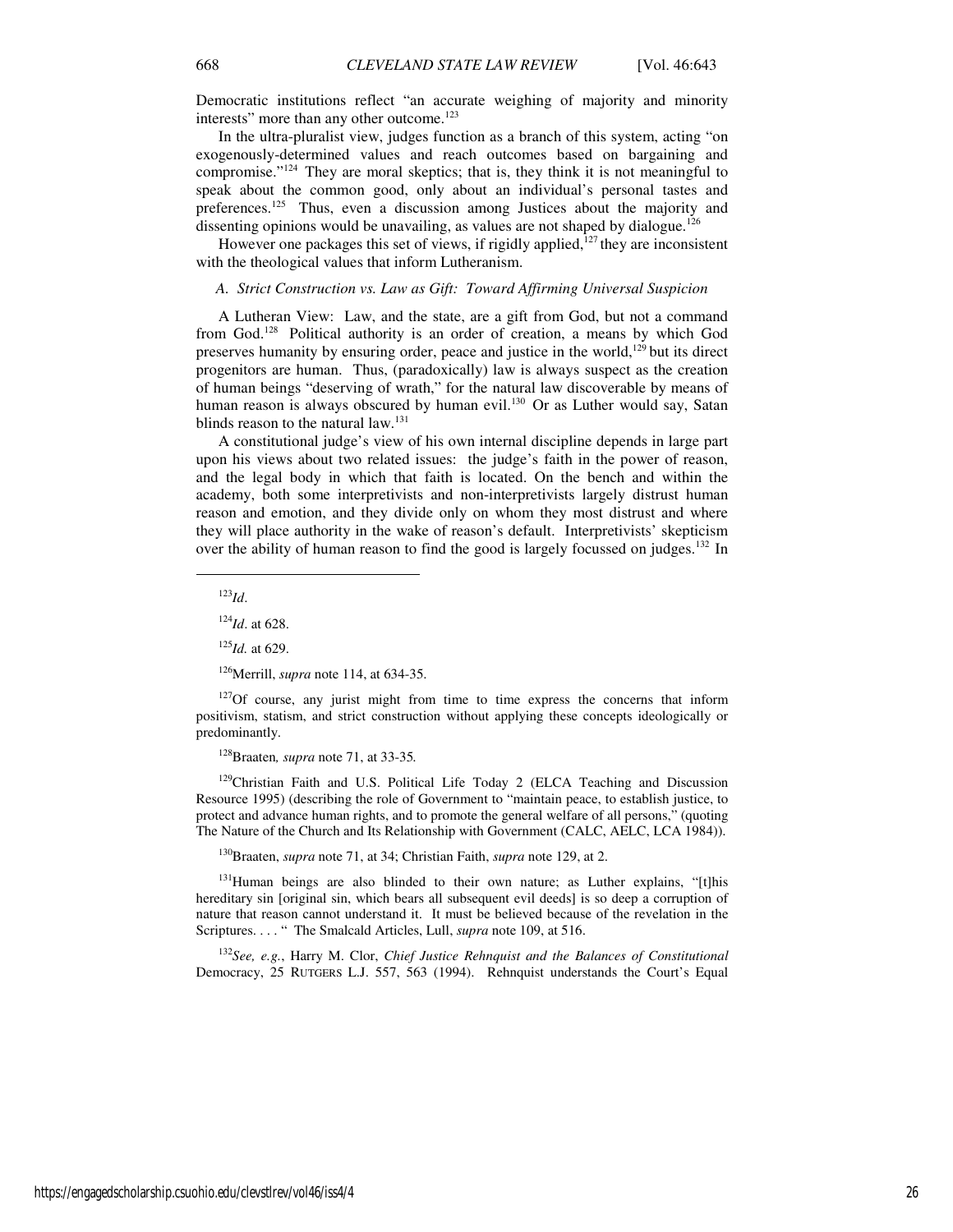the most extreme cases, they reduce judicial review to searching out the beliefs of the framers (intentionalism) or rubber-stamping the presumed will of the current population (using the so-called majoritarian presumption).<sup>133</sup> Justice Rehnquist's judicial skepticism regularly results in this sort of response, along with severe epideictic criticism for his fellow judges, whom he has compared to "platonic guardians" and Pontius Pilate.<sup>134</sup> If the individual citizen is not to be trusted, surely the jurist who appears as no more than an individual wolf in law's clothing should not lay claim to any special expertise on justice nor should he be self-righteous about his calling. As Justice Rehnquist describes some judges:

[T]hey are a small group of fortunately situated people with a roving commission to second-guess Congress, state legislatures, and state and federal administrative officers concerning what is best for the country. . . .If there is going to be a council of revision, it ought to have at least some connection with popular feeling.<sup>135</sup>

For mistrustful statists, the judicial role is to tell the litigants what the majority, or their elected representatives, would have told them if the majority could have packed into the courtroom, and not much more, although even Rehnquist will concede that "[a] merely temporary majoritarian groundswell should not abrogate some individual liberty *truly protected* by the Constitution."<sup>136</sup>

Non-interpretivists who also distrust human reason tend to assume a skeptical stance largely toward the legislative and executive branches. Where interpretivists distrust the elitism, emotionalism, and arrogance of judges, these non-interpretivists assume that legislative and executive action is often the product of power-lust, greed, bureaucratic insensitivity or popular resentment against government employees and minorities.<sup>137</sup> For some rights advocates, the jurist's task is to stand as a shield

<sup>133</sup>*See* William M. Treanor, *The Original Understanding of the Takings Clause and the Political Process*, 95 COLUM. L. REV. 782 (1995); Clayton P. Gillette, *Expropriation and Institutional Design in State and Local Government*, 80 VA. L. REV. 625, 657 (1994); William G. Ross, *The Need for an Exclusive and Uniform Application of 'Neutral Principles' in the Adjudication of Church Property Disputes*, 32 St. LOUIS U. L. J. 263 (1987).

<sup>134</sup>*See, e.g.*, IRONS, *supra* note 13, at 252 (quoting Columbus Bd. of Educ. v. Penick, 443 U.S. 449, 525 (1979)). For their judicial activism, Rehnquist has also accused his colleagues of borrowing ideas from George Orwell's 1984; and escape artist Houdini. *Id.* at 261

<sup>135</sup>Rehnquist, *supra* note 3, at 698.

<sup>136</sup>*Id.* at 697 (emphasis added).

-

<sup>137</sup>*See, e.g.*, Jonathan R. Macey, *Chief Justice Rehnquist, Interest Group Theory and the Founders' Design*, 25 RUTGERS L.J. 577, 593 (1994) (discussing judicial insulation from the interest group process). Such groups may also differ on whether national or state power is most trustworthy, as demonstrated by the debate between Anti-Federalists, who believed that smaller, more homogeneous states would enhance civic virtue; and Federalists, who thought that larger, more heterogeneous constituencies would reduce the possibility of minority or majority factional oppression. *See* Ronald Kahn, *The Supreme Court as a (Counter) Majoritarian Institution: Misperceptions of the Warren, Burger, and Rehnquist Courts, 1994* DET. C.L. REV. 1, 7-8 (1994).

Protection jurisprudence, for instance as "an endless tinkering with legislative judgments, a series of conclusions unsupported by any central guiding principle." Irons, *supra* note 13, at 247 (quoting Trimble v. Gordon, 430 U.S. 762, 777 (1977)).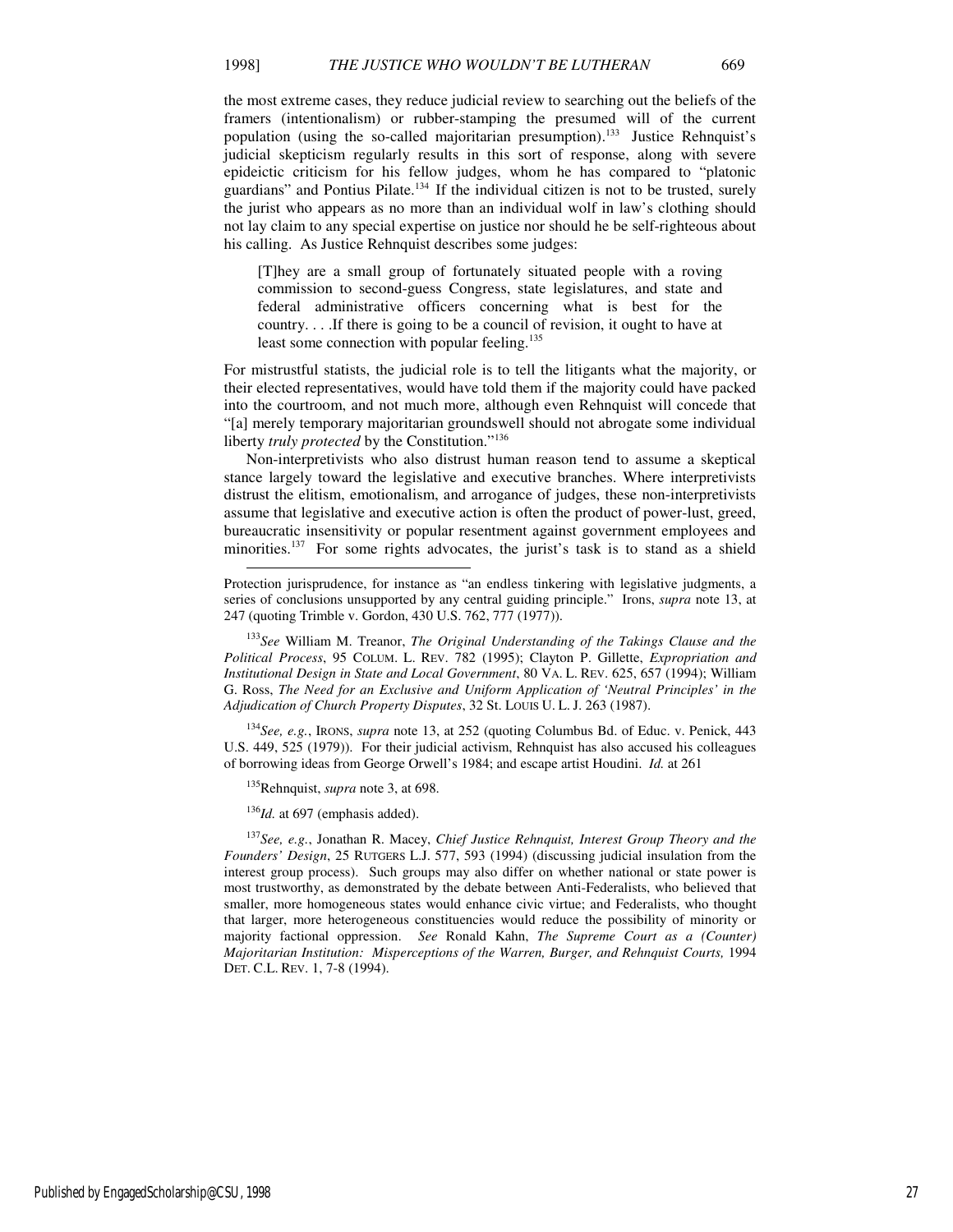between the oppressiveness of government and the vulnerability of the individual,<sup>138</sup> and his obligations are limited only by the sharp edges of the constitutional text, the finitude of judicial power, the limits of judicial wisdom, and practical matters such as knowing who is telling the truth in a particular case.<sup>139</sup> For some "critical legal" theorists, majorities and power-holders are suspect, while minorities and powerless people are not,<sup>140</sup> except as they have false consciousness. Thus, in one feminist critical model, men are oppressors and women are victims; the patriarchy silences women who demand reproductive rights, $141$  but feminist collectives cannot wield abusive power over women who disagree with the feminist platform. Again, the contrast between good and evil is sharp: the patriarchy rarely does good, and feminism rarely does evil.

Still other interpretivists and non-interpretivists have a high regard for the ability of human reason to resolve individual and social problems. They want to believe that lawmakers, if they only spend time reflecting without the taint of constituent interest or bias, will eventually discover the course for the common good. Many interpretivists locate these civic virtues in legislators, mouthpieces for the full range of human concerns that their constituents hope to express in legislation.<sup>142</sup> Noninterpretivists often locate civic reasoning in the judicial process.<sup>143</sup> In their view, judicial review is legitimated by the judges' distance from the fray of politics and by their power to use Prof. Bickel's "passive virtues" and 14th Amendment review to demand full rational re-consideration of laws by legislatures.<sup>144</sup> Some pro-reasonists imagine the individual as innocent by nature compared to the corruptibility of corporate bodies, such as bureaucracies and legislators, and presume that the individual, if left to his own devices, will more often than not do the right thing by his neighbor. They represent a distinct contrast to many statists who suspect the

<sup>140</sup>Guyora Binder, *On Critical Legal Studies as Guerilla Warfare,* 76 GEO. L. J. 1, 29 (1987); Clark Byse, *Fifty Years of Legal Education,* 71 IOWA L. REV. 1063, 1083 (1986).

<sup>141</sup>*See* Catharine MacKinnon, *Pornography as Defamation and Discrimination,* 71 B.U. L. REV. 793, 795-96 (1991).

 $142$ For instance, Merrill claims that Justice Scalia posits "that legislative judgments reflect an imminent rationality—a single coherent truth about the nature of mankind and the proper ordering of human relationships." Merrill, *supra* note 114, at 662.

<sup>143</sup>*See generally* Owen Fiss, *Reason in All Its Splendor,* 56 BROOK. L. REV. 789 (1990); Frank Michelman, *Law's Republic*, 97 YALE L. J. 1493, 1509 (1988). Obviously, it is possible to create a complex matrix using the trust/distrust and judicial/legislative/executive categories, even without qualifying them; but most theorists betray a preference for trust/distrust in the rhetorical choices they make.

<sup>144</sup>*See* D. DAVIS, *supra* note 13, at 18 (arguing that the "keepers of the covenant" rationale is embraced by them as well).

<sup>138</sup>*See* ROGER GOLDMAN & DAVID GALLEN, JUSTICE WILLIAM J. BRENNAN, JR.: FREEDOM FIRST 125-30 (1994)(describing Justice Brennan's comparable "rights" views).

<sup>&</sup>lt;sup>139</sup>The rights model can perhaps most clearly be seen in the Warren Court development of criminal procedural protections for individuals. For examples, see GOLDMAN & GALLEN, *supra* note 138 at 179-192. The narrative summary in the development of those protections is that the police are so tempted toward oppression for the sake of controlling criminals that the only antidote is to take away their power to imprison each time they step out of line.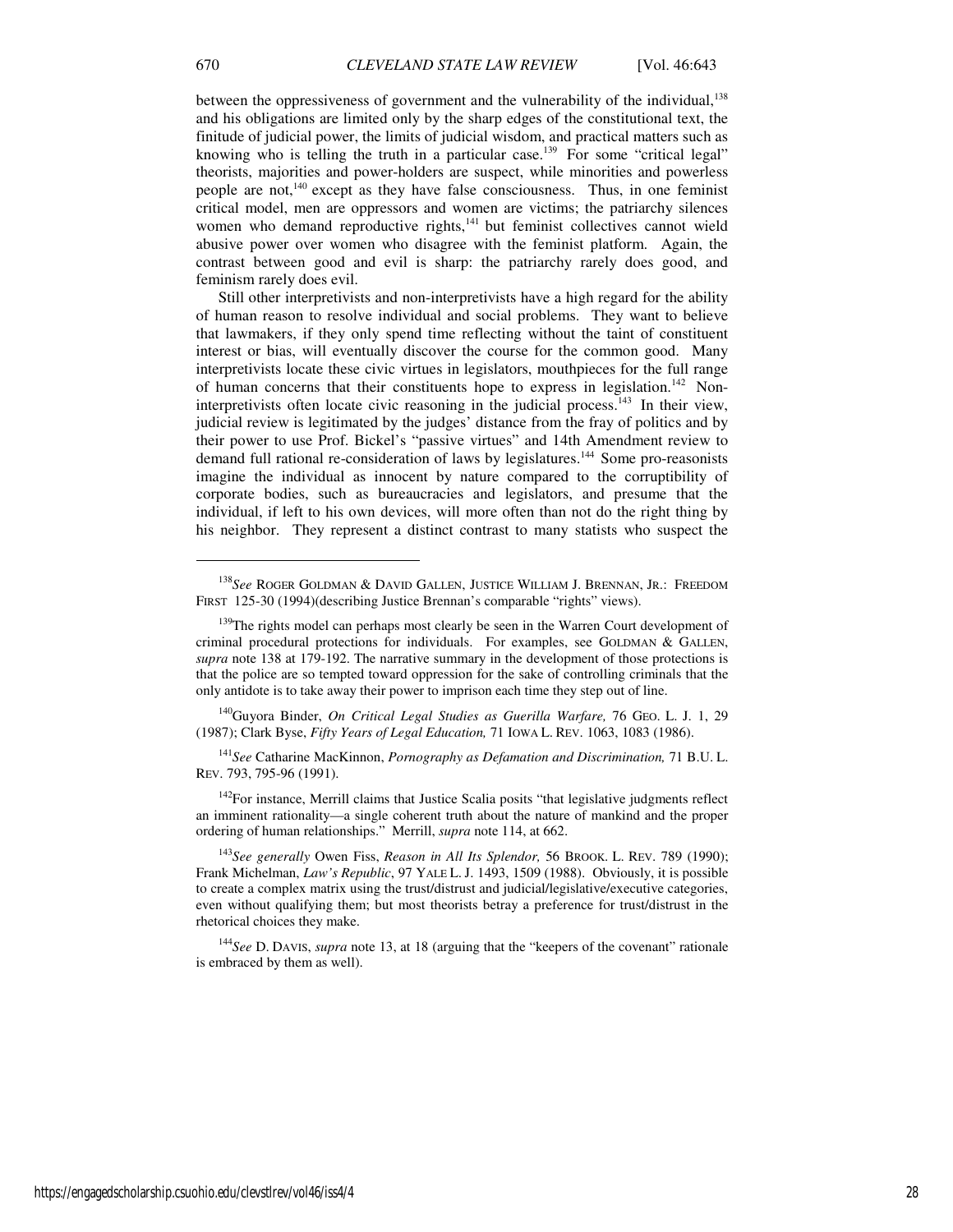individual for his own self-interest; some think democracy's virtue is in canceling out self-interest (or at least making it irrelevant) through majoritarianism. For statists, the state can do no wrong, and individual citizens are suspect for raising any questions about whether the state's activity is proper.

The pure positivist approach, by contrast to all these theories, suggests that no particular locus of power, individual, group or state, is subject to particular suspicion; and none entitled to claim the moral high ground. In a purely positivist conception, morality is a private irrational activity meant for private space; and in the public arena, where no values can be demonstrably true, only a sustained commitment to governmental process will provide community security for law. At their most extreme, some interpretivists and non-interpretivists, such as Judge Bork and Justice Rehnquist, sound like non-cognitivists: they muse that maybe there is no such thing as right, even for the individual; there is only what individuals want and  $feel.<sup>145</sup>$ 

Lutheranism enlists the paradox of affirming, universal suspicion toward power (ideological and practical) and its corruption in the individual and in society. Lutherans affirm the world: they believe that human beings, and their governmental and other structures of relationship, are a creation of God and therefore have the capacity to reason about their situation and the common good. This fundamental sense that God made human beings (and through them human institutions) and found them good underlies any critical interpretation of individuals or structures; Lutherans reject profound, radical skepticism about the human ability to create any government that can do good, or participate in any sustaining and nurturing human activity. Nor is pure positivism a solution, for moral concern is always, in the Lutheran conception, a necessary part of governing.

On the other hand, Lutherans are universally skeptical of all human activity, whether individual or bureaucratic, as in bondage to sin; the tremendous gifts of thinking, speech and action with which human beings have been endowed are mediated through a corrupt human will. Thus, boundless faith in the capacity of individual or even collective human reason to fully understand the human condition or to deduce the programme that will perfect human nature, or human institutions, is equally misplaced.<sup>146</sup> Liberationists are as suspect as authoritarians in this model, individuals as much as governments.<sup>147</sup> This paradox—that it is possible to affirm and to be suspicious at the same time and about everyone—can be borrowed without the theological predicate or story of origin, although it must be borrowed analogically, due to the disjunctures between the relationships of God to humans, and humans to humans.

Justice Rehnquist's interpretive approach to the Constitution, most often characterized even further as "strict construction," evidences none of these Lutheran premises. As a general matter, Rehnquist combines strict construction with textualism,  $148$  arguing for application of the plain meaning of the text, although he

Published by EngagedScholarship@CSU, 1998 29

<sup>145</sup>*See, e.g.,* Robert H. Bork, *Neutral Principles and Some First Amendment Problems,* 47 IND. L. J. 1, 8-11 (1971); Rehnquist, *supra* note 3, at 317.

<sup>146</sup>Braaten, *supra* note 71, at 36.

<sup>&</sup>lt;sup>147</sup>STRIETER, *supra* note 73, at 30, 243 (discussing Robert Jensen's views).

<sup>148</sup>*See, e.g.*, Director, Office of Workers' Comp. Programs v. Rasmussen, 440 U.S. 29, 36- 37 (1979)(rejecting plaintiffs' "tortuous" construction of statutory language to effectuate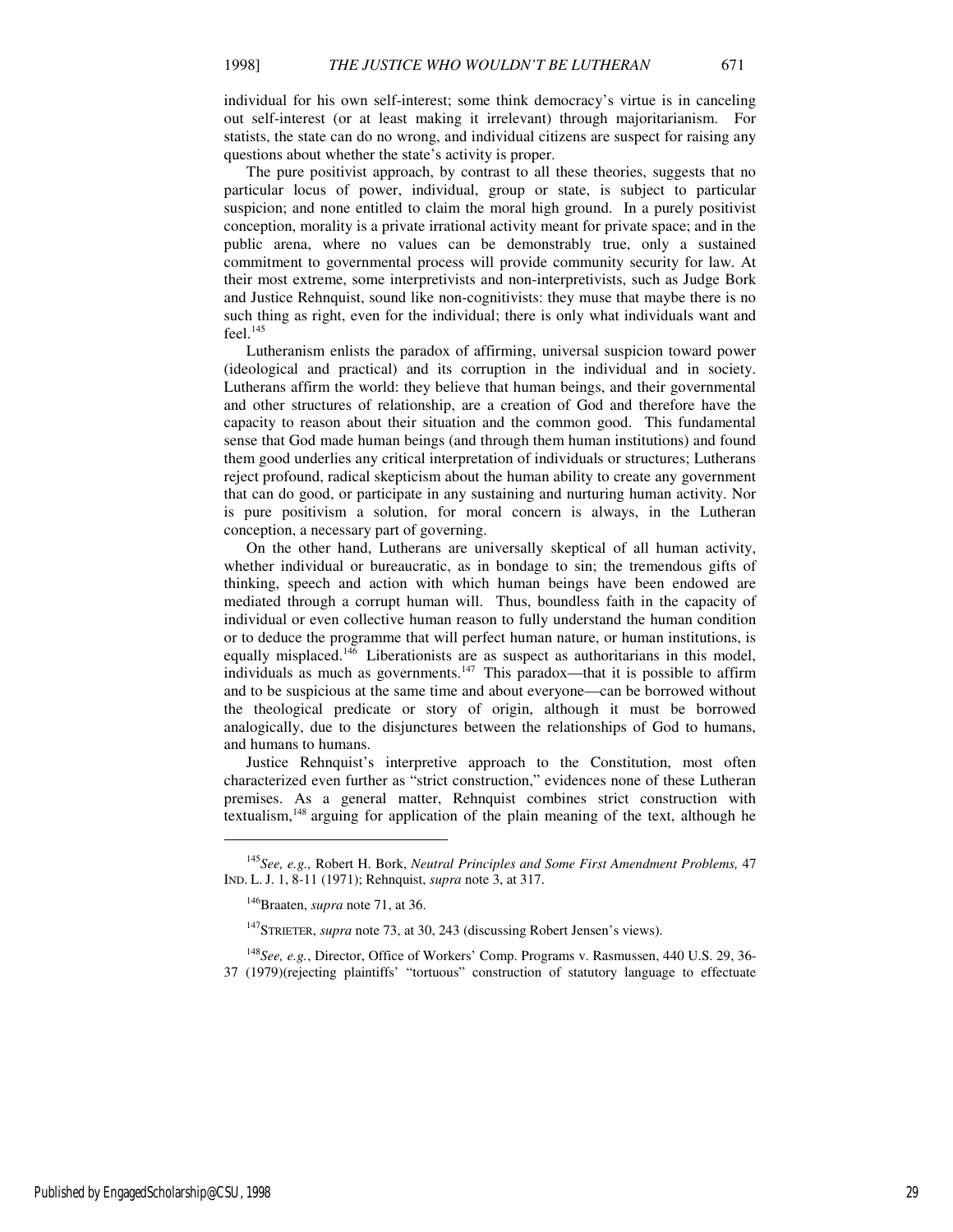will fall back on intentionalism<sup>149</sup> or structuralism<sup>150</sup> in the case of clear ambiguity.<sup>151</sup> In Dworkin's view, strict construction depends on the assumption that "what the law is" is a matter capable of objective interpretation,<sup>152</sup> that the interpreter himself (or the power of his reason) is not part of the interpretive process if he narrowly reads the words of the text. Rehnquist apparently agrees with this assessment.<sup>153</sup>

Yet, if both interpretivism and textualism can be signs of judicial denial, strict construction textualism is potentially the most powerful form of denying the place and the danger of the human will. Whereas an intentionalist must at least reconstruct a human context and set of ideas specific to historical characters to give evidence for his argument, a textualist purports to "find" the meaning of language apart from a human context, within a "science" of linguistic understanding. (Prof. Stephen Smith points out similar problems with some intentionalism theories, quoting a number of modern interpreters for the proposition that intentionalists are not really trying to discern the historical author's voice.)<sup>154</sup>

<sup>150</sup>Clor, *supra* note 132, at 561-62 (citing Davis, *supra* note 113, at 33-35).

<sup>151</sup>Phelps and Gates, *supra* note 114, at 585. Ironically, the pragmatism Justice Rehnquist employs against affirmative action programs is not employed in judicial review. In Rehnquist's book, THE SUPREME COURT, he notes both the way in which public opinion and judicial temperament influence cases. Joseph S. Larisa, *A Supreme Court Primer for the Public*, 1988 DUKE L.J. 203, 205, 207 (1988) (reviewing WILLIAM H. REHNQUIST, THE SUPREME COURT (1987)). Merrill disagrees with the characterization of Justice Rehnquist as a textualist, citing cases in which he will fall back from "plain meaning" if contradicted by legislative history and background." Merrill, *supra* note 114, at 651-52.

<sup>152</sup>D. DAVIS, *supra* note 13, at 14-16 (citing DWORKIN, TAKING RIGHTS SERIOUSLY 14-22 (1977)).

<sup>153</sup>Davis, *supra* note 113, at 108 (belief in fixed meaning of the Constitution, which is "a set of rules rather than a vision of a good society"); *see* Larisa, *supra* note 151, at 208 (quoting Rehnquist's view that personalities should not "encroach" into the judicial process, and feelings that a law is silly are easily translated from "visceral reactions" into unconstitutionality decisions).

<sup>154</sup>Smith, *supra* note 17, at 594-95.

-

congressional intent for the "plain language and legislative history" of an amendment to a workers' compensation act); Davis, *supra* note 113, at 28 n.11 (quoting Paul Brest who notes that strict textualism is one of the most extreme forms of originalism). Tushnet argues that Rehnquist's federalism is structural, in contravention of a strict textualist approach. Tushnet, *supra* note 117, at 1333.

<sup>149</sup>*Compare* SAVAGE, *supra* note 13, at 150 (noting Rehnquist's skepticism with Ed Meese's "original intent" theories) *and* Clor, *supra* note 132, at 559-60 (1994) (noting Rehnquist's distinction between specific authorial intentions and broad principles); *with* Wallace v. Jaffree, 472 U.S. 38, 107 (1985) (school meditation or prayer legislation) (Rehnquist attacks the "wall of separation" metaphor and "its mischievous diversion of judges from the actual intentions of the drafters of the Bill of Rights"), *and* Weber v. Aetna Casualty & Surety Co., 406 U.S. 164, 179 (1972) (Rehnquist castigates fundamental rights doctrine as a "judicial superstructure . . . engrafted upon the Constitution itself," while he advocates for determination of rights based on the choices of "[t]hose who framed and ratified the Constitution"). *But see* Phelps and Gates, *supra* note 114, at 589, 591 (noting strong preference for doctrinal arguments by both Rehnquist and Brennan; relatively small difference in textual versus extrinsic arguments by both).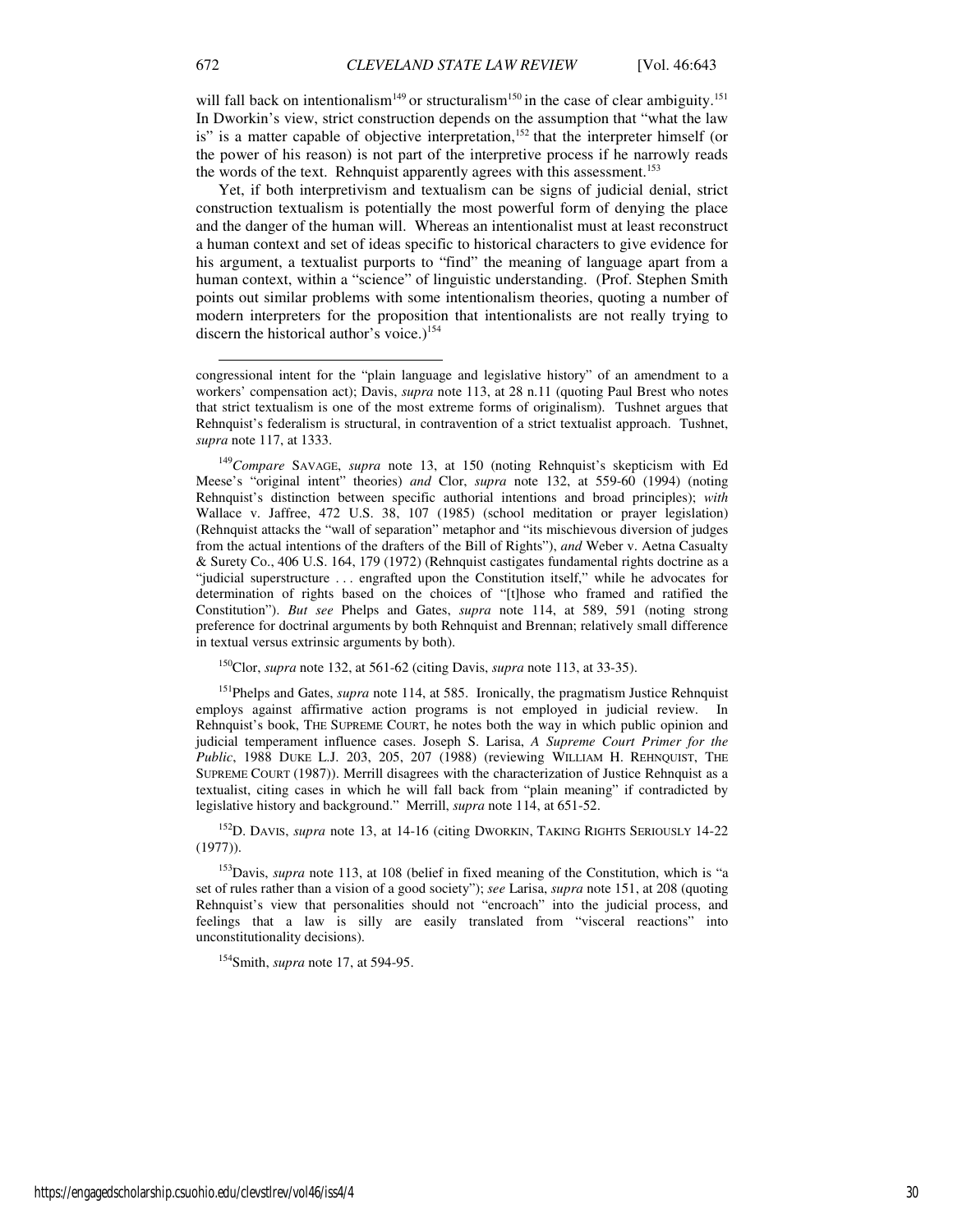The purported objectivism of which Dworkin speaks blinds the judge himself to the prejudices and values he brings to bear on the text,<sup>155</sup> not requiring him to locate himself in relationship to the human beings and context of the case. The presumption is doubly arrogant in that the strict construction textualist often simultaneously berates non-interpretivists for their own injection of "personal values" into the decision-making process. Thus, the "human" part of judicial interpretation can be obscured or elided; and the dual nature of human understanding as gifted and flawed likewise buried. As intentionalists probe a rich conflicting treasure of characters and events to explore the dynamics of an interpretation, textualists look at a desert in which one fixed, unchangeable meaning survives for the past, present, and future.

In his textualism, Justice Rehnquist provides little evidence that he accepts the Lutheran paradox of affirming, universal suspicion in doctrine or its application to cases. Perhaps the most powerful example of Justice Rehnquist's strict construction textualism is his "bitter with the sweet" approach, first formulated to limit judicial review of due process,<sup>156</sup> but then loaned to other areas such as commercial speech.<sup>157</sup> Rehnquist explains that "where the grant of a substantive right is inextricably intertwined with the limitations on the procedures which are to be employed in determining that right, a litigant . . . must take the bitter with the sweet."<sup>158</sup> Combined with Rehnquist's view of textual interpretation, which requires that one must "stop [at the statute's text] if the text fully reveals its meaning,"<sup>159</sup> his version of strict construction precludes any challenge to the effects of a statute ostensibly "clear" on its face. A court or executive officer may not challenge whether Congress acted wrongfully or mistakenly in constructing a resolution of the public concern it faced; and a litigant may not challenge the wrongful or unwise application of that statute to his own situation through a due process hearing.

*Loudermill*, the case that overturns Rehnquist's use of the "bitter with the sweet" metaphor, is a potentially compelling case to illustrate its problems, because, in one reading of the facts, the case results not even from evil intention, but from

 $\overline{a}$ 

<sup>155</sup>As Spaeth and Teager suggest, "most people who have reached adulthood no longer believe [the] myth [that judges only find and do not make law] anyway." Harold J. Spaeth & Stuart H. Teager, *Activism and Restraint: A Cloak for Justices' Policy Preferences*, *in* SUPREME COURT ACTIVISM AND RESTRAINT 297 (Stephen C. Halpern & Charles M. Lamb eds., 1982).

<sup>156</sup>Arnett v. Kennedy, 416 U.S. 134, 154 (1974); *see also* Wilder v. Virginia Hosp. Ass'n, 496 U.S. 498, 527-28 (1990) (Rehnquist, J., dissenting) (guarantee of Medicaid "reasonable and adequate" rates places limitation on rate review to Secretary's review); Cleveland Bd. of Educ. v. Loudermill, 470 U.S. 532, 559 (1985) (Rehnquist, J., dissenting); Heckler v. Ringer, 466 U.S. 602, 613-14 (1984) (claimants' due process complaint that they are required to undergo hearings which in every case results in a determination that Medicare should pay for their operations is inseparable from the substantive claim that the Secretary must pay for the operations, precluded by exhaustion policy). *See also* Davis, *supra* note 113, at 102-09.

<sup>157</sup>*See, e.g.*, Posadas De Puerto Rico Assocs. v. Tourism Co. of Puerto Rico, 478 U.S. 328, 346-47 (1986) (if state can ban "vice activity," it can ban commercial speech about such activity).

<sup>158</sup>*Arnett*, 416 U.S. at 153-54.

<sup>159</sup>*Wilder*, 496 U.S. at 526 (Rehnquist, J., dissenting).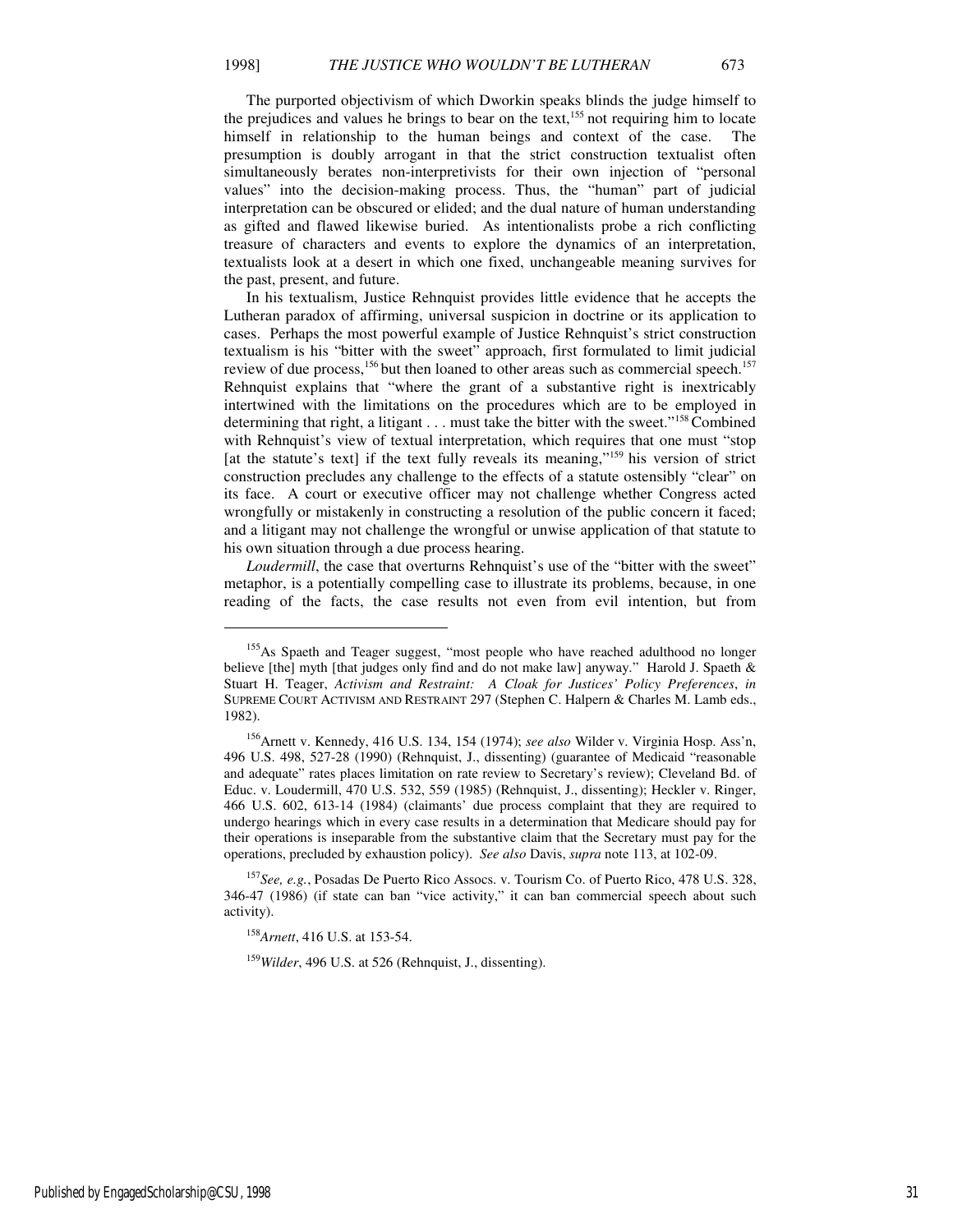administrative mistake. In *Loudermill*, the government asks what is apparently a simple question—whether the applicant has been convicted of a felony—and Loudermill answers what he honestly believes, that he has not. Had the state constructed the question more carefully, to ask if Loudermill had been convicted at all, Loudermill might have disclosed what he thought was a misdemeanor theft conviction, which turned out to be a felony.<sup>160</sup> And yet his legal mistake—that his crime was a misdemeanor not a felony—is judged to be a lie; and he must lose his job, under Rehnquist's approach with no constitutional recourse to explain the mistake. Similarly, in *Fritz*, strict constructionist Rehnquist refuses to look at legislative context to see whether Congress was indeed misled to believe that it was not taking vested benefits away from any retired railroadmen:<sup>161</sup>

[T]he plain language of [the statute] marks the beginning and the end of our inquiry . . . where, as here, there are plausible reasons for Congress' action, our inquiry is at an end. It is, of course, "constitutionally irrelevant whether this reasoning in fact underlay the legislative decision . . ." because this Court has never insisted that a legislative body articulate its reasons for enacting a statute. . . . if this test [whether Congress was unaware or misled by groups appearing before it] were applied literally to every member of any legislature that ever voted on a law, there would be few laws which would survive it.<sup>162</sup>

Rehnquist's willingness to brush aside government mistakes that result in human hardship is paralleled by his refusal to inquire into more serious, intentional attempts by the government<sup>163</sup> to circumvent the law or to harm individuals. In the area of religious liberty and establishment jurisprudence, Rehnquist has been also unrelenting in refusing to question whether the government's motives for suppressing or assisting religious expression are compatible with the concerns of the First Amendment. In Establishment Clause cases, Rehnquist has called for an evisceration of the "secular purpose" prong of the *Lemon* test, in line with his view that government neutrality is a fiction not to be found in the Framers' intentions.<sup>164</sup> In his view, any legislative reason offered is sufficient to end judicial inquiry, even in statutes where there is clear evidence that the legislature mixed impermissible reasons (e.g., to endorse Christianity) with permissible reasons.<sup>165</sup> In arguing for the

<sup>160</sup>*Loudermill*, 470 U.S. at 535.

<sup>161</sup>In Justice Brennan's view, *U.S. Railroad Retirement Board v. Fritz*, 449 U.S. 166 (1980) is a case of legislative mistake, in which Congress was misled. *Id*. at 194.

<sup>162</sup>*Fritz*, 449 U.S. at 176, 179 (citations omitted), *partially quoting* Flemming v. Nestor, 363 U.S. 603, 612 (1960).

<sup>163</sup>For that matter, Rehnquist seems indifferent to intentional individual actions that harm persons. *See infra* notes 278-97 and accompanying text; Savage, *supra* note 13, at 32, 37.

<sup>164</sup>D. DAVIS, *supra* note 13, at 84; David Schimmel, *Education, Religion & the Rehnquist Court: Demolishing the Wall of Separation*, 56 EDUC. L. REP. 9, 15 (1990) (Establishment Clause prohibits establishment of national religion and discrimination among sects).

<sup>165</sup>*See, e.g.*, Wallace v. Jaffree, 472 U.S. 38, 108 (1985) (Rehnquist, J., dissenting) (Rehnquist states, "The purpose prong means little if it only requires the legislature to express any secular purpose and omit all sectarian references, because legislators might do just that.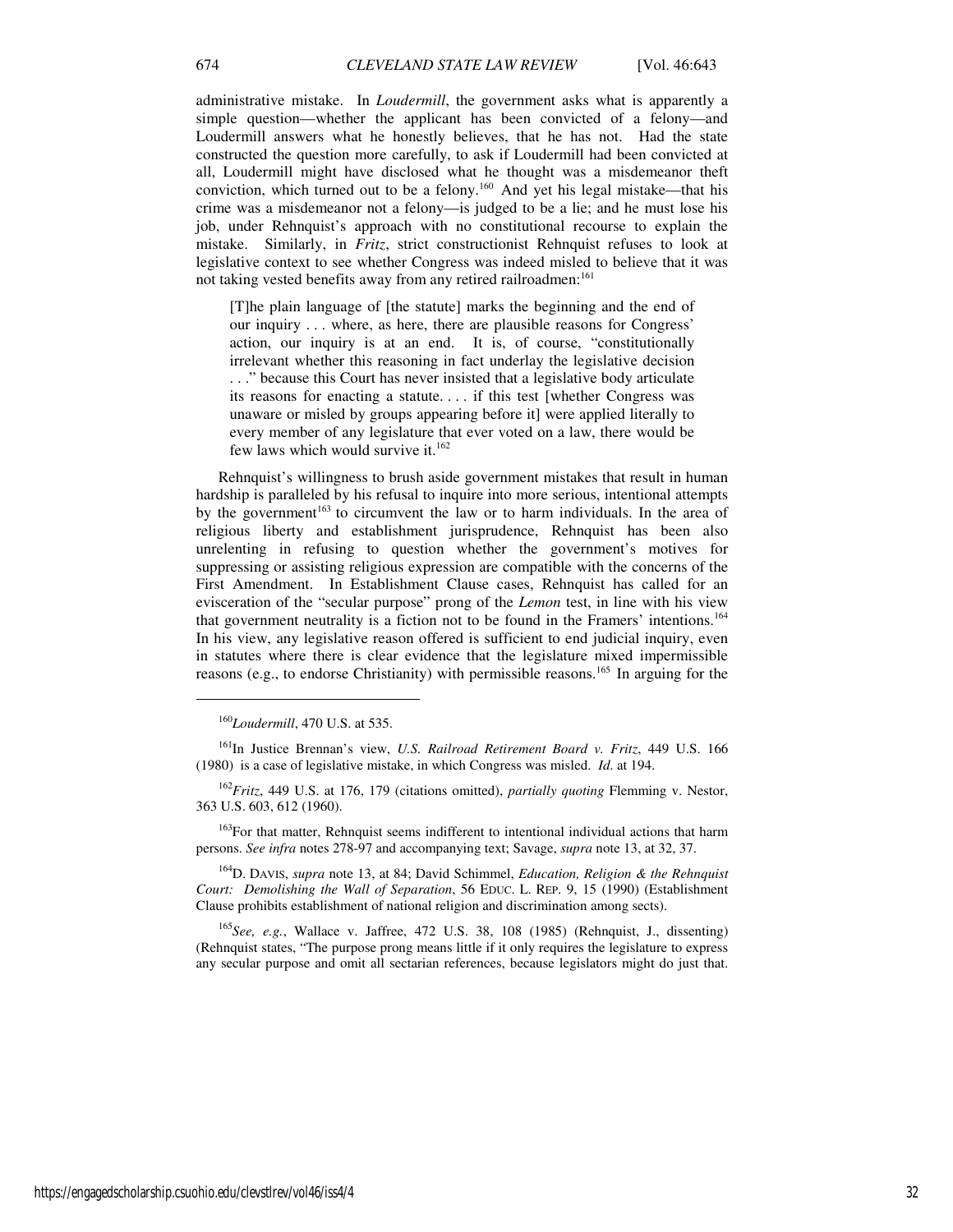right of a state to require the posting of the Ten Commandments in *Stone v.*  Graham,<sup>166</sup> and in the school prayer cases, Rehnquist has said that a secular purpose stated on the face of the statute is sufficient to deflect judicial inquiry, even when that secular purpose would seem thin compared to the religious ones.<sup>167</sup>

In the Free Exercise area, Rehnquist has supported the use of a "reasonableness" test for evaluating state restrictions on even religious worship, negating the opportunity for an inquiry into government dislike for minorities and their concerns.<sup>168</sup>Indeed, though a case of blatant discrimination against a minority religion is in his view forbidden by the Framers' intent, $169$  such discrimination has to be unquestionable, as demonstrated when he dissented from a holding that Minnesota's religious solicitation statute was unconstitutional despite legislative history indicating that it was directed against Moonies.<sup>170</sup> His position is a mixed blessing for majority religions: on one hand, he believes that government may accommodate religion, but on the other, where a state or the federal government has decided to limit freedom of religion, Rehnquist is deferential to that decision.<sup>171</sup>

In the case of public benefits, Rehnquist's strict construction textualism similarly leads him to decline the opportunity to look for government prejudice, disinterest or outright mean intent. In *Jefferson v. Hackney*, for instance, he truncates inquiry into Texas' decision to grant disparate welfare grants to recipients of old age, blind and disability assistance (who statistically were largely white); and AFDC assistance

<sup>168</sup>*See, e.g.*, O'Lone v. Estate of Shabazz, 482 U.S. 342, 349-52 (1987); Brisbin & Heck, *supra* note 165, at 1066.

<sup>169</sup>D. DAVIS, *supra* note 13, at 86; Church of the Lukumi Babalu Aye, Inc. v. City of Hialeah, 508 U.S. 520 (1993) (Scalia, J., concurring in part and concurring in judgment, joined by Rehnquist, J.)

 $170$ Larson v. Valente, 456 U.S. 228, 264 (1982) (Rehnquist, J., dissenting).

<sup>171</sup>*See* D. DAVIS, *supra* note 13, at 84-87; Schimmel, *supra* note 164, at 18. Rehnquist has also expressed displeasure with incorporation of the Religion Clauses. Thomas v. Review Bd. of Ind. Employment Sec. Div., 450 U.S. 707, 721-22 (1981) (Rehnquist, J., dissenting); D. Davis, *supra* note 13, at 91-94.

-

Faced with a valid legislative secular purpose, we could not properly ignore that purpose without a factual basis for doing so."); s*ee also* Bowen v. Kendrick, 487 U.S. 589, 603 (1988) (even if part of Adolescent Family Life Act was motivated by "improper [religious] concerns," statute will survive if also motivated by "other, entirely legitimate secular" concerns); Richard A. Brisbin & Edward V. Heck, *The Battle Over Strict Scrutiny: Coalitional Conflict in the Rehnquist Court*, 32 SANTA CLARA L. REV. 1049, 1075, 1077, 1083 (1992); Schimmel, *supra* note 164, at 11-14 (noting that Rehnquist views the primary effect prong similarly).

<sup>166</sup>449 U.S. 39, 43 (1980) (Rehnquist, J., dissenting).

<sup>167</sup>*See, e.g.*, Edwards v. Aguillard, 482 U.S. 578, 610-36 (1987) (Scalia, J., dissenting); *see also* Mueller v. Allen, 463 U.S. 388, 394-95 (1983) (state private school tuition deduction program; the Court will not attribute unconstitutional motives to the state "particularly when a plausible secular purpose for the state's program may be discerned from the face of the statute"). In his dissent in *Wallace v Jaffree* while expressing the skeptical view that the purpose prong is easily evaded simply by an expression of secular purpose in the legislative history, Rehnquist nevertheless notes, in a somewhat restated form, "we could not properly ignore that purpose without a factual basis for doing so." 472 U.S. 108 (Rehnquist, J., dissenting).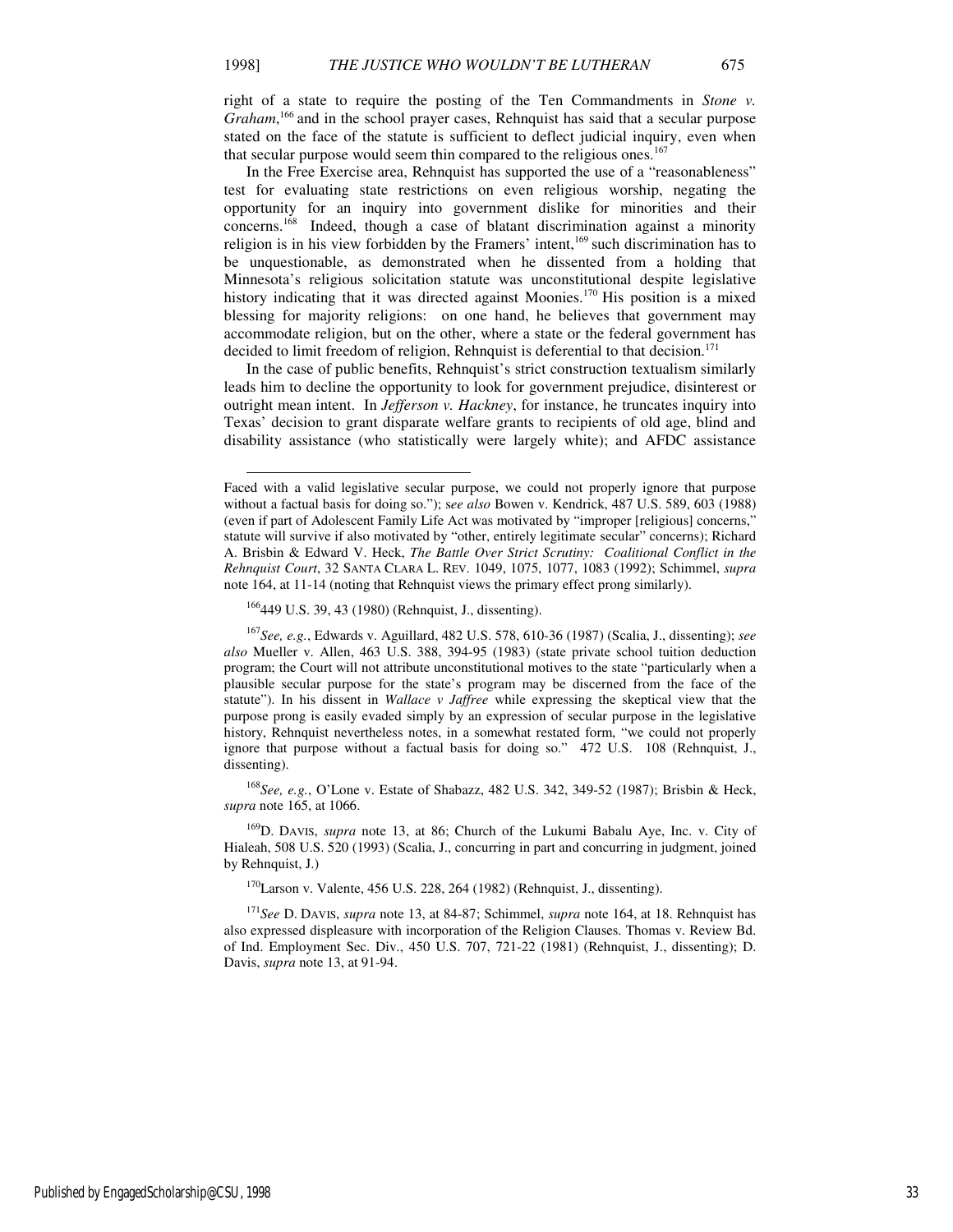(who were largely black and Mexican), as fortuitous rather than intended.<sup>172</sup> On one hand, he declares that there is no evidence of such intent; on the other, he bans such as inquiry as a matter of law.

This refusal to explore the context or human dynamics of law-making gives lie to the Lutheran suspicion that all human activity, including the work of human governors, is infected with sin, whether it is indifference to human suffering, ignorant prejudice, or even malice. It refuses the notion that suspicion must be leveled universally, a notion that can be borrowed analogically into judicial decisionmaking. Luther's call for the ruler to "maintain an untrammelled reason and unfettered judgment" with respect to other public officials<sup>173</sup> cannot be fulfilled if the judge refuses to investigate or to judge. Whether it is the individual Jehovah's Witness leafletting a city street, a collective of women advocating for their rights, or the tremendous power of the federal government itself, Lutheranism cautions skepticism about how human beings will justify their own actions and wield their power. In the Lutheran conception, then, "rights" would not be assigned by determining who are the good guys and who are the bad guys; they would be assigned to uphold and nurture the human being, on one hand, and restrain his evil ways on the other.

Similarly, the problem of judicial responsibility is framed by the paradox of human beings who are both God's creations and thoroughly sinners. Because the jurist is skeptical as well about the powers of his own reason, he/she must design an understanding that incorporates respect for other governmental institutions having distinct responsibilities with a self-critical decision-making process that is always inspecting the judge's own prejudices and commitments. However, using the doctrine of orders of creation, a Lutheran jurist might not approach such a problem in the radically skeptical way that strict judicial constructionists have done, by defining the judicial office over against the other locations of power within government. Rather, the Lutheran position would construct a positive vision of the role of the judge, both in restraining evil and in providing for the nurture of the community. The "conservative" view of judicial interpretation uses the term "judicial restraint," which suggests that the jurist knows better than the legislature but forces himself not to overrule them for some higher good; or "judicial deference," which suggests an uncritical bow to boundaries of legislative power. By contrast, a Lutheran jurist would have a developed theory about the ways in which each branch of government performs a peculiar task in the preservation and ordering of the world, recognizing the office of the other governors within the system, while at the same time retaining a critical perspective and relationship with each.

<sup>172</sup>406 U.S. 535 (1972). As Justice Marshall points out, these disparities continued because, as state officials put it, AFDC "is politically unpopular," despite dramatic statistics in the racial make-up particularly of the old age program (roughly 2/3 white and 1/3 non-white) versus the AFDC program (roughly 87% black or Mexican). *Id.* at 575 (Marshall, J., dissenting). *See also* Jerome M. Culp, *Understanding the Racial Discourse of Justice Rehnquist*, 25 RUTGERS L.J. 597, 610-11 (1994).

<sup>173</sup>On Temporal Authority, Lull, *supra* note 109, at 700.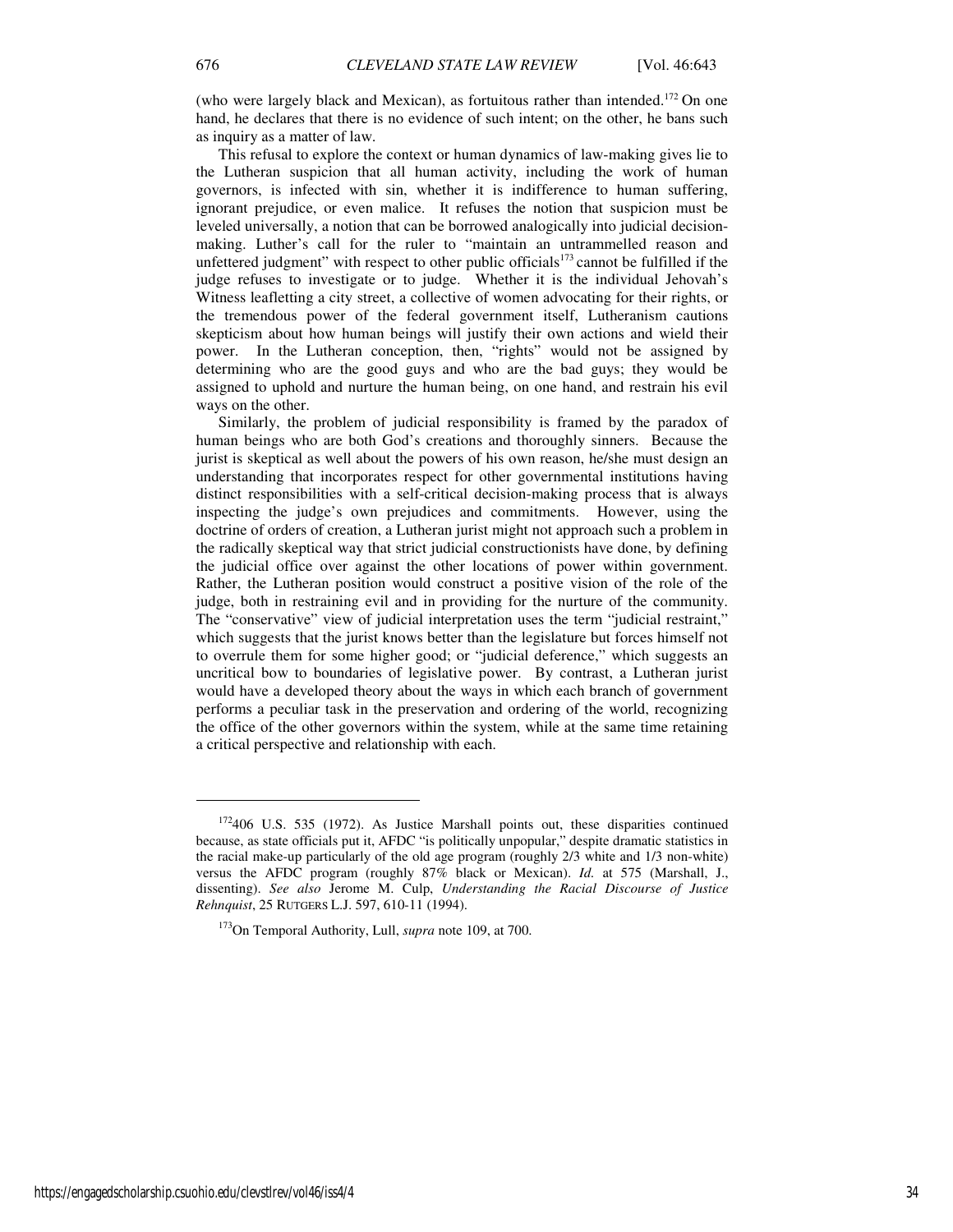Moreover, the giftedness which marks a Lutheran understanding of  $law<sup>174</sup>$  is largely absent in a textualist approach. In one narrow sense, textualism attempts to express the humility of the reader not as a constitutional creator but a constitutional recipient. Textualism looks at constitutional meaning as a given: the text is there, it does not reside within or come from ourselves, and we are stuck with it. We have to live with its demands, even when we would do otherwise for short-term gains; we have to live with the specific tradition from which the text came, for it is ours, even if we would remake it.

But in another, more important sense, textualism (unlike intentionalism) neglects the beneficiary's imagination with which a Lutheran would approach a text. Unlike ideological textualism, which focusses on the words themselves, as if their meaning is a separate objective reality ultimately unrelated to those who write or read such words, true giftedness is not most importantly about the characteristics of the gift itself. The gift, the text, is most important as it creates a relationship of the giver and the recipient. The gift is a signpost, pointing back to the intention of the giver, and forward to the response of the recipient; but it also transforms intention and response, the relation of giver and recipient into the future. Just as God's giving of law is understood to be the expression of God's compassion for human beings, so the giving of human law expresses a benevolent intention of the givers toward those who receive. In the case of the founders, for instance, the Constitution may be thought of as their expressed desire to leave an institutional legacy of freedom and equality within the constraints of their culture. In this sense, strict ideological intentionalism similarly rejects a giftedness approach by relifying the constitutional givers' intentions inside the past moment, rather than accepting the motivation of the givers to leave a lasting legacy for a changing context. Again, the theological predicate for a "gift" understanding is not necessary so long as analogy is employed.

This relational understanding of interpretation transforms the attitudes and actions (for good or ill) of the givers toward those who are its beneficiaries. And the response of the people, those who receive the gift, will shape the tenor of the social and political system in which they are immersed: their embrace of law, their resistance (whether self-interested or conscientious), or their willingness to scoff at or ignore it, will recreate the link between tradition, the present and the future generations.

Luther described judging as this sort of gift relationship, that focusses on the relational rather than the propositional:

For when you judge according to love you will easily decide and adjust matters without any lawbooks. But when you ignore love and natural law you will never hit upon a solution that pleases God, though you may have devoured all the lawbooks and jurists. . . . A good and just decision . . . must come from a free mind, as though there were no books. Such a free decision is given, however, by love and by natural law, with which all

<sup>174</sup>*See, e.g.,* Braaten, *supra* note 71, at 37; GEORGE W. FORELL, FAITH ACTIVE IN LOVE 25, 129, 146 (1954)(describing the divine institution and presentation of secular authority.) It should be noted that at other times, when Luther is explaining God's saving action, he describes law as God's demand and grace as God's gift, s*ee* Forell*, supra* note 108 at 85.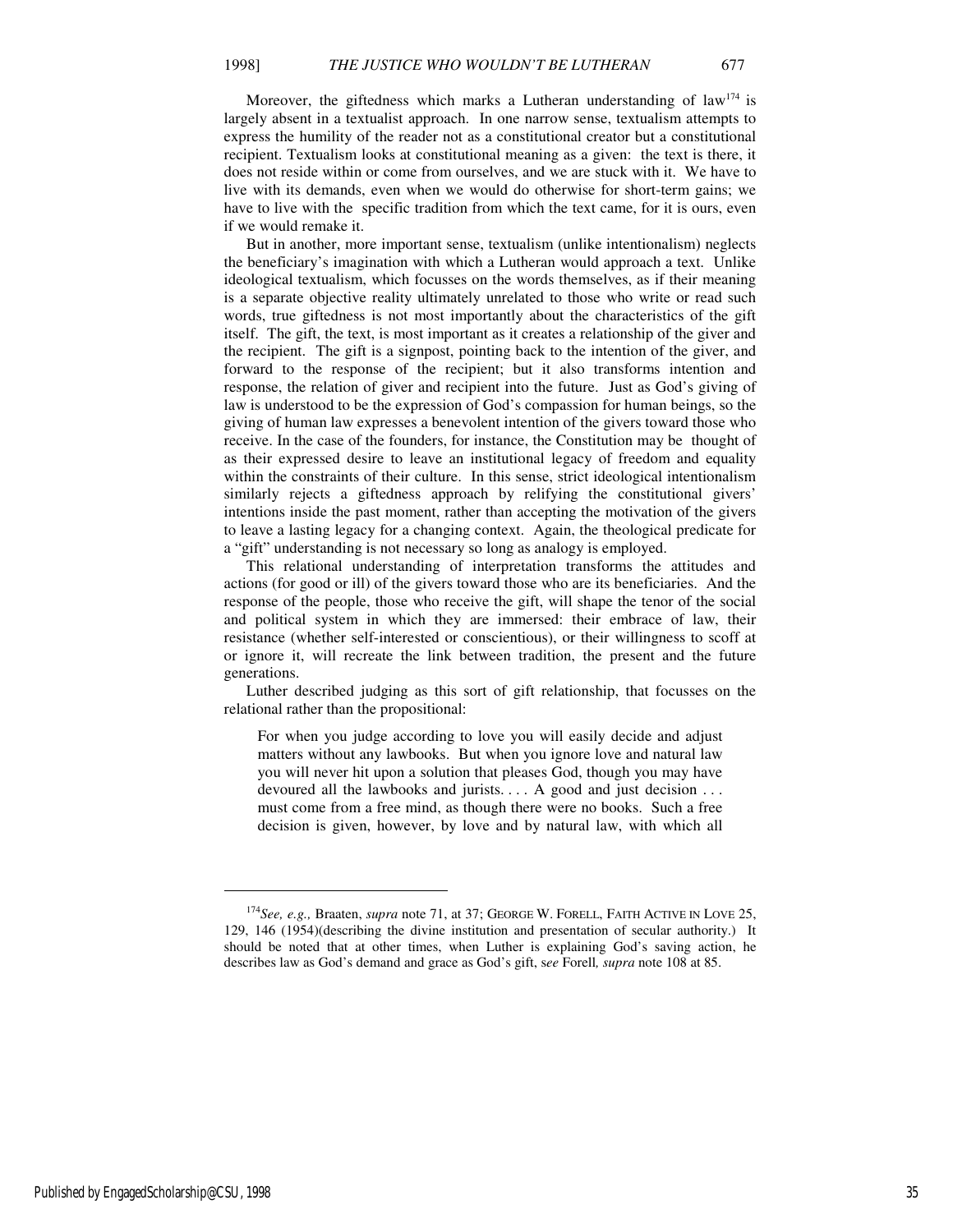reason is filled; out of the books come extravagant and untenable judgments.<sup>175</sup>

By contrast, as an ideology rather than a constraint, strict construction textualism borrows the divine watchmaker metaphor, neglecting the ongoing relational quality of the gift of the Constitution or of the laws. In the watchmaker analogy, the legislator or constitutional "framer" sets the law in motion, expects the courts to ensure that the law runs smoothly and efficiently, and sees unexpected consequences, including human suffering or social dislocation, as obstacles to the smooth purring of the law. Such a construction no more realizes the Lutheran concept of law as gift than it does the concept of moral relationship between lawmakers and public.

#### *B. State-Sovereignism and Positivism: Toward Simultaneous Conflicting Loyalties*

A Lutheran View:

1. Natural law, understood as a dynamic creation of God, is precedent over positive law,<sup>176</sup> and must be used to critically evaluate positive law;<sup>177</sup> it is always and universally valid, though constantly being transformed, while positive law is always situational. Even the natural orders, however, cannot be so absolutized as to deny the freedom of God to do a new thing in the world. $178$ 

Yet, paradoxically, government is ordained by God as a holy institution, as a creating act of God,<sup>179</sup> and thus deserves the obedience and respect of those who live under its laws, $180$  even in some cases when they independently conclude that positive law will bring about moral injustice in the immediate case.<sup>181</sup>

<sup>177</sup>LUTHER AND CULTURE, *supra* note 176, at 18 (quoting Luther's Commentary on the Galatians). In Luther's view, "[l]aw binding for rulers as well as the ruled because . . . it is ultimately rooted in God's will and authority." *Id.* at 13.

<sup>179</sup>*Id.* at 32, 37.

 $\overline{a}$ 

<sup>175</sup>On Temporal Authority, Lull, *supra* note 109, at 702.

<sup>&</sup>lt;sup>176</sup>GEORGE W. FORELL et al., LUTHER AND CULTURE 14, 16 (1960). "In the state one must act on the basis of reason . . . for God has subjected the government of this world and the affairs of the body to reason." *Id.* at 17 (quoting Luther's Sermon on Keeping Children in School (1530)). Unlike the traditional account of natural law, however, Lutherans reject a static picture of creation in favor of an understanding that the orders of creation are dynamic and changing, because God is free to do new things in the world. Moreover, Lutherans understand that the creation has been distorted by the fall, so that the "discovery" of natural law must always be viewed with suspicion. *Id.* at 33-34.

<sup>178</sup>Braaten, *supra* note 71, at 35.

<sup>&</sup>lt;sup>180</sup>Luther quotes Romans 12, "authority which everywhere exists has been ordained by God. He then who resists the governing authority resists the ordinance of God, and he who resists God's ordinance will incur judgment." On Temporal Authority, Lull, *supra* note 109, at 659-60.

<sup>&</sup>lt;sup>181</sup>Luther's strong stand against rebellion was in great part pragmatic and proceeded out of his strong focus on care for the neighbor and recognition of authority as God's gift. He noted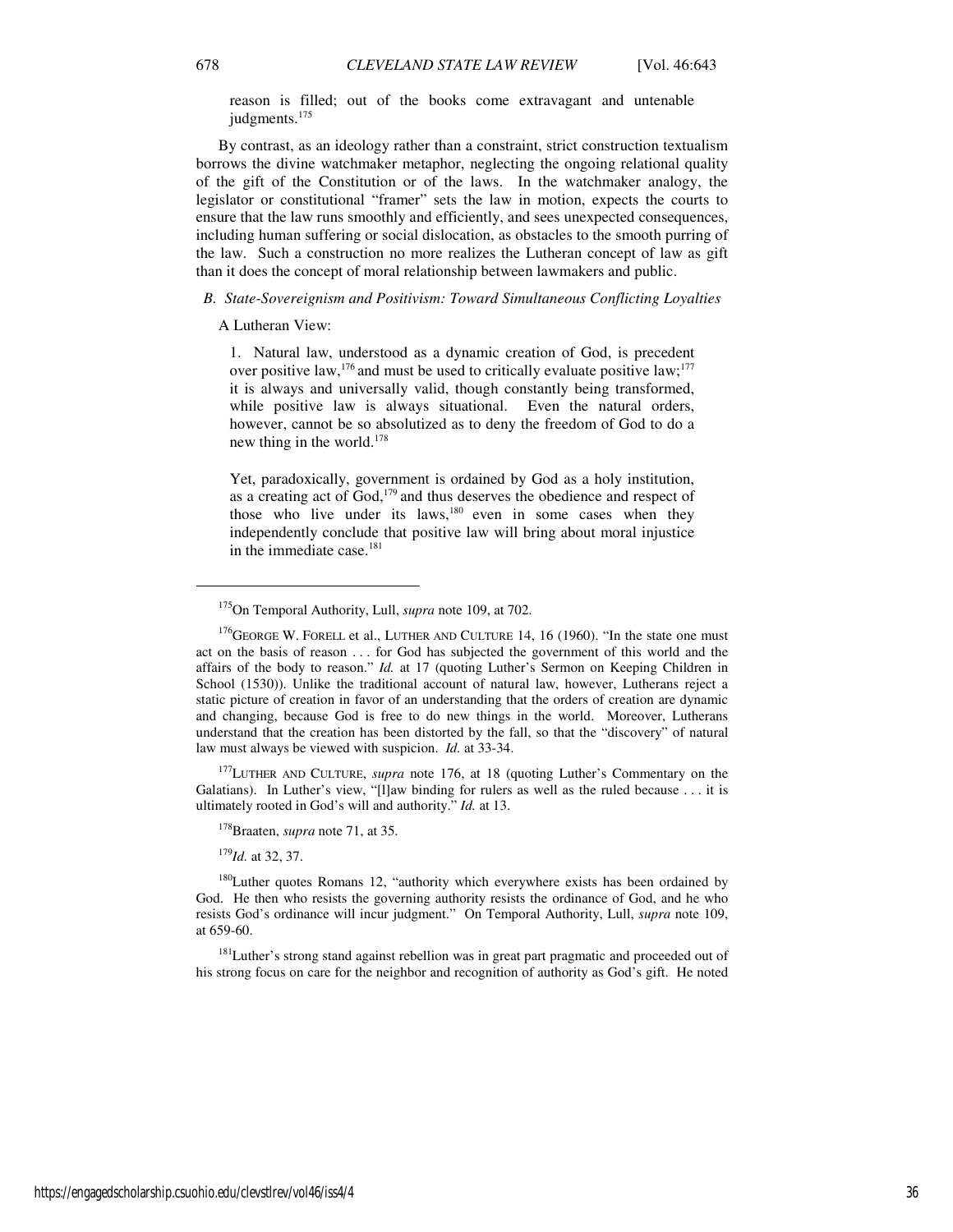-

exercise his authority.<sup>187</sup>

2. The government of this world imposes order upon the unjust;<sup>182</sup> and its symbol is the sword used to restrain evil, $183$  while the governance of Christ redeems. Luther argued that both governments are necessary, the spiritual to bring righteousness and the temporal "to bring about external peace and prevent evil deeds."<sup>184</sup> Yet, as a creation of God, the secular government goes beyond the use of force, and exercises an office similar to a parent, nourishing and caring for its people. <sup>185</sup> Luther called for a four-fold responsibility in the ruler: "true confidence and earnest prayer" toward God; "love and Christian service" toward the subject; "untrammeled reason and unfettered judgment" toward other government officials; and "restrained severity and firmness" toward evildoers.<sup>186</sup> Yet, he acknowledged that a competent ruler need not be a Christian, that "'Caesar does not need to be a saint,"" so long as he uses reason to

3. The Christian, who lives under the law and yet not under the law, and for the neighbor,<sup>188</sup> is called not to forsake government, but to serve God

<sup>182</sup>As Luther explains, "Therefore God has established magistrates, parents, teachers, laws, bonds and all civil ordinances, that, if they can do no more, at least they may tie the devil's hands so that he cannot rage after his pleasure." LUTHER AND CULTURE, *supra* note 176, at 10 (quoting Luther's Commentary on Galatians (1535)).

<sup>183</sup>"[Ilt is God's will that the temporal sword and law be used for the punishment of the wicked and the protection of the upright." On Temporal Authority, Lull, *supra* note 109, at 661; *see also id.* at 665.

<sup>184</sup>On Temporal Authority, Lull, *supra* note 109, at 666.

<sup>185</sup>*To the Councilmen of All Cities in Germany*, Lull *supra* note 109, at 712-13; On Temporal Authority, Lull, *supra* note 109, at 694 (exhorting the ruler to "serve and protect [subjects], listen to their problems and defend them, and govern to the sole end that they, not [the ruler], may benefit and profit from [his] rule"). Braaten notes that "some Lutheran theologians prefer to speak of 'orders of preservation,' taking into account what God is doing to sustain the world under the conditions of sin, even using means sin-laden themselves, such as war and capital punishment, to fight against still more serious attacks on the goodness of God's creation." Braaten, *supra* note 71, at 34.

<sup>186</sup>On Temporal Authority, Lull, *supra* note 109, at 700.

<sup>187</sup>LUTHER AND CULTURE, *supra* note 176, at 29 (quoting Sermons (1528)).

<sup>188</sup>Luther explains, "A man does not live for himself alone in this mortal body to work for it alone, but he lives also for all men on earth; rather, he lives only for others and not for himself." The Freedom of a Christian, Lull, *supra* note 109, at 616, 617.

that insurrection "is devoid of reason and generally hurts the innocent more than the guilty. . . .The harm resulting from it always exceeds the amount of reformation accomplished. . . ." LUTHER AND CULTURE, *supra* note 176, at 53 (quoting Luther's An Earnest Exhortation for All Christians Warning Them Against Insurrection and Rebellion (1522)). Yet, Lutheranism calls upon Christians to resist the evil even of governors, to "admonish and punish them on account of their injustice," Strieter, *supra* note 73, at 43 (quoting Luther's weekly sermons on John 16-20 (1528-29)), giving rise to debate about the proper limits of conscientious disobedience.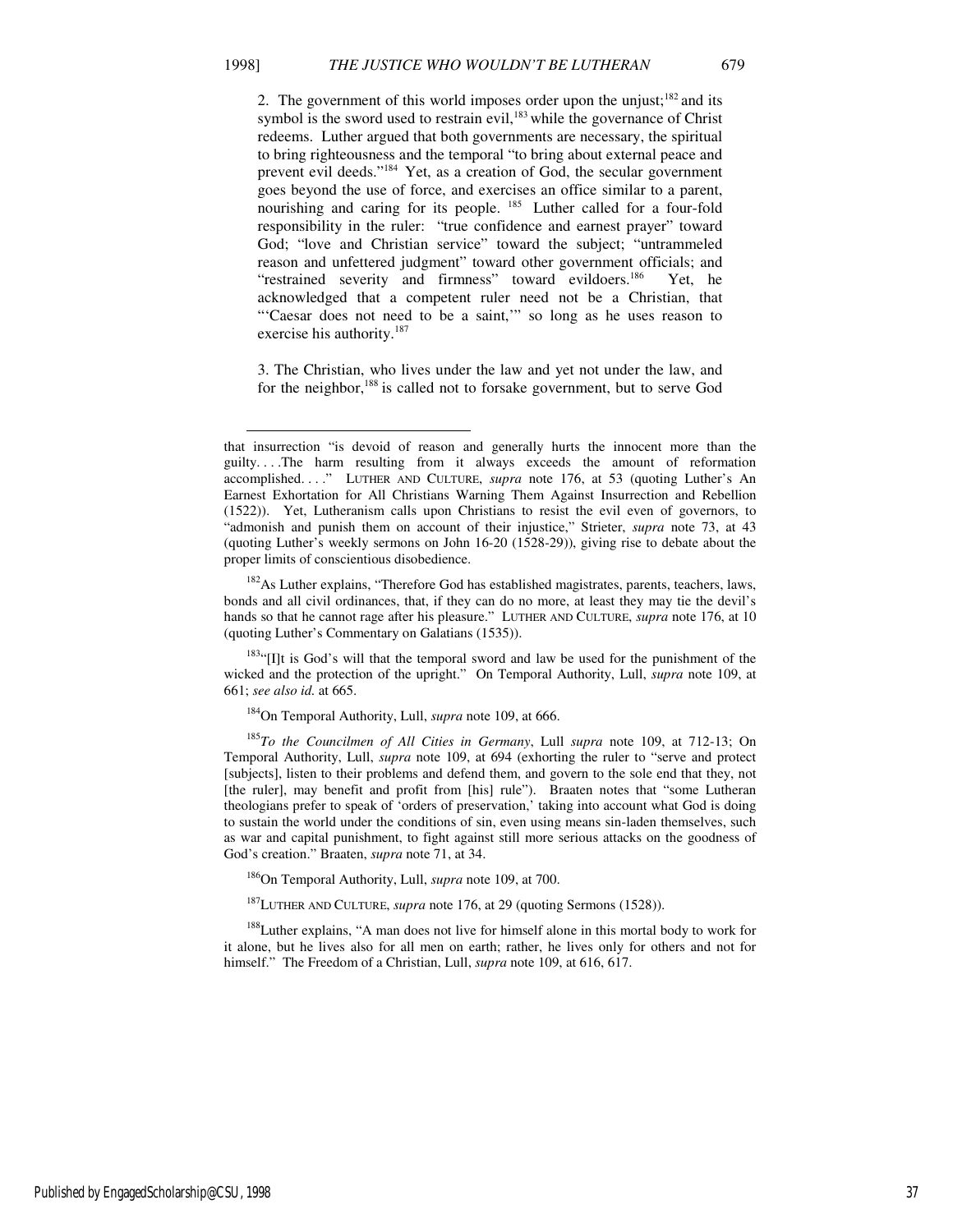in government if the neighbor's needs demand it.<sup>189</sup> Yet, the call to serve goes to others besides Christians; it is part of the natural law which stands in critique of all positive law, especially that which does not adopt care as its first principle.<sup>190</sup>

Lutherans employ the metaphor that human beings stand in (at least) two worlds, simultaneously. As Esbeck and McConnell point out, the belief in dual loyalties to God and world is not peculiar to Lutheranism, but the way in which Lutherans resolve this problem is distinctive. Other traditions try to resolve this tension: those who understand that they must choose between God and the world either separate from the world or commit themselves to warfare against government when it demands action in violation of the separationist's radical faith commitment.<sup>191</sup> As suggested, in McConnell's scheme following Niebuhr, some traditions align themselves with culture; and compromise any tension between the Christian's commitment to this world and to his faith, understanding culture through Christ and Christ through culture.<sup>192</sup>

Lutheranism, as McConnell points out, refuses to resolve this tension by separation, battle, or compromise. However, Lutherans understand their relationship to the world to be somewhat more positive than McConnell would describe it. McConnell, following Niebuhr, describes Luther's view as:

the Christian cannot escape his attachment to the sinful world and owes it a certain allegiance, but . . . the demands of the world and the demands of God are in inherent tension with one another. "[M]an is seen as subject to two moralities, and as a citizen of two worlds that are not only discontinuous with each other but largely opposed." The only ultimate resolution of this struggle is redemption through the death and resurrection of Jesus. . . ."[T]he dualist joins the radical Christian in pronouncing the whole world of human culture to be godless and sick until death" . . . but "the dualist knows that he belongs to that culture and cannot get out of it."<sup>193</sup>

Lutheran church statements, by contrast, suggest that the Christian does not live in the world as a person wishing but not able to escape his attachment, nor a person who gives his allegiance to it grudgingly. A most recent Evangelical Lutheran Church in America statement on the subject of church in society explains, "God does not take the Church out of the world, but instead calls it to affirm and to enter more deeply into the world. Although in bondage to sin and death, the world is God's

 $\overline{a}$ 

<sup>189</sup>The Freedom of a Christian, Lull, *supra* note 109, at 617-619, 674.

<sup>190</sup>*See, e.g.,* Braaten, *supra* note 71, at 34; ROBERT BENNE, THE PARADOXICAL VISION: A PUBLIC THEOLOGY FOR THE 21ST CENTURY 82 (1995), *Whether One May Flee from a Deadly Plague,* Lull, *supra* note 109, at 738-741.

<sup>191</sup>*See supra* notes 85-93 and accompanying text.

<sup>&</sup>lt;sup>192</sup>See supra notes 103-04 and accompanying text.

<sup>&</sup>lt;sup>193</sup>McConnell, *supra* note 79, at 210 (quoting H. Richard Niebuhr, CHRIST AND CULTURE  $(1951)$ ).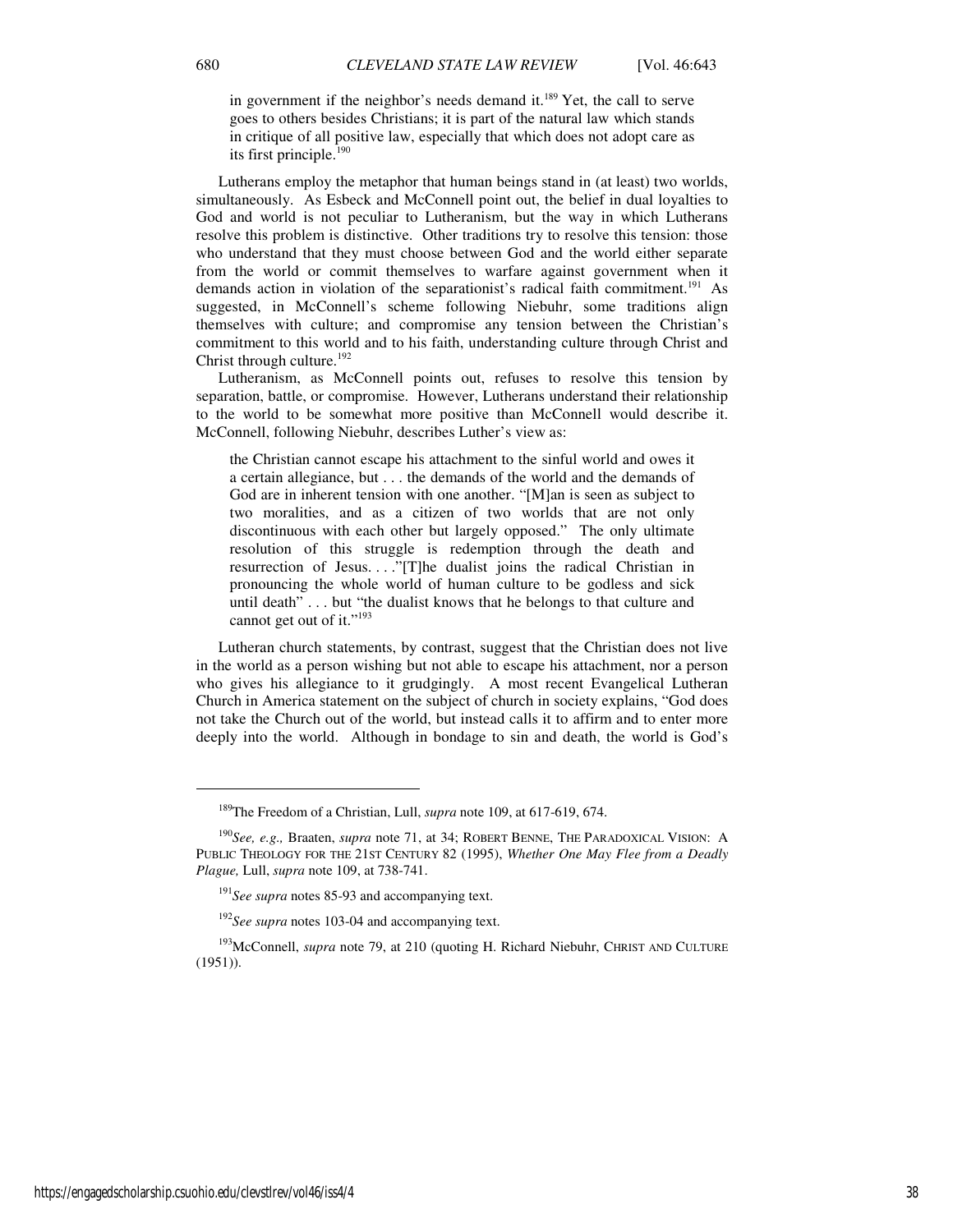good creation, where, because of love, God in Jesus Christ became flesh." <sup>194</sup> Yet, paradoxically, "the presence and promise of God's reign makes the church restless and discontented with the world's brokenness and violence. Acting for the sake of God's world requires resisting and struggling against the evils of the world."<sup>195</sup>

The possibility of simultaneous conflicting loyalties does not appear often in the jurisprudence of William Rehnquist. Those who have analyzed Justice Rehnquist's opinions at length note that as between individual or group rights and state/federal law, Justice Rehnquist nearly always sides with the government.<sup>196</sup> His strong defense of private property is anomalous, an exception perhaps referencing his political history rather than his jurisprudential views. Moreover, he nearly always resolves federal-state conflicts in favor of the state.<sup>197</sup> Indeed, some commentators have described Justice Rehnquist's role as very deferential to other branches of government,<sup>198</sup> though his recent advocacy on behalf of an independent bench raises the question whether he is changing his views slightly.<sup>199</sup>

1

<sup>196</sup>*See, e.g.*, Davis, *supra* note 113, at 24; IRONS, *supra* note 13, at 51, 123; Zeppos, *supra* note 113, at 680; Ronald W. Johnson & Berrie Martinis, *Chief Justice Rehnquist and the Indian Cases*, 16 PUB. LAND L. REV. 1, 2 (1995). As suggested earlier, the one exception has been in affirmative action cases, Savage, *supra* note 13, at 301.

<sup>197</sup>Zeppos, *supra* note 113, at 680. Such deference is not always to rights-claimants' disadvantage, where two rights-claimants are in a dispute. *See* Ohio Civil Rights Comm'n v. Dayton Christian Sch., 477 U.S. 619 (1986), where Rehnquist's majority opinion found that the federal court should have abstained from intervening in a sex discrimination case filed against Dayton Christian schools by the state because of comity and federalism concerns. *Id.* at 626-27. Johnson and Martinis also claim that Rehnquist favors the state over sovereign Indian nations, which is truly an anomaly since states have been virtually excluded from power over Indian tribes since Worcester v. Georgia, 31 U.S. (6 Pet.) 515 (1832). Johnson & Martinis, *supra* note 191, at 7-8, 18, 20-22. They also argue that Rehnquist has rejected fundamental caselaw on issues such as federal trust responsibilities, Indian sovereignty, Indian jurisdiction. *Id.* at 8-17.

<sup>198</sup>*See, e.g.*, Irons, *supra* note 13, at 63, 127; Savage, *supra* note 13, at 319 (describing Justice Rehnquist's view in United States v. Verdugo-Urquidez, 494 U.S. 259 (1990), that the U.S. government need not follow Fourth Amendment protections for non-citizens; decisions for the government in nearly all criminal cases). Such deference is reflected in his choice of the lowest of the three levels of the rational basis test. McGowan v. Maryland, 366 U.S. 420, 425-26 (1961) ("[s]tate legislatures are presumed to have acted within their constitutional power. . . . A statutory discrimination will not be set aside if any state of facts reasonably may be conceived to justify it"); *see, e.g.*, Jiminez v. Weinberger, 417 U.S. 628, 640-41 (1974)(Rehnquist, J., dissenting); Weber v. Aetna Casualty & Surety Co., 406 U.S. 164, 178 (1972) (Rehnquist, J., dissenting); *see also* Goldman v. Weinberger, 475 U.S. 503, 507 (1986) (review of military regulations "far more deferential" than others; courts must give "great deference" to the professional judgment of military authorities regarding the importance of a military interest); Nyquist v. Mauclet, 432 U.S. 1, 21 (1977) (Rehnquist, J., dissenting) ("extremely great" deference due states on questions of economic legislation). Assistant Attorney William Rehnquist noted that "'Disobedience cannot be tolerated, whether it be violent or nonviolent disobedience. . . . If force or the threat of force is required in order to enforce the law, we must not shirk from its employment.'" Savage, *supra* note 13, at 40. Yet

<sup>194</sup>Evangelical Lutheran Church in America, *A Social Statement: The Church in Society: A Lutheran Perspective* 2 (August 28-September 4, 1991).

<sup>195</sup>*Id*. at 3.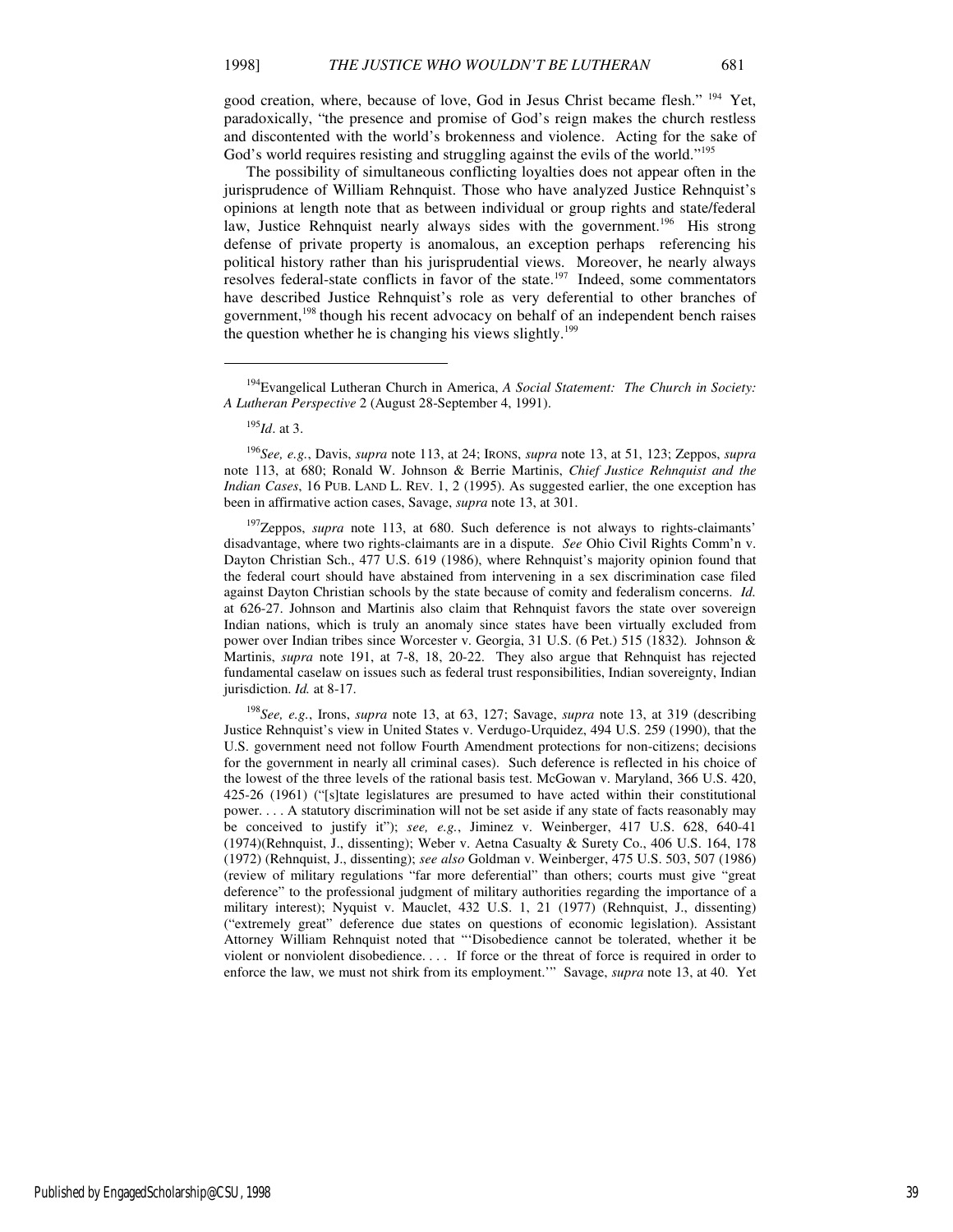A particularly important subtext to Rehnquist's theory on constitutional interpretation is his emphasis on delegation. In his view, the Constitution delegates specific and quite restricted powers to the federal branches—the executive, the legislature and the federal judiciary—and reserves "the remaining authority normally associated with sovereignty to the States and to the people in the States."  $200$ Similarly, the judiciary's duty is simply to prevent transgression of the other branches' authority boundaries, not to assess the wisdom of their actions.<sup>201</sup> His views on delegation and constitutional jurisdiction square with what at least one reviewer of his work calls Rehnquist's revival of "the long-absent doctrine of state sovereignty,"<sup>202</sup> discrediting "the conventional wisdom that there were virtually no enforceable judicial limits on congressional power."<sup>203</sup> Indeed, he is one of the few members of the Court who has attempted to keep alive the notion that the Establishment Clause prohibits only national, not state, establishments of religion.<sup>204</sup>

Yet, Justice Rehnquist's self-description of judges as "keepers of the covenant" is probably a more accurate account of his own understanding of his jurisprudence.<sup>205</sup> Rehnquist defines this covenant primarily as the promise of the federal branches of government not to exceed the powers delegated to them. Indeed, he has been

 $^{200}$ Trimble v. Gordon, 430 U.S. 762, 778 (1977) (Rehnquist, J., dissenting).

<sup>201</sup>*See* Davis, *supra* note 113, at 31.

<sup>202</sup>D. DAVIS, *supra* note 13 at 20. Davis notes that when Rehnquist believes federal action encroaches on the states' authority, he is quick to use judicial review. *Id.* at 23-26.

<sup>203</sup>D. DAVIS, *supra* note 13, at 20. *See, e.g.*, Rehnquist's insistence that there is little evidence that Civil Rights Act of 1871, 42 U.S.C. § 1983, was not intended "to override the traditional sovereign immunity of the States." Quern v. Jordan, 440 U.S. 332, 341 (1978).

<sup>204</sup>*See, e.g.*, Wallace v. Jaffree, 472 U.S. 38, 97-100 (1984) (Rehnquist, J., dissenting). *Wallace* represents a case in which Rehnquist makes a "cultural Christian" rather than a public-private argument, as he does in other Establishment Clause cases at times, suggesting that religion is part of the fabric of our culture. *Id.* at 97 passim.

<sup>205</sup>William H. Rehnquist, *supra* note 3 at 698; D. DAVIS, *supra* note 13, at 20. It is interesting that Rehnquist would borrow covenantal language from some part of his history.

he was apparently speaking only of individuals, as Rehnquist wrote that police and federal agents could hold Vietnam War protesters indefinitely without charges, and suggested that the executive branch, including the Army, could be trusted to "police itself" from abusing constitutional rights. *Id.*

<sup>199</sup>*See, e.g.*, *Rehnquist Unhappy with Planned Inquiry*, DAYTON DAILY NEWS, Jan. 1, 1996, at 3A (warning against micromanagement of judicial system and need to protect judical independence); David S. Broder, *Space for a Judge*, WASH. POST, April 4, 1996, at CO7 (chastising Senator Bob Dole and President Clinton for threatening a federal judge's job after a controversial decision); *Rehnquist Warns on State of Court System*, 14 NAT'L L.J. 5, Jan. 13, 1992, at col 1. Merrill disagrees with the standard wisdom on Rehnquist, noting that Justice Rehnquist deferred to only about 64% of state agency interpretations, sometimes more and sometimes less than the Court as a whole. Merrill, *supra* note 114, at 653-54. Oddly, Rehnquist does not express the same deferential concerns when it comes to previous judicial decisions through embrace of stare decisis. *See* Shapiro, *supra* note 114, at 290-91, 419; Merrill, *supra* note 114, at 657-59.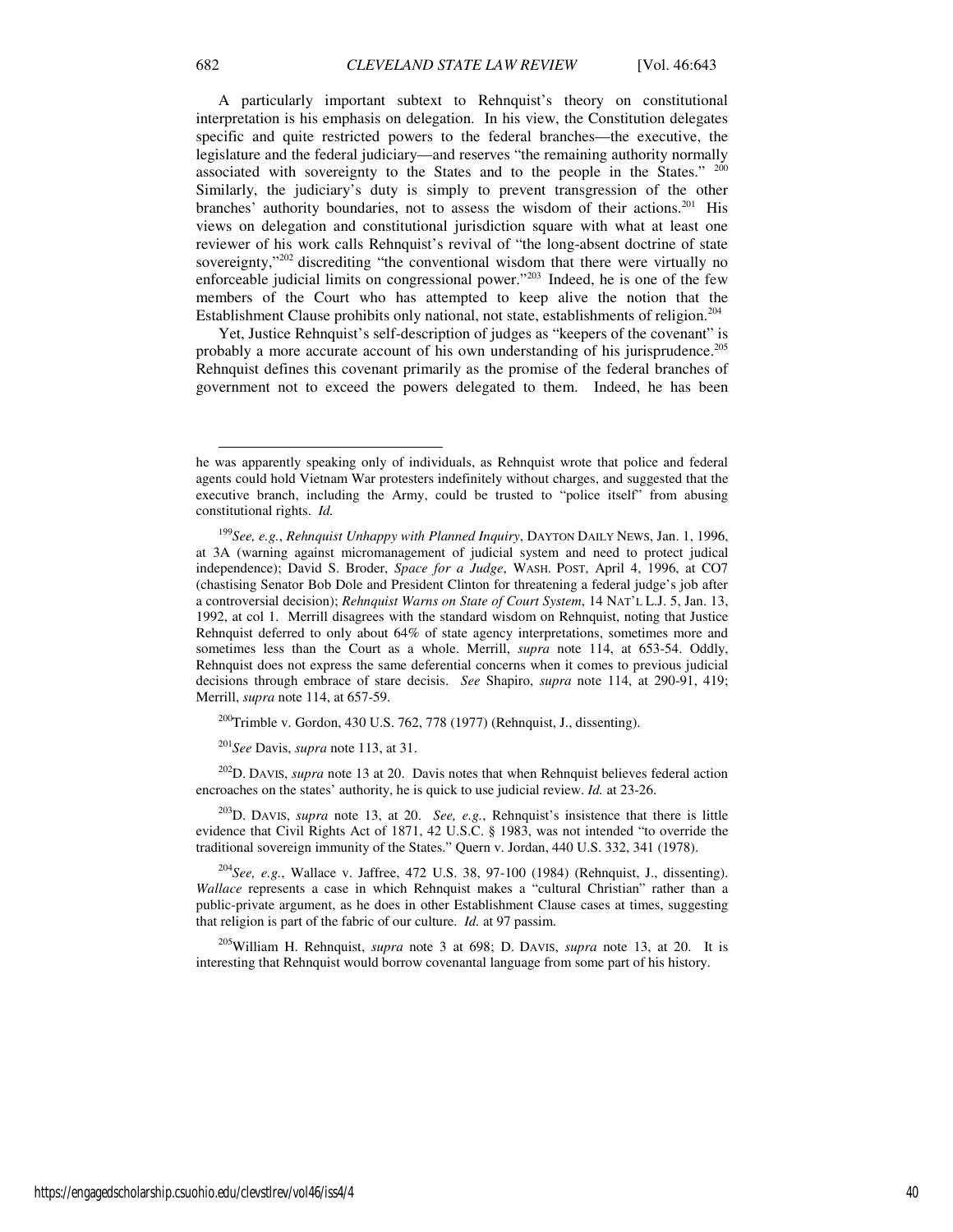scarcely deferential to Congress or the federal executive when they have violated the sovereignty of states or their practical ability to govern.<sup>206</sup>

That covenant, however, does not recognize that judges may have conflicting responsibilities to states, Congress and individuals at the same time. Indeed, Rehnquist has worked to "dispel" the "cliche" that the Constitution is a charter that guarantees rights to individuals against the government, rather than a balancing act among all of the "players" in the constitutional system.<sup>207</sup> In one study of his votes between 1976 and 1981, Rehnquist sided with state governments in more than 80% of all cases (compared with the majority at 52%); sided with criminal appellants in only 12% of the cases (vs. majority which went for criminal defendants  $41\%$  of the time); and held for First Amendment plaintiffs in 16% of cases (compared to the majority's 44%).<sup>208</sup>

One way to explain Justice Rehnquist's state-sovereignism is to accept his selfunderstanding as Court prophet, calling other Justices back to the source of constitutional power—the people—and the key notion of limited government. That is, Rehnquist might be understood as rhetorically attempting to restore constitutional balance<sup>209</sup> by reminding us that the Constitution does not simply recognize the individual and the federal government as the only constitutional actors or audience. In *Usery*, for instance, Rehnquist asserts, "[A] state is not merely a factor in the 'shifting economic arrangements' in the private sector of the economy, . . . but is itself a coordinate element in the system established by the framers for governing our Federal Union."<sup>210</sup> And in "The Notion of a Living Constitution," he points out:

The people are the ultimate source of authority. . . .They have granted some authority to the federal government and have reserved authority not granted it to the states or to the people individually. As between the branches of the federal government, the people have given certain

1

<sup>208</sup>IRONS, *supra* note 13, at 63. In Free Exercise cases, Rehnquist has nearly always voted against the claimant as well. *See* SAVAGE, *supra* note 13, at 322. One survey notes that Rehnquist has voted with Scalia and Thomas 83% of the time since they have been on the court. Joan Biskupic, *Balance of Power*, WASH. POST, July 5, 1996, at A13.

<sup>209</sup>Clor, *supra* note 132, at 561 (quoting REHNQUIST, THE SUPREME COURT at 317-18).

<sup>210</sup>Davis, *supra* note 113, at 33 (quoting National League of Cities v. Usery, 426 U.S. 833, 849 (1976) (citations omitted)). Indeed, Justice Rehnquist points out that power is also reserved to the people, although he does not pursue what that might mean apart from his presumption that the people vest their power in the first instance in the legislation and agency of state government.

<sup>206</sup>D. DAVIS, *supra* note 13, at 19-21.

<sup>207</sup>Davis, *supra* note 113, at 41 (citing William H. Rehnquist, *Government by Cliche*, 45 MO. L. REV. 379 (1980)). An unvarnished view of how Rehnquist may view individuals who dissent from government demands may be his response to anti-war protesters during the Vietnam era, when he aligned all of the left with the Weathermen, claiming,"[t]he very notion of law and of a government of law is presently under attack from a new group of barbarians. Just as the Barbarians who invaded the Roman Empire neither knew or cared about Roman government and law, these new barbarians care nothing for our system of government and law. They believe that the relatively civilized society in which they live is so totally rotten that no remedy short of the destruction of that society will suffice." Irons, *supra* note 13, at 51-52; Savage, *supra* note 13, at 39-40.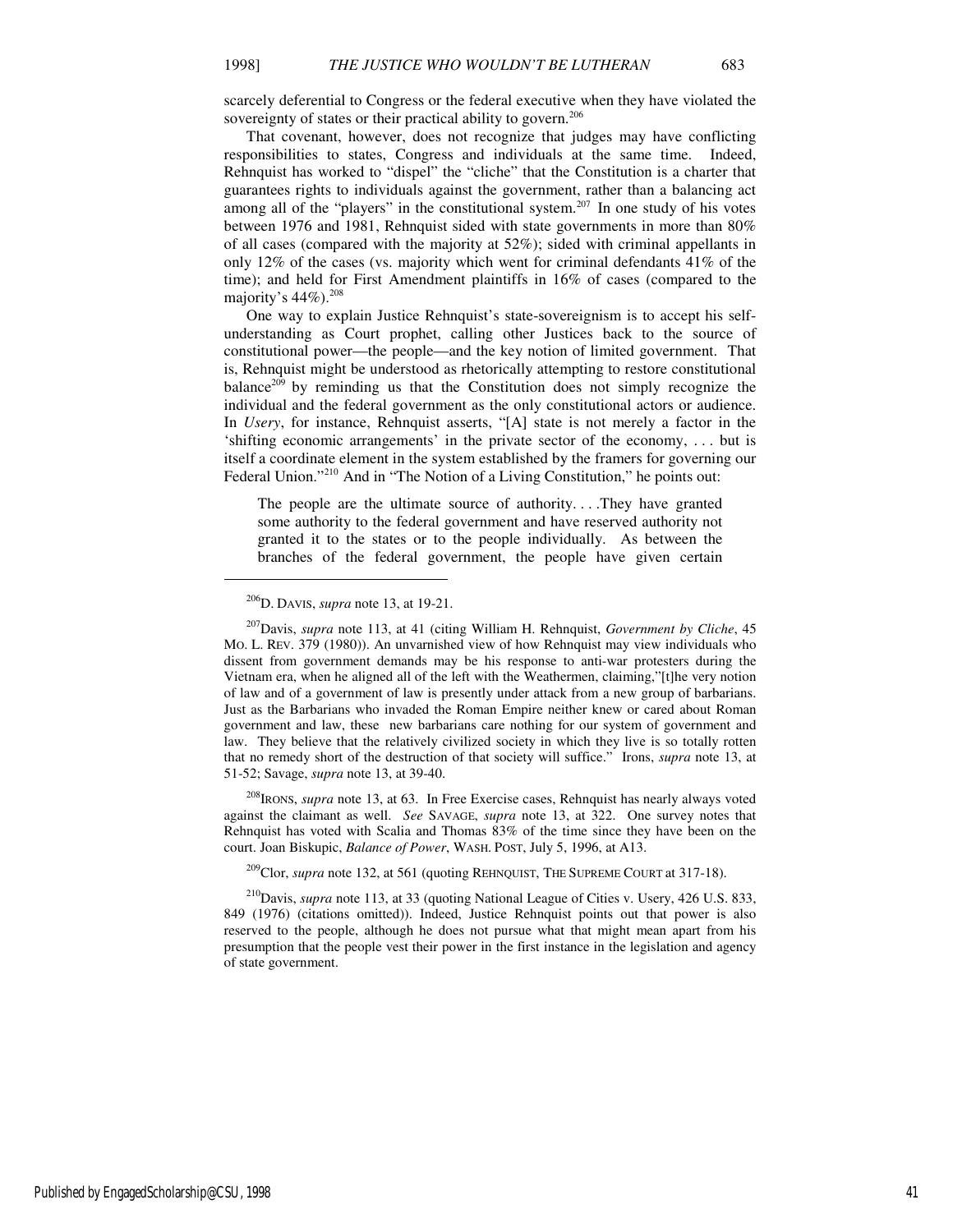authority to the President, certain authority to Congress, and certain authority to the federal judiciary. . . .Marshall said that if the popular branches of government . . . are operating within the authority granted to them by the Constitution, their judgment and not that of the Court must obviously prevail.<sup>211</sup>

Indeed, Rehnquist is keen on restoring respect for states' discretion, even in joint federal-state projects. For example, in *Wilder v. Virginia Hospital Ass'n*,<sup>212</sup> Justice Rehnquist dissents from the majority's holding that Congress' requirement that Medicaid-granting states pay reasonable and adequate fees to medical providers means that findings on those fees must be correct, arguing: "[T]he Court's suggestion that the States would deliberately disregard the requirements of the statute ignores the Secretary's oversight incorporated into the statute and does less than justice to the States."<sup>213</sup>

Rehnquist's "keepers of the covenant" dissents might be superficially understood as implementing a Lutheran doctrine of orders, "the common structures of human existence, the indispensable conditions of the possibility of social life."<sup>214</sup> In the Lutheran understanding, God has provided certain social arrangements or organizations, which are "prior to and apart from belief in Christ," that ensure our care.<sup>215</sup> In his time, Luther identified the church, the state, and the household (oeconomia) as these orders, $216$  although Lutheranism has recognized that other divinely given orders come into being as human needs and communities changed.<sup>217</sup>

Although these orders function "apart from and in tension with the Christian revelation," Lutherans have consistently understood that, as an order, the state exercises its rightful power or role in restraining evil and in nurturing good,  $218$  and the branches of government use their distinctive competences toward this end. Luther spoke to the special vocation of magistrates to "punish evil and protect the good" as God's servants and "workmen."<sup>219</sup> For a judge who serves within such an order to have a God-given vocation to fulfill a need in forming and securing human community requires both humility about the limits of one's competence and jurisdiction. It also requires support for the callings of others and the role of the different orders in the securing of a just and humane future.

 $^{213}$ *Id.* at 528 (Rehnquist, dissenting).

<sup>214</sup>Braaten, *supra* note 71, at 34.

<sup>215</sup>*Id.* at 32.

<sup>216</sup>*Id*.

j

<sup>218</sup>*Id.* at 32.

<sup>219</sup>On Temporal Authority, Lull*, supra* note 109, at 674.

<sup>211</sup>Rehnquist, *supra* note 3, at 696.

 $212496$  U.S. 498 (1990) (challenge by a nonprofit association of public and private hospitals to Medicaid reimbursement rates; the Court determined that providers have a cause of action, under the Boren Amendment to the Medicaid Act, if states fail to adopt reasonable and adequate rates).

<sup>217</sup>STRIETER, *supra* note 73, at 193-96 (discussing views of Robert Bertram and Edward Schroeder).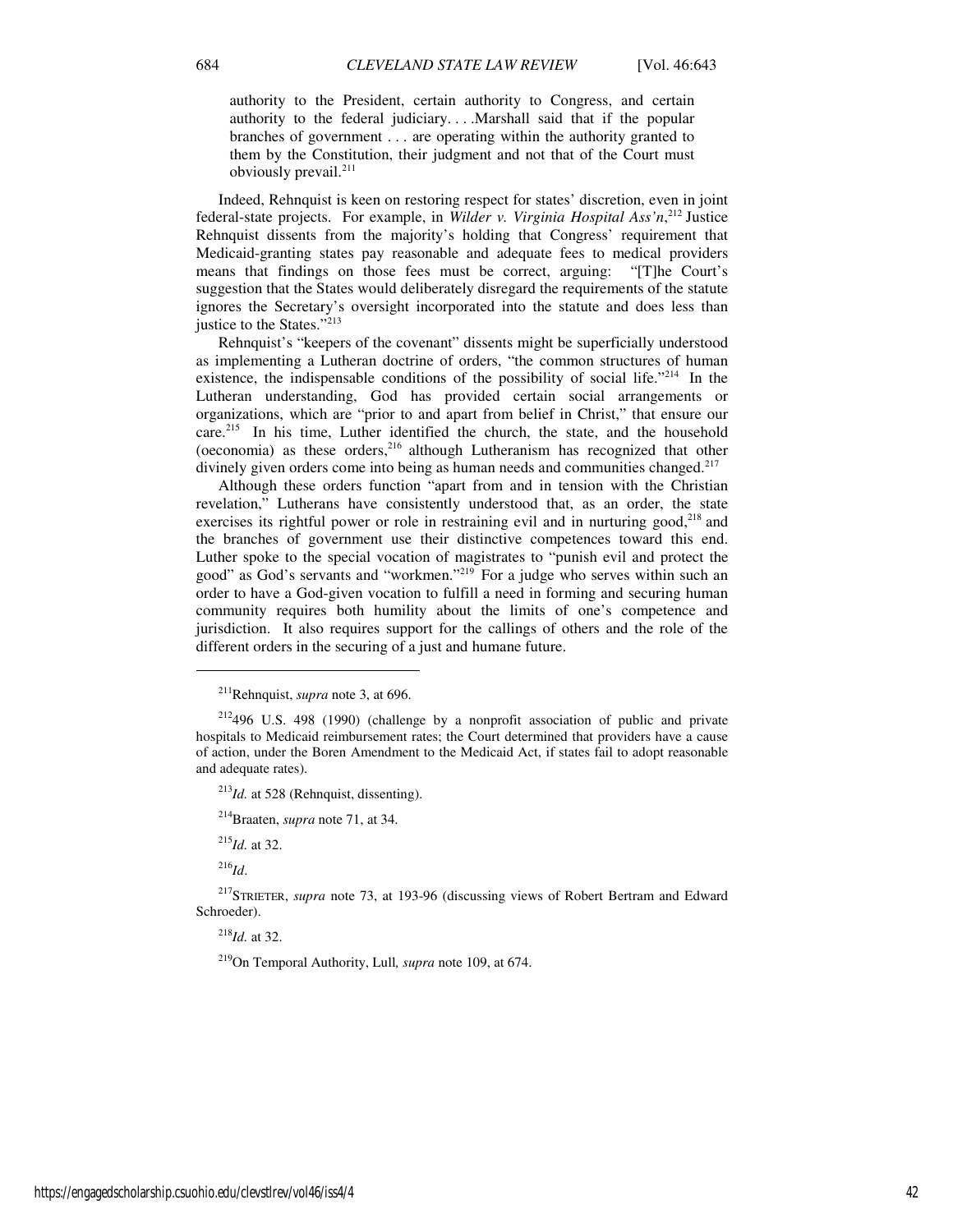A Lutheran doctrine of vocation can be borrowed analogically into a philosophy of judicial restraint or balance of judicial power with the responsibilities of other branches of government and individuals in securing these goods. Indeed, Luther himself understood that conflicting interests and peoples would tend to check both each other and the power of the rulers.<sup>220</sup> If there is no political authority to overbalance judicial interpretation of public values and call the intellectual blindness or stubbornness of the judiciary to account, the Lutheran understanding of a bound heart and mind would counsel for institutional self-restraint, and for a willing ear to the judgments of other authorities. $221$ 

However, the thorough-goingness of Rehnquist's commitment to state power and state rights, even in those cases when the balance of power does not appear threatened by individual rights or federal governmental action, suggests that his commitment to so-called "state's rights" is more than a corrective to a power imbalance, which would be called for by a Lutheran understanding. Ironically, given his deep skepticism about individual plaintiffs, Rehnquist sometimes take umbrage at judges or litigants who question the motivations and actions of those with authority. In his view, for instance, the Court should not question the motivations of state officials,<sup>222</sup> prison officials,<sup>223</sup> employers,<sup>224</sup> or schoolteachers;<sup>225</sup> and should nearly always balance equities in favor of the state rather than the individual.<sup>226</sup> Rehnquist's distrust of outsiders and his strong alliance with authority figures seems at least somewhat incompatible with Lutheran doctrine that simultaneously recognizes the giftedness of authority and the fallenness of all (including the most powerful), which places conflicting demands upon the lawmaker.

<sup>220</sup>FORELL et al., *supra* note 174, at 38-39.

j

<sup>221</sup>Forell, Luther's Theology and Domestic Politics in MARTIN LUTHER: THEOLOGIAN OF THE CHURCH, *supra* note 108, at 38-39.

 $222$ In commenting on an NAACP challenge to Texas' all-white primaries, young clerk Rehnquist noted that he took a "dim view of this pathological search for discrimination." SAVAGE, *supra* note 13, at 37; *see also* Mueller v. Allen, 463 U.S. 388, 402 (1983) (Rehnquist brushes past the problematic question whether state officials need to make a decision that textbooks are secular or religious).

<sup>223</sup>Cruz v. Beto, 405 U.S. 319, 323 (1972) (Rehnquist, J., dissenting).

<sup>224</sup>*See, e.g.*, Thomas v. Washington Gas Light Co., 448 U.S. 261, 295 (1980) (Rehnquist, J., dissenting) (Rehnquist defends employers against what he believes is the majority's suspicion that they coerce or maneuver injured workers into selecting a favorable jurisdiction for worker's compensation claims).

 $225$ School Dist. of Grand Rapids v. Ball, 473 U.S. 373, 401 (1985) (Rehnquist, J., dissenting) (invalidation of shared time and community education programs in parochial schools "impugns the integrity of public school teachers . . . assumed to be eager inculcators of religious dogma . . . [and] . . . requiring 'ongoing inspection'" (quoting Aguilar v. Felton, 473 U.S. 402, 412 (1985)).

<sup>226</sup>For instance, Rehnquist concluded that the Secretary of Health and Human Services would be irreparably injured if she were required to make \$2.6 million in AFDC payments with little hope of recouping the money if she lost in litigation, while the welfare clients disputing her calculation of their income countable to reduce their welfare benefits can always collect the back AFDC payments due them if they ultimately win. Heckler v. Turner, 468 U.S. 1305, 1307-08 (1984).

Published by EngagedScholarship@CSU, 1998 43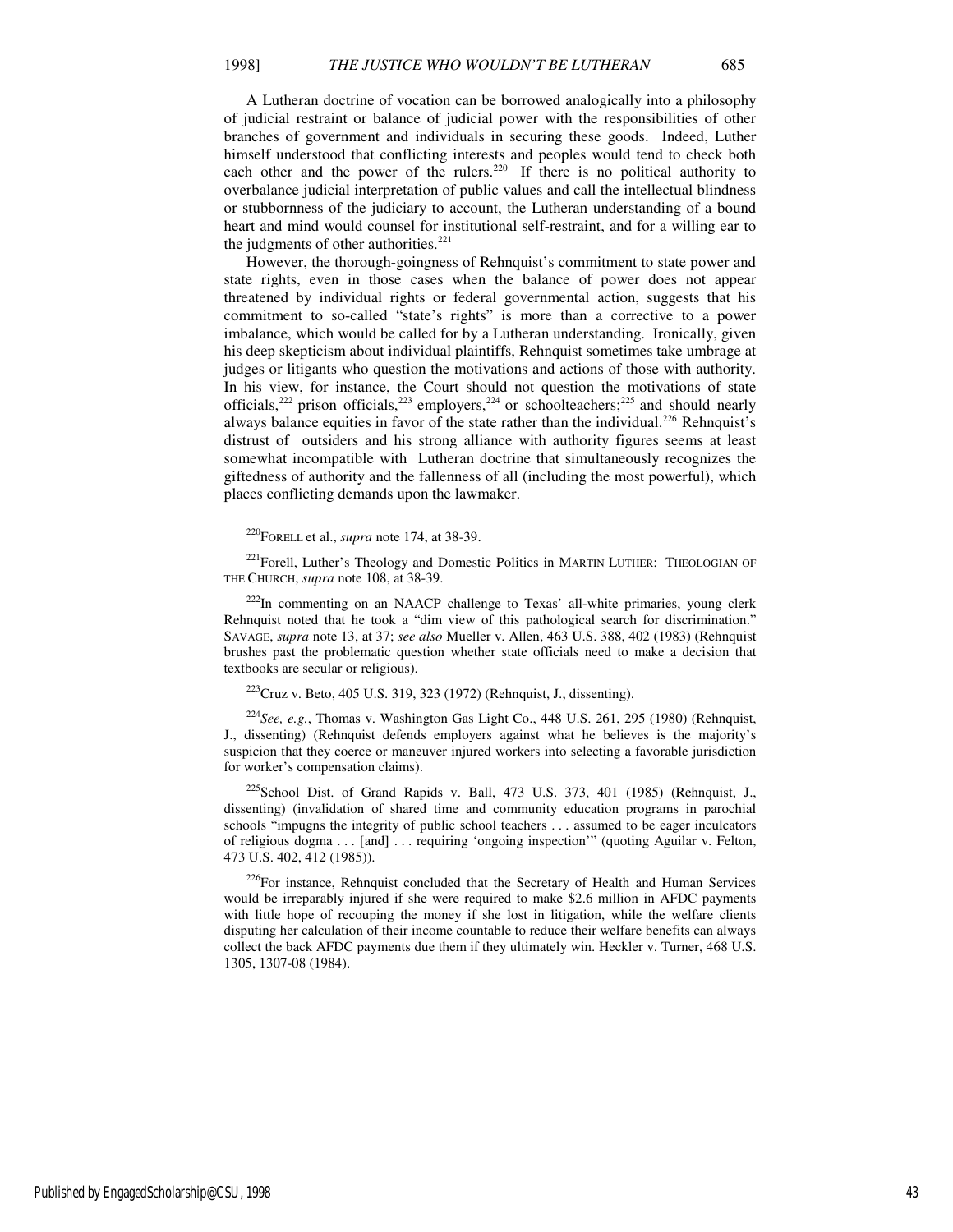Similarly, Rehnquist employs legal metaphors which preclude even selfcriticism. In *International Society for Krishna Consciousness v. Lee,* for instance, Rehnquist responds to the Krishnas' religious practice of sankirtan in the airport using the metaphor of government as a proprietor, "managing its internal operations" when it controls public property rather than a rights-balancing approach.<sup>227</sup> Yet the proprietor metaphor only makes sense in a system in which the government's power and rights must be unrestrained, rather than part of a balance that includes the speaker's rights and other individual harms, such as passengers' need to "decide whether or not to contribute," to the cause of their solicitors.<sup>228</sup>

Rehnquist often explains his reliance on state legislatures as the key players in democratic decision-making by suggesting that the state is located closest to true democracy, or the will of the people.<sup>229</sup> Moreover, he credits the states as the location in which the response to context might be taken most seriously, or as he says, the place where the problems of the future are to be solved.<sup>230</sup> In his view, judicial review with national standards simply will "smother a healthy pluralism."<sup>231</sup> At other times, he has suggested that his preference for state sovereignty is simply realistic: whatever the Court may say about rights, in the long run the majority will have its way, so there is no use in the Court's attempting to thwart the majority will.<sup>232</sup> Fiss and Krauthammer give a third interpretation: they locate the center of power for Rehnquist closer to the individual, describing Rehnquist's state power focus as an

<sup>229</sup>Davis, *supra* note 113, at 24. States similarly are arguably potentially more accountable to a public than judges, Davis, *supra* note 113, at 16, or national legislatures. Davis, *supra* note 113, at 24. Macey notes, however, that Rehnquist seems sensitive to the problems of "interest groups in the judicial process" while ignoring these same problems in the legislative process. Macey, *supra* note 137, at 592.

<sup>230</sup>Rehnquist, *supra* note 3, at 699-700. Davis notes that Rehnquist's democratic focus may seem inconsistent with his record on free speech, where he gets marks for supporting protection of speech claimants in fewer cases than any other Justice, perhaps because he has expressed disagreement with incorporation of the Speech Clause to regulate states. Davis, *supra* note 113, at 70-73. In fact, Rehnquist has not sided with the speech claimant even when he also asserted a property rights claim, i.e., ownership of a flag or license plate. *Id.* at 73-75.

 $^{231}$ *Id.* at 44-45 (quoting Richmond Newspapers v. Virginia, 448 U.S. 555, 606 (1980)).

<sup>232</sup>*See, e.g.*, SAVAGE, *supra* note 13, at 36.

<sup>227</sup>*See* International Society for Krishna Consciousness, Inc. v. Lee, 505 U.S. 672, 678 (1992). Moreover, Rehnquist takes a strict approach to finding a dedication of property for speech purposes, noting the need for evidence that the government is "intentionally opening a nontraditional forum for public discourse" and that it is not a "special enclave." *Id.* at 680 (quoting Cornelius v. NAACP Legal Defense & Educ. Fund, Inc., 473 U.S. 788, 802 (1985)). Rehnquist even accuses the Krishnas of shady dealings; their organization "attempt[s] to circumvent" the history and practice of airport activity by "blithely equat[ing]" it to bus and train stations, and boat wharves. *Id.* at 681-82.

<sup>228</sup>*Id.* at 683 (quoting United States v. Kokinda, 497 U.S. 720, 734 (1990)). Rehnquist's opinion also equates the Krishnas with "the skillful, and unprincipled, solicitor [who] can target the most vulnerable, including those accompanying children or those suffering physical impairment and who cannot easily avoid the solicitation. . . . The unsavory solicitor can also commit fraud through concealment of his affiliation or through deliberate efforts to shortchange those who agree to purchase." *Id.* at 684.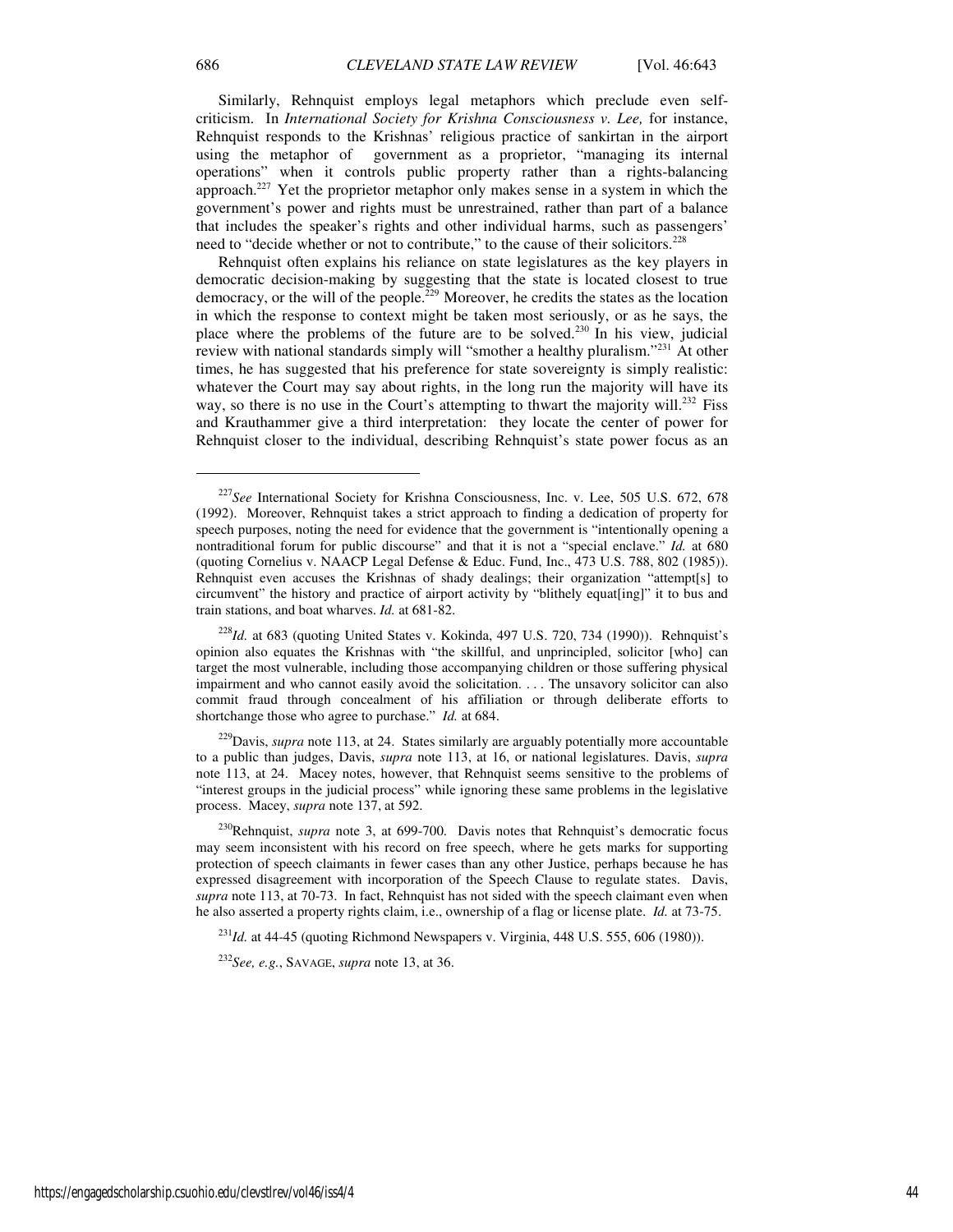attempt to be consistent with laissez-faire theory "which reduces the function of government to protecting private exchanges and the aim of the Constitution to protecting the rights and expectations of property holders."<sup>233</sup>

Whether Rehnquist's views are simply state-sovereignist, motivated by a belief in the popular will, or ultimately individualistic, as a consistent ideology (rather than a constraining voice), they seem inconsistent with a Lutheran understanding of orders or vocation. In the Lutheran view, institutions no less than human beings must constantly be challenged and corrected, for as human creations, they are as apt to fall into error and even perversion of their original purposes as any person. Luther recognized that each of the orders—oeconomia, the church, and even the state—can be both fruitful and perverse *at the same time.*<sup>234</sup>

Second, the freedom which God gives in the orders, including the states, permits human sinfulness, so that democratic acts are as likely to be an expression of individual self-interest as those of tyrants or even judges.<sup>235</sup> Similarly, in the Lutheran view, even democratic authority can be exercised with blindness as well as insight, with the self-delusion that one is working for the common good when one is merely perpetuating evil.<sup>236</sup> Indeed, from a conscience perspective, as deTocqueville recognized early, popular sentiment can be as tyrannical and can suppress individual judgment just as any other authoritarian scheme, and the whim of the majority tends to replace the demand of king or tyrant in a democratic society.<sup>237</sup>

Yet, Rehnquist's preference for legislative actions suggests a presumption of correctness simply because they are authorized by the people. For instance, in *Furman v. Georgia*, he suggests that if a legislative body makes a mistake, the only repercussion is that a majority will is left in place; if a judicial body does so, the view of nine Justices is imposed upon an entire public.<sup>238</sup> Such a justification of state acts on the basis of popular will rejects the insight that "there is no authority except from God; the authority which everywhere exists has been ordained by God," $239$  so

<sup>233</sup>Davis, *supra* note 113, at 73 (quoting Owen Fiss & Charles Krauthammer, *The Rehnquist Court*, NEW REPUBLIC, Mar. 10, 1982, at 14, 21 (1982)). *But see* Macey, *supra* note 133, at 586-89 (arguing that Rehnquist has failed to "check legislative excess" in favor of deference).

<sup>234</sup>*See* Braaten, *supra* note 71, at 34.

<sup>&</sup>lt;sup>235</sup>Smith notes, "Henry David Thoreau, however, was hardly the only human being for whom it was not self-evident that a group acquires moral authority to command merely by virtue of numerical superiority." Smith, *supra* note 17, at 592.

<sup>236</sup>*See* Macey, *supra* note 137, at 578-86 (describing how the Founders separated powers to check public interest group pressures).

<sup>&</sup>lt;sup>237</sup>ALEXIS DETOCQUEVILLE, DEMOCRACY IN AMERICA 11-13 (Francis Bowen ed. & Henry Reeve, trans., Vintage, 1995)

<sup>&</sup>lt;sup>238</sup>Furman v. Georgia, 408 U.S. 238, 467-70(1972). See characterization in Davis, supra note 113, at 25.

<sup>239</sup>On Temporal Authority, Lull, *supra* note 109, at 659-60.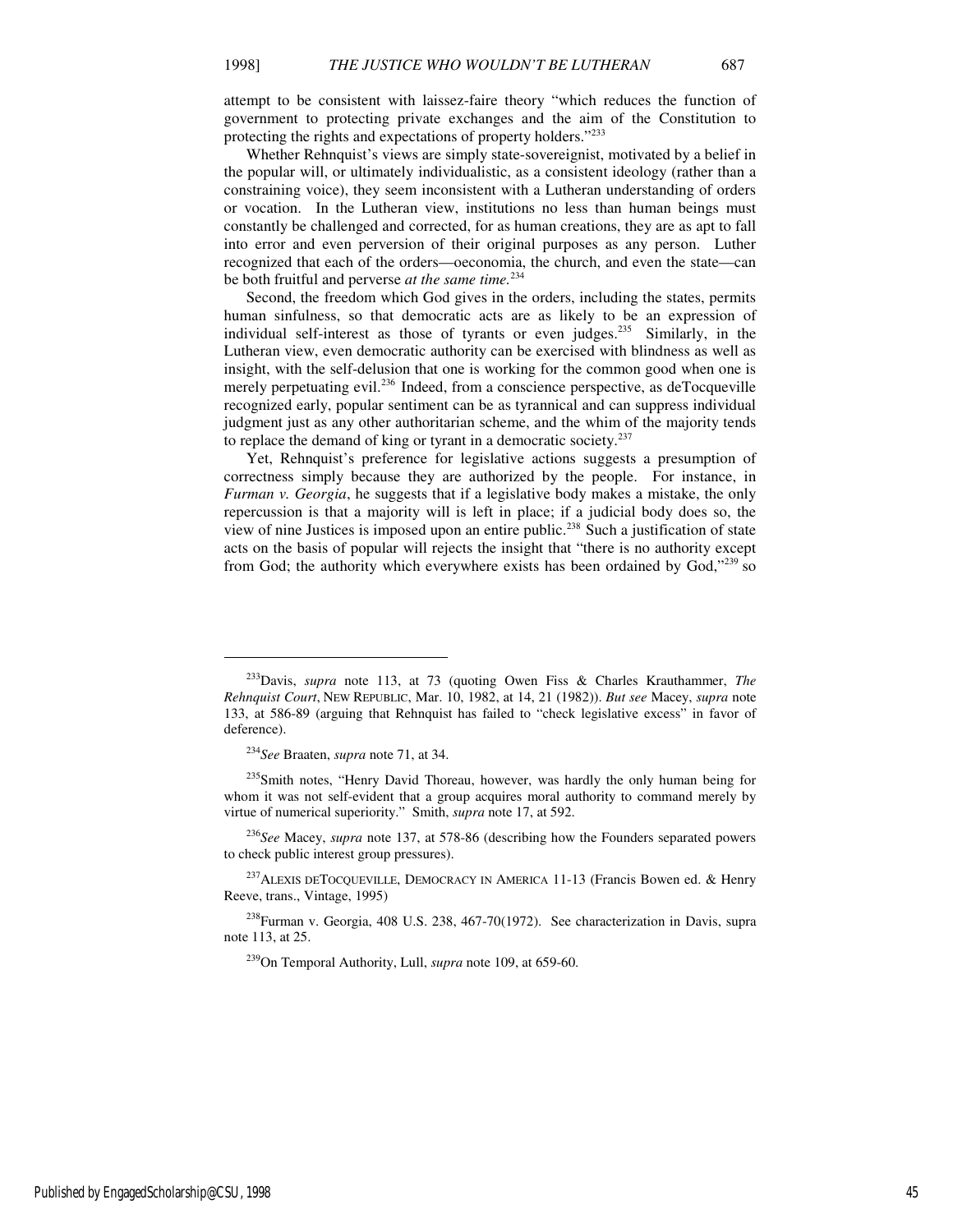that democracy itself can never be an ultimate justification. Taken to its ultimate extreme, such a view, expressed as *vox populi vox dei*, is idolatrous.<sup>240</sup>

Thus, Lutheranism has incorporated the responsibility of challenge to the evil done by the state as well as recognition of its authority. A Lutheran is called to be at once obedient to and skeptical of authority, even that of a duly constituted government, though Lutherans have described the formula in which obedience and resistance are related in different ways.<sup>241</sup> Yet, Rehnquist has missed this insight into the possible evil of majoritarianism throughout his life, from his early political days when he argued against a Phoenix civil rights ordinance because the majority was "'well satisfied with the traditional . . . system' and did not want it 'tinkered with' by 'social theorists' who asserted a 'claim for special privileges' by the black minority. $1242$  In fact, in his perhaps most infamous professional opinion, arguing that his judge, Justice Jackson, should vote to uphold *Plessy v. Ferguson*,<sup>243</sup> he claimed, "[t]o the arguments made by Marshall that a majority may not deprive a minority of its constitutional right, the answer must be made that while this is sound in theory, in the long run it is the majority who will determine what the constitutional rights of the minority are."<sup>244</sup>

Justice Rehnquist's statist-majoritarian thrust can be explained by his commitment to legal positivism, i.e., the belief that no moral critique is available to substantiate the propriety of particular legislation.<sup>245</sup> Rehnquist's particular brand of positivism incorporates the separation of private and public values. Though he

<sup>242</sup>IRONS, *supra* note 13, at 50 (quoting Rehnquist's 1967 letter to the editor published in the *Arizona Republic*).

<sup>243</sup>163 U.S. 536 (1896)(holding that "separate but equal" accommodations on public transportation did not violate the Equal Protection Clause).

<sup>245</sup>Davis, *supra* note 113, at 26-27.

 $^{240}$ I owe Howard Lesnick for this insight. As Howard points out, the "popular will" can be heavily influenced by powerful elite interests, e.g., through heavy financing of political campaigns. Letter from Howard Lesnick (May, 1997) (on file with author).

<sup>&</sup>lt;sup>241</sup>Strieter, for instance, describes four American Lutheran responsive models as the "participatory reform-resistance type" taken by William Lazareth and George Forell; the "christological-trinitarian" model preferred by Franklin Sherman and Larry Rasmussen, the "confessing movement" response of Robert Bertram and Edward Schroeder, and Carl Braaten and Robert Jenson's "historical eschatological type." STRIETER, *supra* note 73, at 3.

<sup>&</sup>lt;sup>244</sup>Rehnquist continued "One hundred and fifty years of attempts on the part of this Court to protect minority rights of any kind—whether those of business, slaveholders, or Jehovah's Witnesses—have all met the same fate. One by one the cases establishing such rights have been sloughed off, and crept silently to rest. If the present court is unable to profit by this example, it must be prepared to see its work fade in time, too, as embodying only the sentiments of a transient majority of nine men. . . .I realize that it is an unpopular and unhumanitarian position, for which I have been excoriated by 'liberal' colleagues but I think *Plessy v. Ferguson* was right and should be reaffirmed." SAVAGE, *supra* note 13 at 36. In a now-infamous blemish on his moral character, in his confirmation hearings, Rehnquist attempted to disavow this statement, claiming it represented Justice Jackson's views rather than his own, though Jackson's secretary repudiated this account as "incredible on its face." Irons, *supra* note 13, at 60-61; see also Savage, *supra* note 13, at 35-38; D. Davis, *supra* note 13, at 7.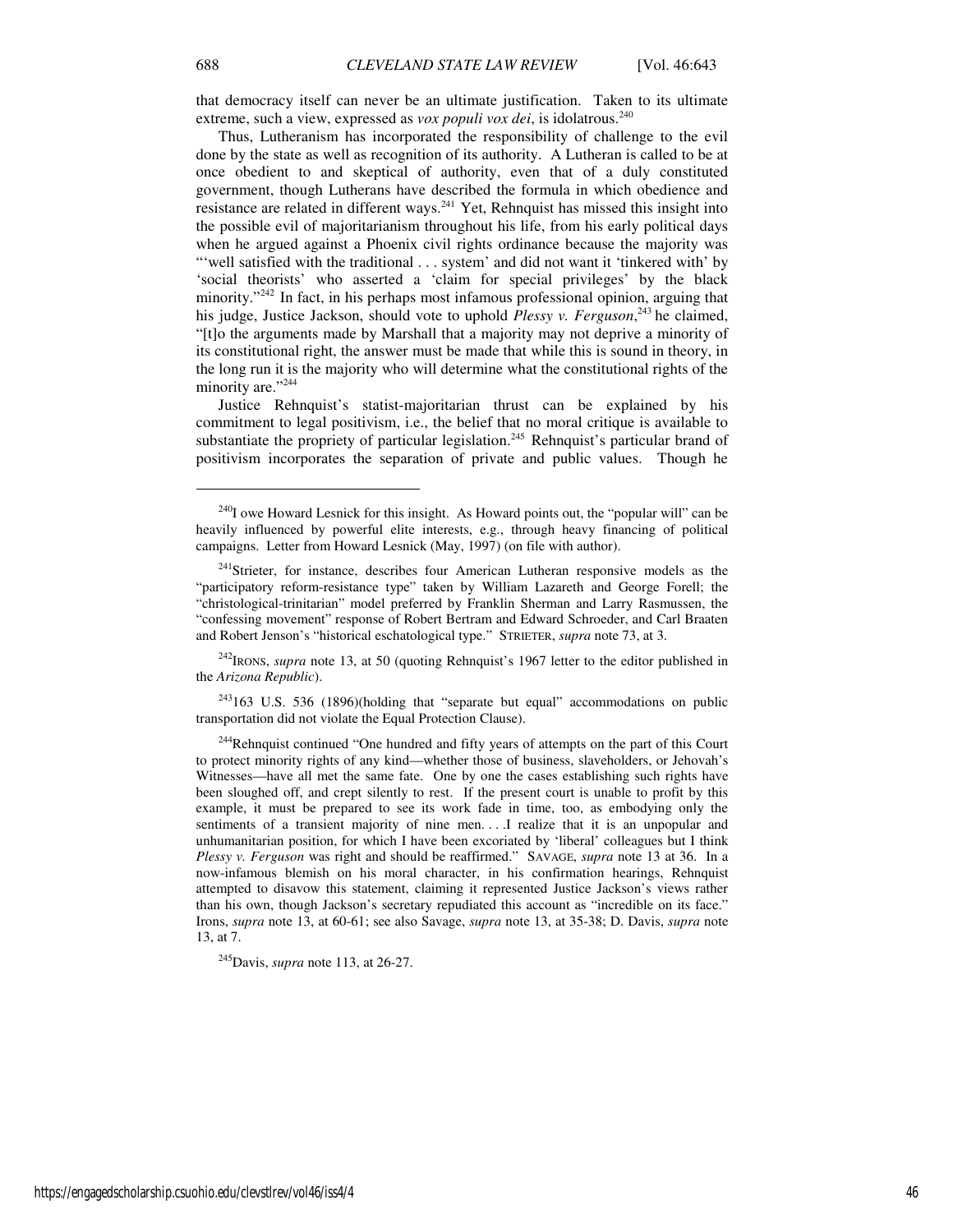sometimes advocates that individuals act on the basis of their moral beliefs, "the most common and most powerful wellsprings of action," they cannot demand that others join them, for public values are validated only by the will of the people whom one can convince to vote the same way.  $246$  Rehnquist's acceptance of the notion that conscientious decisions, like property decisions, are "personal" is (ironically for a state-sovereignist) streaked with a little autonomy ideology, which may also explain his strong defense of private property. He once wrote, "'[i]mplicit in each of our daily lives is the reliance on *our right to act as we choose* in areas not proscribed by law, and reliance that the law will be enforced against those who wrongfully interfere with this exercise of freedom on our part.<sup> $(4,247)$ </sup> Yet, Rehnquist has written that it would not be immoral or improper to repeat the entire Bill of Rights, since its "trump" value lies in its majoritarian source.<sup>248</sup>

Rehnquist's own positivist views have been held since early adulthood, as evidenced by his *Stanford Daily* editorial that opined, "'moral standards are incapable of being rationally demonstrated' . . . it 'is logically impossible to weigh the merits of one of these *emotions* [about whether German officers should be allowed to speak on campus] against the other. . . . [O]ne personal conviction is no better than another." $(249)$  That these views are part of his judicial philosophy is demonstrated in his definitive "The Notion of a Living Constitution," which castigates non-interpretivist judges:

Beyond the Constitution and the laws in our society, there simply is no basis other than the individual conscience of the citizen that may serve as a platform for the launching of moral judgments.

There is no conceivable way in which I can logically demonstrate to you that the judgments of my conscience are superior to the judgments of your conscience, and vice versa. Many of us necessarily feel strongly and deeply about our own moral judgments, but they remain only personal moral judgments until in some way given the sanction of law. . . .

I know of no other method compatible with political theory basic to democratic society by which one's own conscientious belief may be

<sup>246</sup>*See, e.g.*,Rehnquist, *supra* note 3 at 704-706; *see also* Davis, *supra* note 113, at 26-27 (describing positivism as "moral relativism"); Clor, *supra* note 132, at 563 (describing Rehnquist's views as "legal positivism with a vengeance," in which justice cannot precede law).

<sup>247</sup>IRONS, *supra* note 13, at 51 (emphasis added). A judicial example is *Patterson v. McLean Credit*, 491 U.S. 164 (1989), in which Justice Rehnquist initially wanted to write an opinion determining that the Civil Rights statute on discriminatory contracts, 42 U.S.C. § 1981, should not be made applicable to private employers. Savage, *supra* note 13, at 190.

<sup>248</sup>Merrill, *supra* note 114, at 633 (citing William H. Rehnquist, *Government by Cliche*, 45 MO. L. REV. 379, 390-92 (1980)).

<sup>249</sup>IRONS, *supra* note 13, at 48 (quoting William H. Rehnquist, *Emotion vs. Reason*, STANFORD DAILY (editorial)) (emphasis added).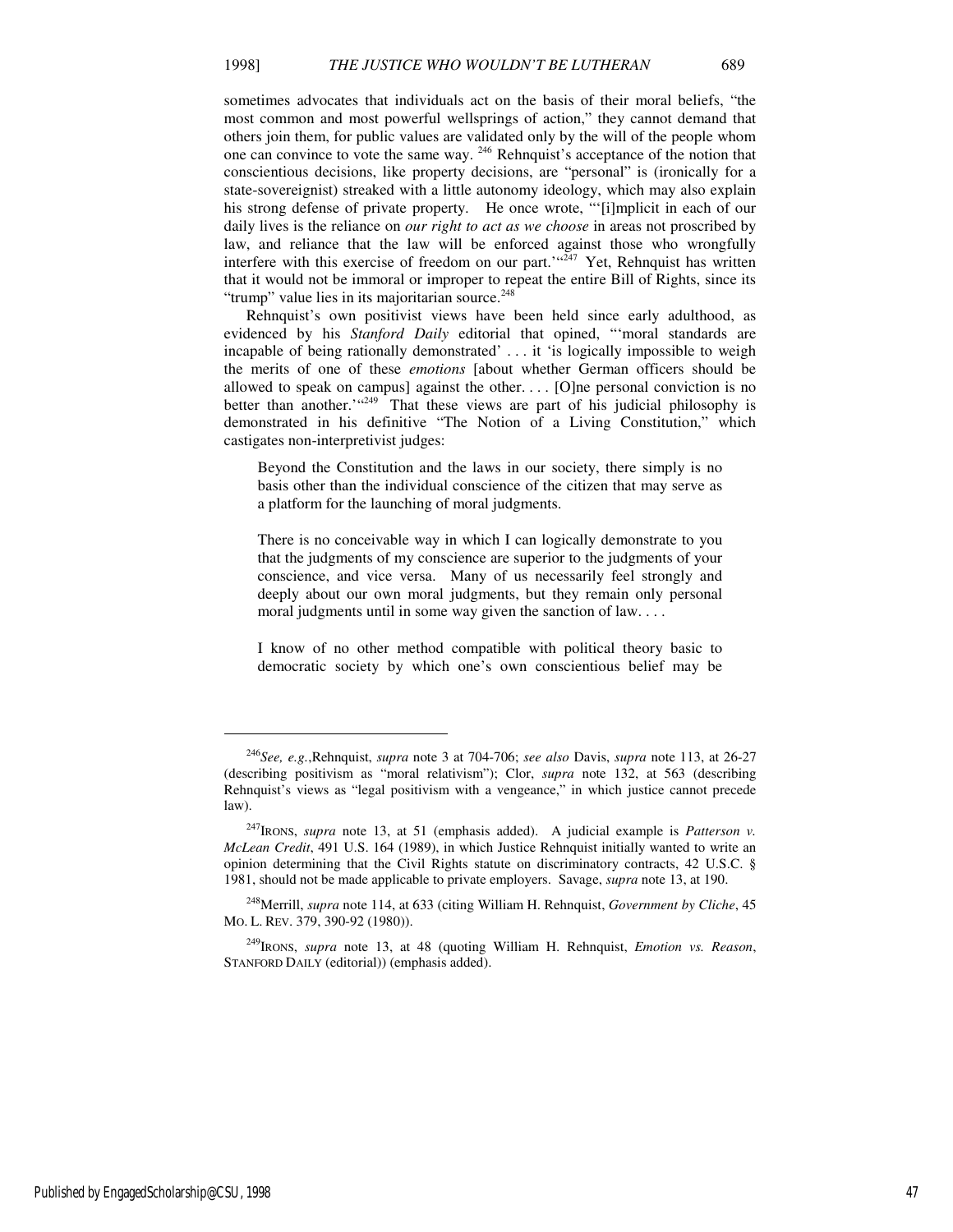translated into positive law and thereby obtain the only general moral imprimatur permissible in a pluralistic, democratic society.<sup>250</sup>

Justice Rehnquist specifically disavows that laws are generally accepted "because of any intrinsic worth [or] because of any unique origins in someone's idea of natural justice. [I]nstead [they are accepted] simply because they have been incorporated in a constitution by the people."<sup>251</sup> Indeed, Rehnquist quotes Holmes approvingly for skepticism about natural law arguments;<sup>252</sup> and rarely recites a moral argument in support of a state's position.<sup>253</sup>

Rehnquist's positivism and his consignment of moral questions to the private sphere unless they can obtain the assent of a majority represents a complete disavowal of the Lutheran position that natural law ultimately trumps positive law.<sup>254.</sup> Of course, Lutheran doctrine simultaneously recognizes the office of the authority and the responsibility to honor those who hold the office, even to the point of refusing rebellion.<sup>255</sup> However, nothing about Lutheran doctrine suggests that Christians should be quiet in the face of evil or even neglect by those who exercise their office. In fact, Luther himself never used any excuse of office or jurisdiction to avoid castigating the rulers of his own time:

The temporal lords are supposed to govern lands and people outwardly. This they leave undone. They can do no more than strip and fleece, heap tax upon tax and tribute upon tribute, letting loose here a bear and there a wolf. Besides this, there is no justice, integrity, or truth to be found among them. They behave worse than any thief or scoundrel, and their temporal rule has sunk quite as low as that of the spiritual tyrants.<sup>256</sup>

Yet Rehnquist's state-sovereignist conception of government leaves little or no room for institutional challenge or epideictic criticism of office-holders, or claims that law or public policy is based on the tyranny of self-interested public will or the fallen institutional judgment of parallel lawmakers. Rehnquist's view of the Court's ability to challenge is simply jurisdictional: it is only when "these branches overstep the authority given them by the Constitution . . . or invade protected individual rights" that "the Court must prefer the Constitution to the government acts."<sup>257</sup>

<sup>254</sup>Clor, *supra* note 132, at 564 (noting Rehnquist's fondness for quoting Justice Holmes who debunks natural law and other claims that there is a right or goods).

<sup>255</sup>On Temporal Authority, Lull, *supra* note 109, at 668-69.

<sup>256</sup>*Id*. at 683.

<sup>257</sup>Rehnquist, *supra* note 3, at 696.

<sup>250</sup>Rehnquist, *supra* note 3, at 704, 705.

<sup>251</sup>*Id*. at 704; IRONS, *supra* note 13, at 32.

<sup>252</sup>Rehnquist, *supra* note 3, at 704-05.

<sup>253</sup>A notable exception is *New Jersey Welfare Rights Organization v. Cahill*, in which Justice Rehnquist argues that the state could logically conclude that it should enforce traditional "family values" by subsidizing intact families with married spouses and excluding parents who live together without benefit of marriage and their children from welfare benefits. 411 U.S. 619, 621 (1973) (Rehnquist, J., dissenting).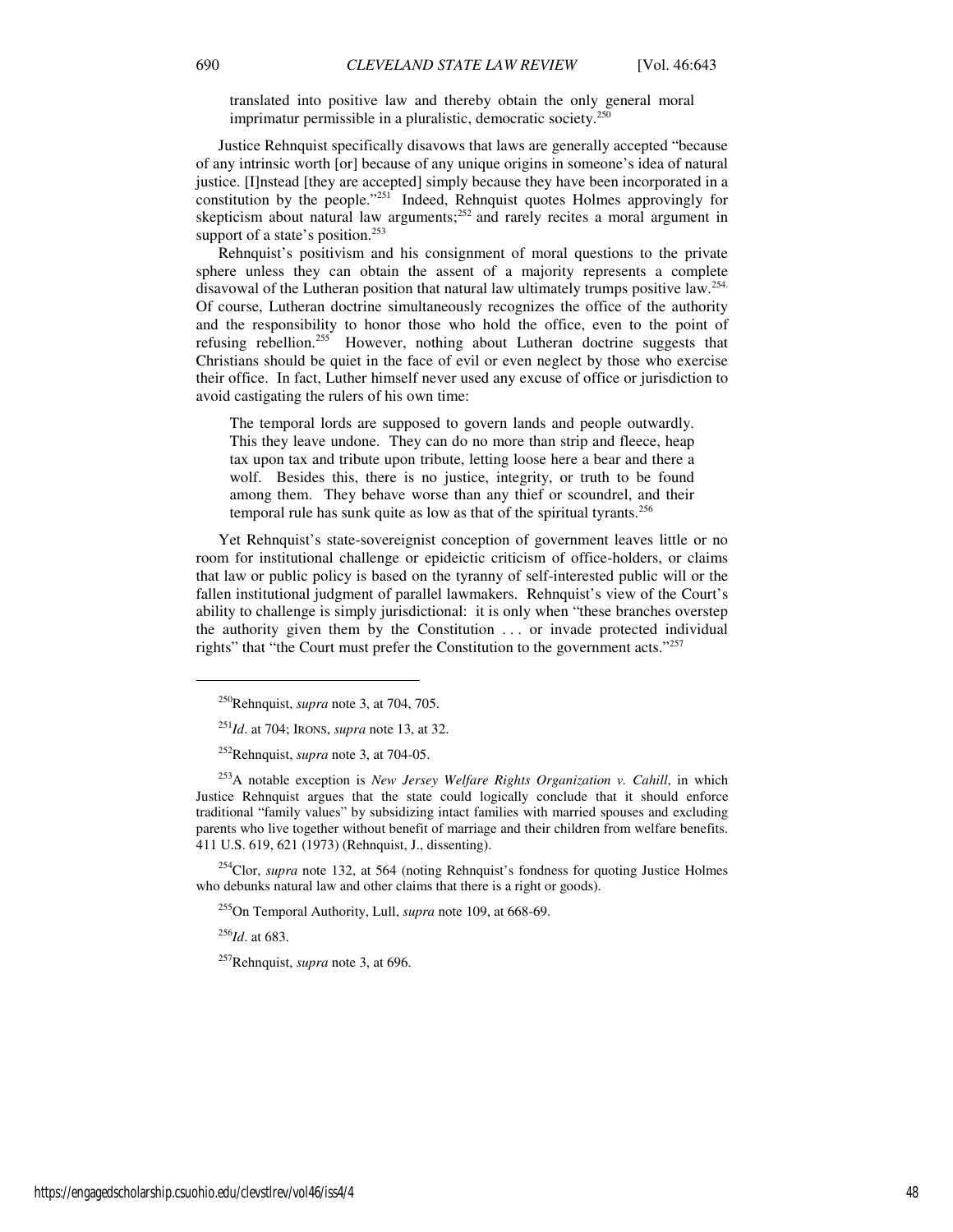By contrast, a Lutheran jurist would be bound to morally criticize the state for its

substantive failures, not simply its failure to observe its own jurisdictional limits or promises. Even a Lutheran jurist who believed that jurisdiction is an expression of the orders, a manifestation of God's will for each of the three branches of government, would feel obliged to exercise his epideictic authority to call the other branches to account.

Justice Rehnquist steadfastly refuses to acknowledge this responsibility. As one example, in *City of Cleburne v. Cleburne Living Center*,<sup>258</sup> Justice Rehnquist refuses to say, with the majority, that the democratic decision of the people of Cleburne to ban a half-way house for mentally retarded people is the product of fear, ignorance, distaste, and dislike of retarded people.<sup>259</sup> Even a Lutheran Justice who was committed to an expansive view of the responsibility of a democratically chosen legislative body to decide even wrongly, even a Justice who thought that a Court opinion was likely to have no useful effect, $260$  would feel bound to denounce decisions based on ignorance and resentment. Thus, even if Justice Rehnquist were right in challenging a more rigorous "rational basis" application in *City of Cleburne*, he is not excused from admitting rather than avoiding the basis for the City's decision.

Moreover, contrary to the natural law tradition accepted by Lutherans, which posits a moral order given by God through human institutions, Rehnquist's thoroughgoing positivism claims that no moral critique is available to judge the actions of either individual or government, whether democratic or not. Rehnquist treats moral decisions as appropriate only to the "private sphere," refusing to acknowledge the public dimensions of moral choice as natural law and Lutheran doctrine assume. When Eddie Thomas calls on the state to grant him unemployment compensation because he conscientiously refuses to work on gun turrets, Rehnquist suggests that such decisions may well be "purely 'personal philosophical'" or "personal subjective" ones, not demanding state protection.<sup>261</sup>

In accepting the public/private divide, Justice Rehnquist neglects the Lutheran insight that it is possible to have simultaneous conflicting commitments. The publicprivate metaphor, which imagines human beings shuttling back and forth between

<sup>258</sup>473 U.S. 432 (1985).

<sup>&</sup>lt;sup>259</sup>Rehnquist does exercise an epideictic role sometimes; a rare case where it was exercised "against" the decision was in *Hustler Magazine v. Falwell*, 485 U.S. 46 (1988), where Rehnquist's opinion excoriated Hustler's cartoon while upholding it under the First Amendment. *See* SAVAGE, *supra* note 13, at 162.

<sup>260</sup>*See, e.g.*, SAVAGE, *supra* note 13, at 32 (quoting Rehnquist's 1964 letter to the editor published in the *Arizona Republic*) (describing attorney Rehnquist's view that public accommodations laws would only result in blacks and property owners "glowering at one another across the lunch counter"); *id.* at 77 (quoting clerk Rehnquist's memo that indicated, "It is about time the Court faced the fact that the white people of the South don't like the colored people: the constitution . . . most assuredly did not appoint the Court as a sociological watchdog to rear up every time private discrimination raises its admittedly ugly head."); Larisa, *supra* note 151, at 208 (quoting author Rehnquist's opinion, as stated in his book THE SUPREME COURT (1987), that Court challenge to legislative majority decisions set the Court "in the process of sowing a wind, with the whirlwind to be reaped years later").

<sup>&</sup>lt;sup>261</sup>Thomas v. Review Bd. of Indiana Employment Sec Div, 450 U.S. 707, 723 (1981).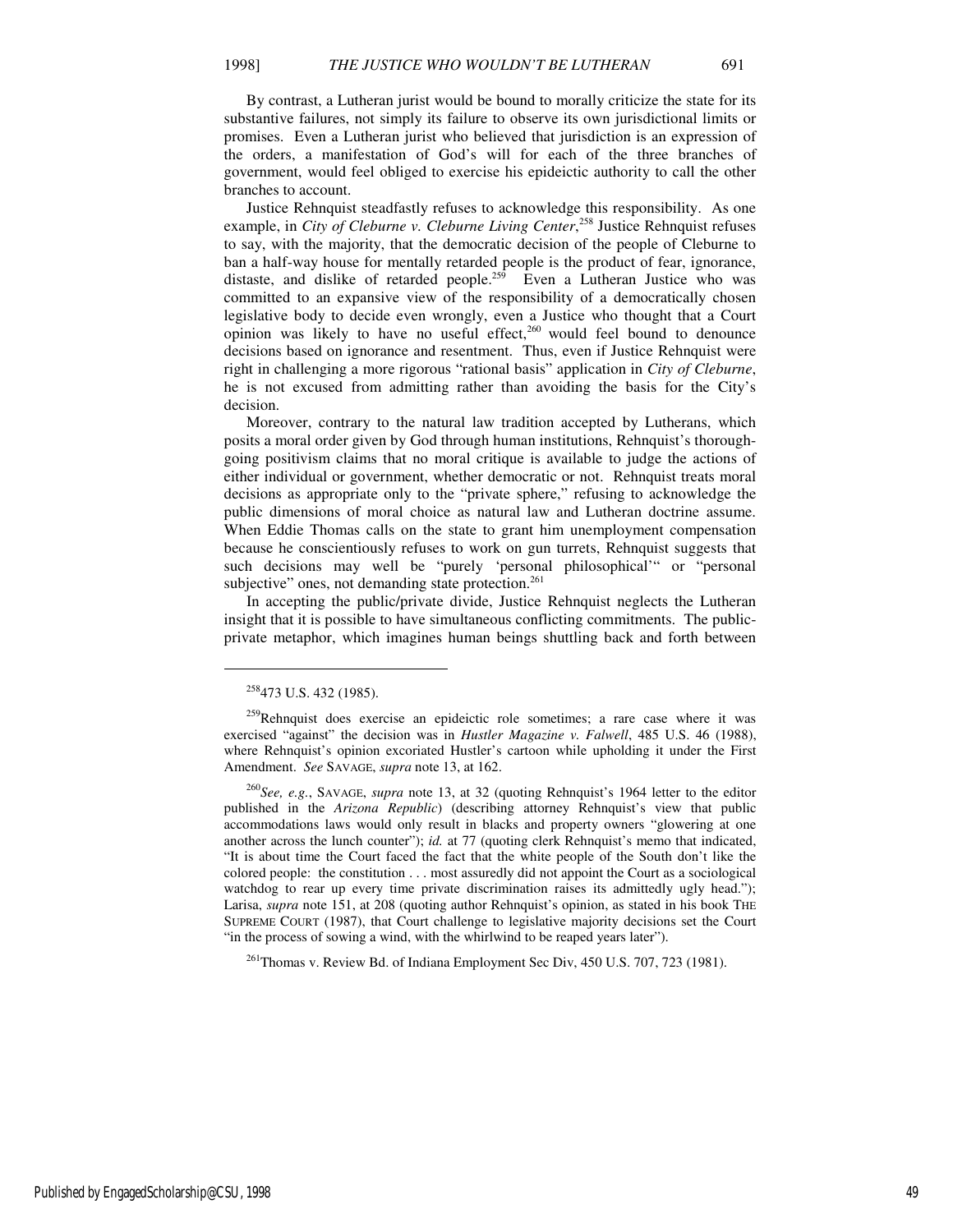their private lives and public lives, suggests that private matters are beyond public reach or critique, while public matters are fully subject to scrutiny, discussion and regulation by the community. Thus, sexuality (and its manifestations, such as viewing pornography, selecting a sexual partner, choosing whether to procreate or not) is out of bounds for moral conversation or legal constraint so long as it stays in a private space; once it becomes public (adult movie theaters, public nudity, a request for public funding for an abortion), the individual is at the moral and legal mercy of the community. Or pollution of the earth cannot be questioned when it affects only one's "private" property, but once it has the potential to affect public concerns, it is up for the highest scrutiny.

In the McConnell typology, Church Apart from Culture or Church in Conflict with Culture groups would tend to accept the private-public split as perhaps a necessary evil, and thus the legal implications I have described.<sup>262</sup> Churches Aligned with Culture groups might tend to refuse to accept the split (or substantially narrow the private sphere), and determine that most aspects of one's life are potentially the subject of government regulation, so that private morality, communications and actions could be regulated by the whole except for good reasons.<sup>263</sup>

By contrast, analogizing from the Lutheran understanding, the debate over the line between private and public can be substantially reframed if one understands the human being to be simultaneously committed to the conflicting demands of the relationships in which she lives, with family, friends, local community, and nationstate. The line between private and public becomes meaningless, because the relevant metaphor is relational, not spatial. The tensions between such relations, and the structures in which the human is placed, cannot be resolved by reference to a black-letter command of the Bible, nor "locating" one's activity in the private or public.

Indeed, even the priority of relationship (with God as first) does not resolve the tension of conflicting demands between one's proper loyalties. That priority merely puts such demands in proper perspective: these simultaneous conflicting demands are not ultimate demands on the self.<sup>264</sup> And they are most likely infected with sin and resolvable only in brokenness—that is, with unwarranted pain to one or more of the demandants. But resolution of those demands, even through a legal rule or decision, is ultimately not a matter of salvation, either for the self or for the world.

To give just one example, the question whether the state may enter Michael Hardwick's partially open bedroom and arrest him for sodomy, $^{265}$  or confiscate Stanley's pornographic pictures<sup>266</sup> does not, in the Lutheran understanding, intrinsically come down to the question about where the spatial line between private and public is drawn. Even if one made a practical argument on Lutheran grounds that some clear boundaries for state intervention must be established by law, a Lutheran would not conceptualize the problem in "property line" terms.

 $\overline{a}$ 

<sup>262</sup>*See supra* notes 85-89 and accompanying text.

<sup>263</sup>*See supra* notes 103-04 and accompanying text.

<sup>264</sup>*See* Braaten, *supra* note 71, at 35.

<sup>265</sup>*See* Bowers v. Hardwick, 478 U.S. 186 (1986).

<sup>266</sup>*See* Stanley v. Georgia, 394 U.S. 557 (1969).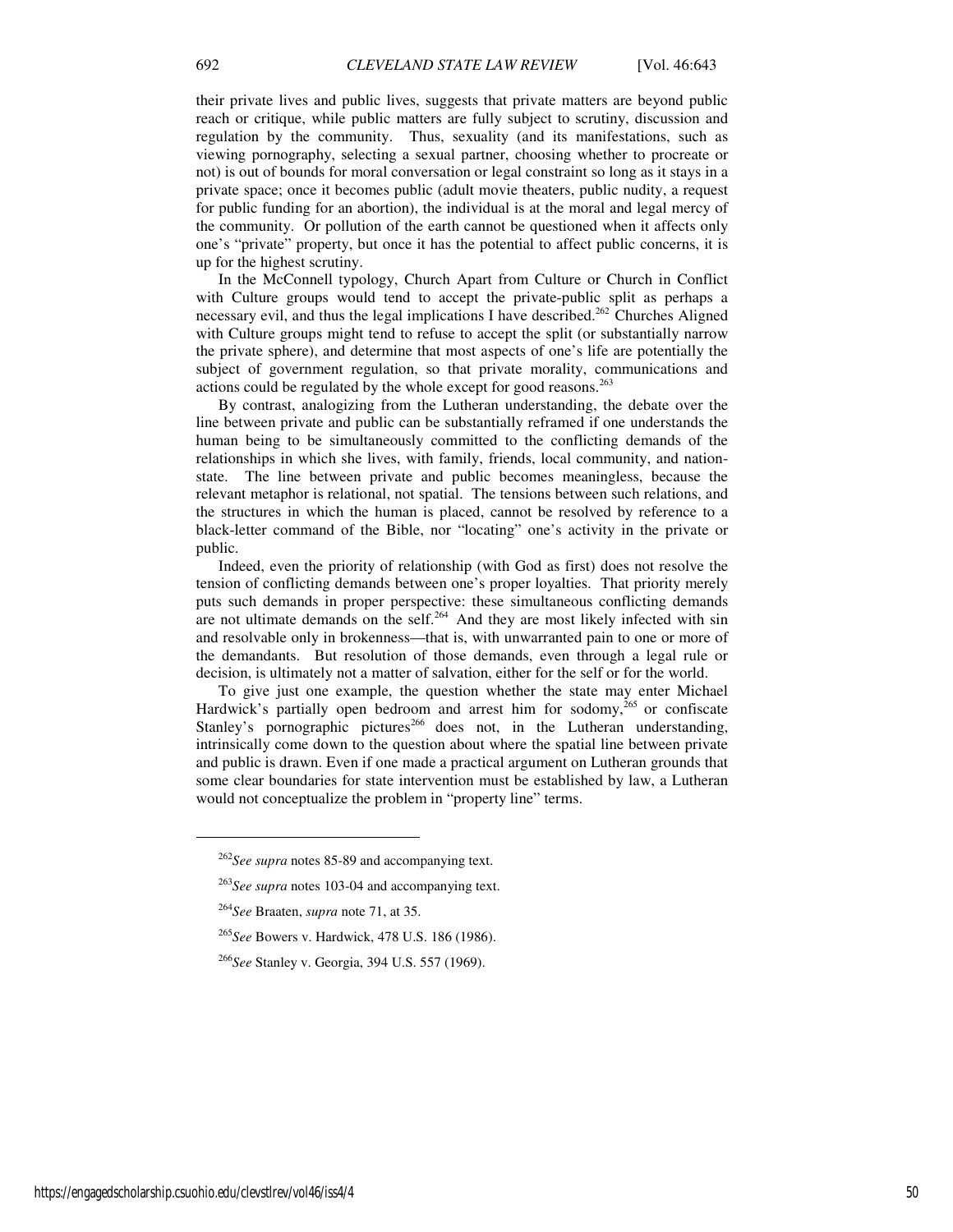Rather, a Lutheran would understand the moral problem as one of conflicting loyalties, to the individual person, the intimate relationships that might be involved, the community of friends in which Hardwick or Stanley lived, the larger community, and the state. To give the "right" to Hardwick or Stanley or to give power to the state is to take moral action which is always burdened with fallenness and responsibility for the actor and for those around him. Nothing about Lutheran theology reflects the understanding that moral decisions (whether Hardwick's or Attorney General Bowers') are personal and autonomous; moral action is always responsive rather than autonomous, responsive to God, to the community, and to the neighbor.

#### *C. The Equality of Authority: The Problem of Majoritarianism, Equal Protection and Individual Rights*

A Lutheran View: Love for the neighbor, rightly understood, is the sole basis for ethical action, for both individuals and the government. It is both the demand of the natural law and the response of freedom in the gift of God's love and salvation.<sup>267</sup> Thus, love is expressed in wrath and in care.

If there is one dramatic way in which Rehnquist's jurisprudence departs from Lutheran theology, it is in a thorough lack of rhetorical concern for the neighbor. Concern for the neighbor is theologically based for Lutherans, for it is justified not by the worthiness of the neighbor nor by emphasis on moral self-improvement as a path to human self-fulfillment or eudamonia, but on what God has done for the giver. Yet, the premise that neighbor-love is responsive to God's love need not be the predicate of a claim that government must act both responsively and realistically about the neighbor's need.

Lutheranism's lifting up of care of the neighbor, including defense of the neighbor against evil even at the risk of grave loss or death to oneself, $^{268}$  is perhaps its most remarkable aspect given Lutheran acknowledgement of the inherent sinfulness of both the neighbor and the self. Normally, a "logical" corollary to the recognition of human self-interest would be that government should be framed to account for that self-interest, not in contradiction to it. Yet, the Lutheran mandate to care for the neighbor is realistic about, and willing to denounce, the neighbor's flaws and wrongdoing, while it does not justify disengagement or turning away from the neighbor who exhibits those flaws. Rather, for the Lutherans, Christians must give their lives even for those who are most unworthy in conventional terms.<sup>269</sup>

This seemingly contradictory stance of judgment and love can be explained, in part, by the metaphor of the two governances. The Lutheran concern for the neighbor is at once a demand of both kingdoms, the kingdom of God where neighbor-love is responsive to God and the other, and the kingdom of the world, where the responsibility to care for the neighbor is built into the fabric of natural law. From natural law, all persons, whether or not Christian, discern the principles of justice and respect for human persons; and can describe a ground for human interaction that both prescribes and exhorts care for the neighbor, justifying the

<sup>267</sup>*See* FORELL, *supra* note 174, at 100-105; discussion by Robert Benne, *The Lutheran Tradition and Public Theology*, Lutheran Theological Seminary Bulletin 19-20 (Fall 1995).

<sup>268</sup>On Temporal Authority, Lull, *supra* note 109, at 738-43.

<sup>269</sup>FORELL*, supra* note 174, at 98-101, 103-104.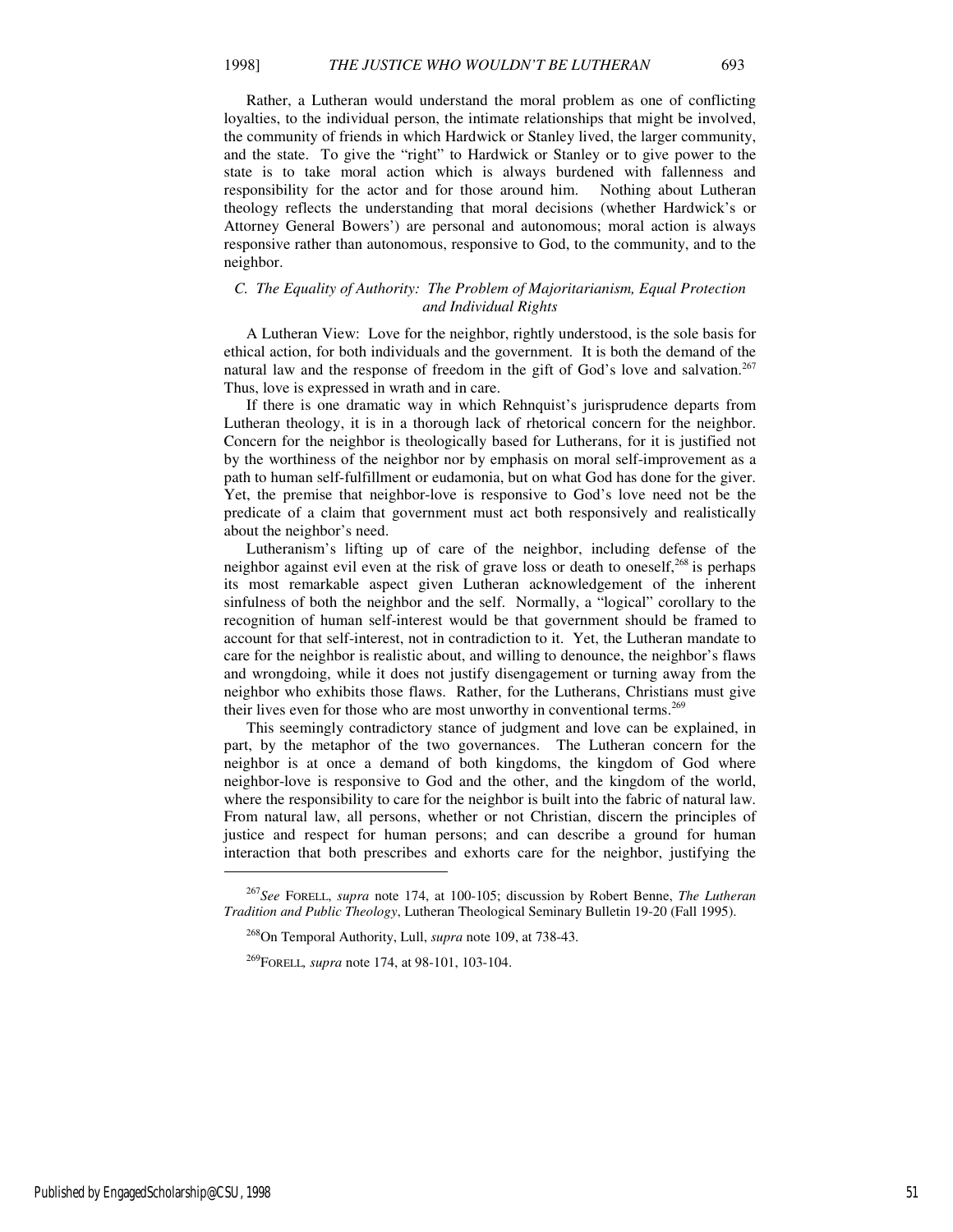restraint and punishment of those who evilly transgress those boundaries.<sup>270</sup> The Christian will, in Luther's view, exceed his duties under natural law principles of judgment and obligation out of gratitude and responsive love to the Creator. $271$ 

Perhaps the most critical misinterpretation of Lutheran texts for our purposes is the equation of the restraining and judging function of the law with natural justice, and the nurturing and sacrificial response of human beings with the Gospel. In fact, Luther and his successors have underscored that natural law, and positive law as reformed by natural principles of justice, must be understood as having an affirmative role in helping and supporting the neighbor; $^{272}$  that task is not consigned only to Christians. Thus, even the godless judge or magistrate may be called to account if he does not exercise the "fatherly" responsibilities he has to see for the care of those who are particularly vulnerable.

Justice Rehnquist's opinions contain little evidence that he understands the distinction between disciplined love and lack of concern for the neighbor. The epideictic text of Rehnquist's opinions toward those individuals entreating the government can only be described as turning his back, whether it is to the conscientious claims of individuals challenging the state, $273$  or claims of need from the vulnerable.<sup>274</sup> Rehnquist's steadfast refusal to challenge any state action against vulnerable people, however ill-motivated, is one example. When Congress attempted to get at "hippie communes" by refusing food stamps to unrelated people who lived in the same household in *U.S.D.A. v. Moreno*,<sup>275</sup> Rehnquist recognized the possible unfortunate consequence of the law,  $^{276}$  although he would not talk about Jacinto Moreno, the plaintiff, directly. Yet he pronounced, "our role is limited to the determination of whether there is any rational basis" for denying food stamps.<sup>277</sup> Since the government could "conceivably" have thought that the regulation would

j

<sup>275</sup>413 U.S. 528 (1973). Justice Brennan labeled these regulations a punishment for "*only* those persons who are so desperately in need of aid that they cannot even afford to alter their living arrangements so as to retain their eligibility." *Id.* at 538 (emphasis added).

<sup>276</sup>*Id.* at 545 (Rehnquist, J., dissenting).

<sup>277</sup>*Id.* at 545-46; *see also* IRONS, *supra* note 13, at 17-18.

<sup>270</sup>*See* Braaten, *supra* note 71, at 33-34.

<sup>271</sup>*See* FAITH ACTIVE IN LOVE*, supra* note 174, at 86-88, 110-111; On Temporal Authority, Lull, *supra* note 109, at 668-69.

<sup>272</sup>*Id.* at 663, 668-69.

<sup>&</sup>lt;sup>273</sup>IRONS, *supra* note 13, at 52 (quoting Rehnquist's view that the conscientious objector owes an "unqualified obligation to obey a duly enacted law" and "does not fully atone" for his disobedience'" by serving his sentence). In the Justice Department, Rehnquist referred to Vietnam protesters, for instance, as the "new barbarians." *Id.* at 51; SAVAGE *supra* note 13, at 40.

<sup>274</sup>*See, e.g.*, SAVAGE, *supra* note 13, at 362 ("[w]here Brennan saw the best in the lowest of human beings, Rehnquist saw murderers, thieves and thugs"); Culp, *supra* note 172, at 609 (calling Rehnquist "the most hostile justice toward claims of civil rights in this half century and . . . perhaps ever"); Phelps & Gates, *supra* note 114, at 572 (quoting Edward V. Heck, *Civil Liberties Voting Patterns in the Burger Court, 1975-1978*, 34 W. Pol. Q. 193, 202 (1981), who states that "Rehnquist's 'voting record . . . is characterized by almost unstinting hostility to the assertion of civil liberties claims'").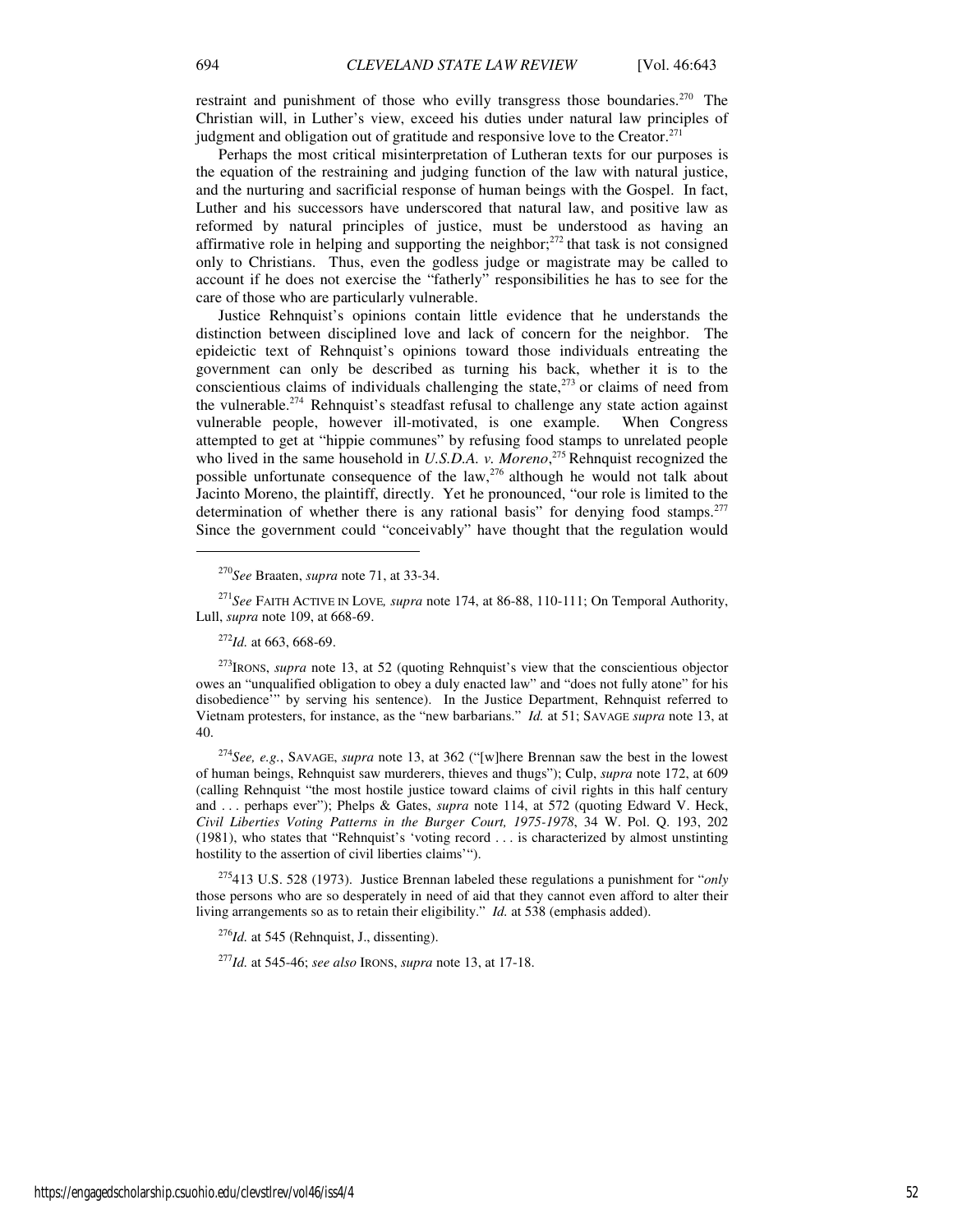deny stamps to those households "which have been formed solely for the purpose of taking advantage of the food stamp program" (although no legislative history supported this conception), the statute could not be attacked.<sup>278</sup>

Regularly, Rehnquist also implicitly refers to the "neighbor" who calls upon the state for assistance as a troublemaker, suggesting deep skepticism about the willingness of individual rights claimants to cheat the government. More than Lutheran realism about human nature, both its good and evil, he expresses unremitting disdain for the character or situation in which such people find themselves. For instance, in response to Eddie Thomas, the conscientious factory worker, he argues that granting benefits to people who refuse to do morally repugnant work based on "purely 'personal philosophical choices'" will mean that "[p]ersons will then be able to quit their jobs, assert[ing] they did so for personal reasons, and collect unemployment insurance."<sup>279</sup> Similarly, Fred Cruz, who demands the right to hold services with state assistance and for equal consideration of his religious activity in parole hearings, is met with some scorn: "The inmate stands to gain something and lose nothing from a complaint stating facts that he is ultimately unable to prove. Though he may be denied legal relief, he will nonetheless have obtained a short sabbatical in the nearest federal courthouse."<sup>280</sup>

Such skepticism is not reserved only for religious claimants, however. Justice Rehnquist also suspects the motives of unconventional claimants, such as resident aliens whom he thinks will not apply for citizenship and will try to take advantage of

1

 $279$ Thomas v. Review Bd., 450 U.S. 707, 723 n.1 (1981) (Rehnquist, J., dissenting). Rehnquist puts Thomas' reason for refusing to make war instruments in the same category as "every personal subjective reason for leaving a job." *Id.*

 $280$ Cruz v. Beto, 405 U.S. 319, 326-27 (1972) (Rehnquist, J., dissenting). Indeed, Rehnquist goes so far as to cite a prisoner account that writ-writers in prison are essentially con artists who rip off their "clients" and try to snow the courts with fantastic causes of action and fake citations. *Id.* at 327 n.7; Charles Larsen, *A Prisoner Looks at Writ-Writing*, 56 CAL. L. REV. 343, 348-49 (1968). Whatever the truth of the article, its relevance to Fred Cruz's request for a hearing on his claim that Buddhists were being treated unequally in the prisons is a stretch.

*See also* Ansonia Bd. of Educ. v. Philbrook, 479 U.S. 60, 69 (1986), where Justice Rehnquist, writing for the majority, overturns a lower court's mandate that an employer who cannot demonstrate hardship must offer the employee's preferred accommodation of his religious beliefs instead of the employer's offer under Title VII of the Civil Rights Act of 1964, 42 U.S.C. § 2000e(j). The claimant, Ronald Philbrook, a Worldwide Church of God believer, asked the school board to permit him to use authorized personal leave for required religious observances (which was prohibited) instead of taking unpaid, unauthorized leave or scheduling medical leave on the same day. *Id.* at 62, 64-65. Rehnquist noted that under the employee preference rule, "the employee is given every incentive to hold out for the most beneficial accommodation, despite the fact that an employer offers a reasonable resolution of the conflict." *Id.* at 69. Of course, Rehnquist holds no brief for secularists, either, noting that the First Amendment does not require the "extreme approach" of throwing the Court's "weight on the side of those who believe that our society as a whole should be a purely secular one." Meek v. Pittenger, 421 U.S. 349, 395 (1975) (Rehnquist, J., concurring and dissenting). Rehnquist quotes approvingly from Justice Douglas' famous *Zorach v. Clauson* language that begins, "We are a religious people whose institutions presuppose a Supreme Being." 343 U.S. 306, 313-314 (1952). *Id.*

Published by EngagedScholarship@CSU, 1998 53

<sup>278</sup>*Moreno*, 413 U.S. at 547 (Rehnquist, J., dissenting).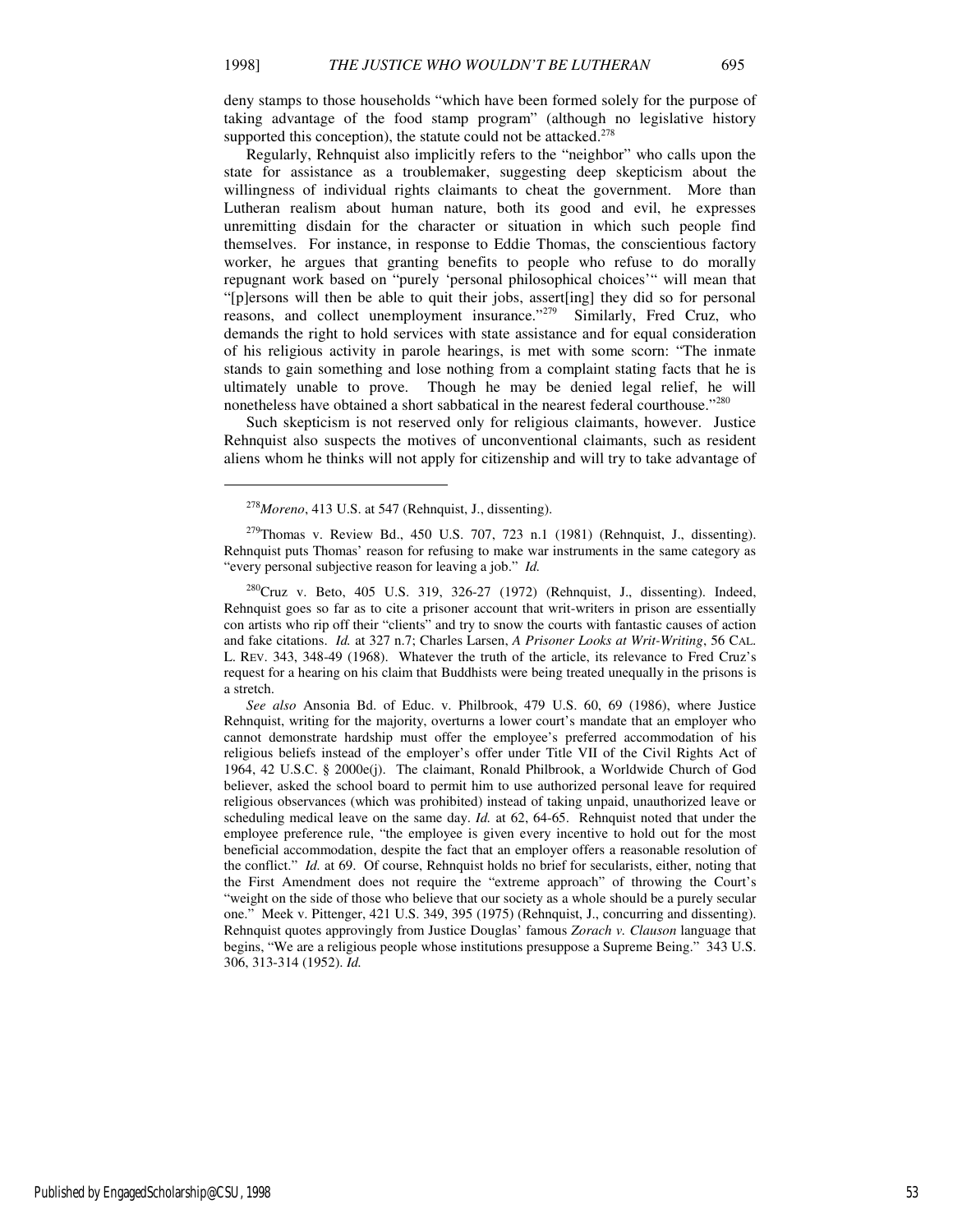the state;<sup>281</sup> or ones he believes may come from a bribe-taking country or have a contemptuous attitude toward public service.<sup>282</sup> Families involving unmarried couples, particularly women and their children, are another group that has come in for Rehnquist's disapproval. For instance, he wanted to uphold a rule denying benefits to children of unmarried parents, because "[t]he Constitution does not require that special financial assistance designed by the legislature to help poor families be extended to 'communes' as well."<sup>283</sup>

Indeed, Rehnquist suspects fraud in a vast number of claimants: speaking on Congress' refusal to give some illegitimate children their father's Social Security benefits, he described it as an appropriate "effort[] to cope with *spurious* claims of entitlement, while preserving maximum benefits for those persons mostly likely to be *deserving.* . . . .<sup>3284</sup> Even in Medicare claims, Rehnquist is suspicious: he notes that permitting Medicare claimants to come directly to federal court instead of the administrative hearing system will mean litigation by many a person who thinks "someday he might wish to have some kind of surgery."<sup>285</sup> Rehnquist adds, "it is of no great moment to the dissent that after [such litigation] that individual may simply abandon his musings about having surgery."<sup>286</sup>

 $^{285}$ Heckler v. Ringer, 466 U.S. 602, 625 (1984).

<sup>286</sup>Id. Surprisingly, Rehnquist goes on to admit that such a problem will be routine because "millions of people, like Ringer, who desire some kind of controversial operation but who are unable to have it because their surgeons will not perform the surgery without knowing in advance [whether they will be paid]." *Id.* at 625. Yet, he is indignant at the thought "that those individuals, as well as Ringer, are entitled to an advance declaration so as to ensure them the opportunity to have the surgery they desire." *Id.* at 626; *see also* Director, Office of Workers' Compensation Programs v. Rasmussen, 440 U.S. 29, 46 (1979), where Rehnquist

 $\overline{a}$ 

<sup>&</sup>lt;sup>281</sup>Rehnquist acknowledges the state's right to assume that aliens are unlikely to stay in the United States and "contribute to the future well-being of the State." Nyquist v. Mauclet, 432 U.S. 1, 21 (1977) (Rehnquist, J., dissenting) (dissenting from holding that New York's refusal to provide resident aliens with higher education financial assistance because they refused to apply for naturalization when they could, violated the Equal Protection Clause).

<sup>282</sup>Sugarman v. Dougall, 413 U.S. 634, 662 (1973) (Rehnquist, J., dissenting); *see* Irons *supra* note 13, at 272-73.

<sup>&</sup>lt;sup>283</sup>New Jersey Welfare Rights Org. v. Cahill, 411 U.S. 619, 622 (1973) (Rehnquist, J., dissenting); *see* IRONS, *supra* note 13, at 282-84, noting that Rehnquist stood alone in his consistent view that lawmakers can exclude illegitimate children from definitions of family. He had already expressed the view, as an assistant attorney general, "that the ERA would be 'almost certain to have an adverse effect on the family unit as we know it.'" *Id.* at 298.

<sup>&</sup>lt;sup>284</sup>Jiminez v. Weinberger, 417 U.S. 628, 638 (1974) (Rehnquist, J., dissenting) (emphasis added); *see also* Califano v. Boles, 443 U.S. 282, 289 (1979) (Rehnquist dismisses the claim of an unmarried, live-in mother of a dead man's child for mother's Social Security benefit, noting that the mother's benefit was intended to protect the family unit by making the surviving parent's "choice to stay home easier."). In Rehnquist's view, however, it was not meant as a "system for the dispensing of child-care subsidies" to women who were not married to, and therefore didn't have the expectation of support from, men by whom they had children. *Id.* Moreover, Rehnquist compares the interest of these women's illegitimate children as comparable to "those who are gratified in a nonmaterial way to see a friend or relative receive benefits." *Id.* at 295.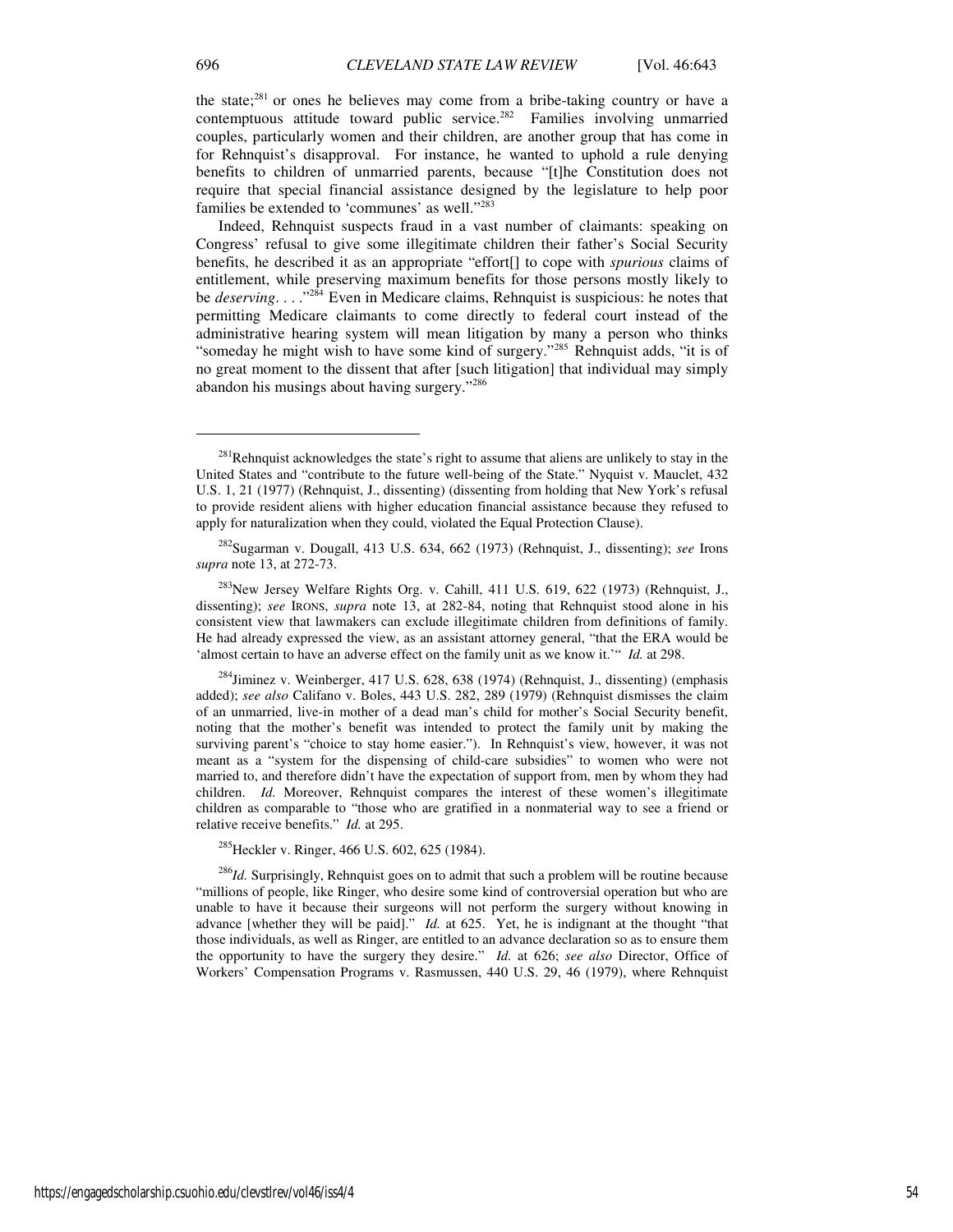-

Even when he is not excoriating plaintiffs, Rehnquist's opinions often evince a flavor of indifference in the problems of people coming to court for relief.<sup>287</sup> For instance, he is a proponent of the position that unless government has placed an "obstacle in the path of" a fundamental rights claimant, the government has not violated her right; $288$  in abortion cases, he has refused to speak either in favor of the fetus' right to life or the mother's right to privacy or liberty.<sup>289</sup> Similarly, to Air Force Captain/Rabbi Simcha Goldman's plea that wearing his yarmulke is "silent devotion akin to prayer" required by his religious belief, Rehnquist responds merely that due to such rules, "military life may be more objectionable for petitioner and probably others."<sup>290</sup>

Of course, even Justice Rehnquist on occasion expresses concern for some claimants, particularly when the state is faced with competing claims on limited resources, $291$  though he favors those traditionally considered innocent and not responsible for their own plight,<sup>292</sup> such as elderly or disabled married women. Most notably, in *Califano v. Goldfarb*, he cites the "plight of [dependent] widows [as] especially severe," justifying a presumption that widows are dependent on their spouses, while widowers must prove their dependency to get Social Security benefits.<sup>293</sup> And in the majority opinion in *Herweg v. Ray*, he takes the unusual step of talking about nursing home patient Elvina Herweg more personally,<sup>294</sup> ultimately upholding federal over state regulations in her favor.<sup>295</sup>

<sup>288</sup>Webster v. Reproductive Health Servs., 492 U.S. 490, 509 (1989) (quoting Harris v. MacRae, 448 U.S. 297, 315 (1980)); *see also* Blum v. Yaretsky, 457 U.S. 991, 1001 (1982) (quoting Golden v. Zwickler, 394 U.S. 103, 108 (1969)) (Rehnquist counters nursing home residents' pleas that they were in danger of losing their Medicaid payments because of decisions that they should be transferred to a lower-level facility by saying that the threat was "quite realistic," yet not "of sufficient immediacy and reality" to justify their bringing the lawsuit).

<sup>289</sup>*See* SAVAGE, *supra* note 13, at 261.

<sup>290</sup>Goldman v. Weinberger, 475 U.S. 503, 509 (1986).

<sup>291</sup>*See, e.g.*, Memorial Hosp. v. Maricopa County, 415 U.S. 250, 278-79 (1974) (Rehnquist, J., dissenting) (newly resident poor compete with long-resident near-poor for free medical care); Califano v. Boles, 443 U.S. 282, 296 (1979) (providing Social Security to unwed mother of deceased father's child will reduce benefits to later married mother and her children).

<sup>292</sup>For instance, in *Maricopa County* Rehnquist expresses a preference for taxpaying longterm residents over new, poor residents; and in *Boles*, for the claims of the deceased's wife and her children over those of his previous live-in girlfriend and her children. *Id.*

<sup>293</sup>430 U.S. 199, 232-33 (1976).

<sup>294</sup>Rehnquist's opinion notes "Petitioner Elvina Herweg has been in a comatose state since August 1976 as a result of two cerebral hemorrhages." Herweg v. Ray, 455 U.S. 265, 270 (1982). We also discover that Elvina's husband, whose income is attributed to her, is a

posits that maximum benefit limits for disabled workers' families may have been retained "to discourage feigned disability, a consideration wholly inapplicable to death benefits."

 $287$ Rehnquist has tirelessly worked to eliminate Death Row subsequent appeals, thinking them wasteful and abusive of law enforcement. Savage, *supra* note 13, at 412; Culp, *supra* note 168, at 603-04 (discussing the resurgence of disregard for the interests of African-Americans with the Rehnquist Court).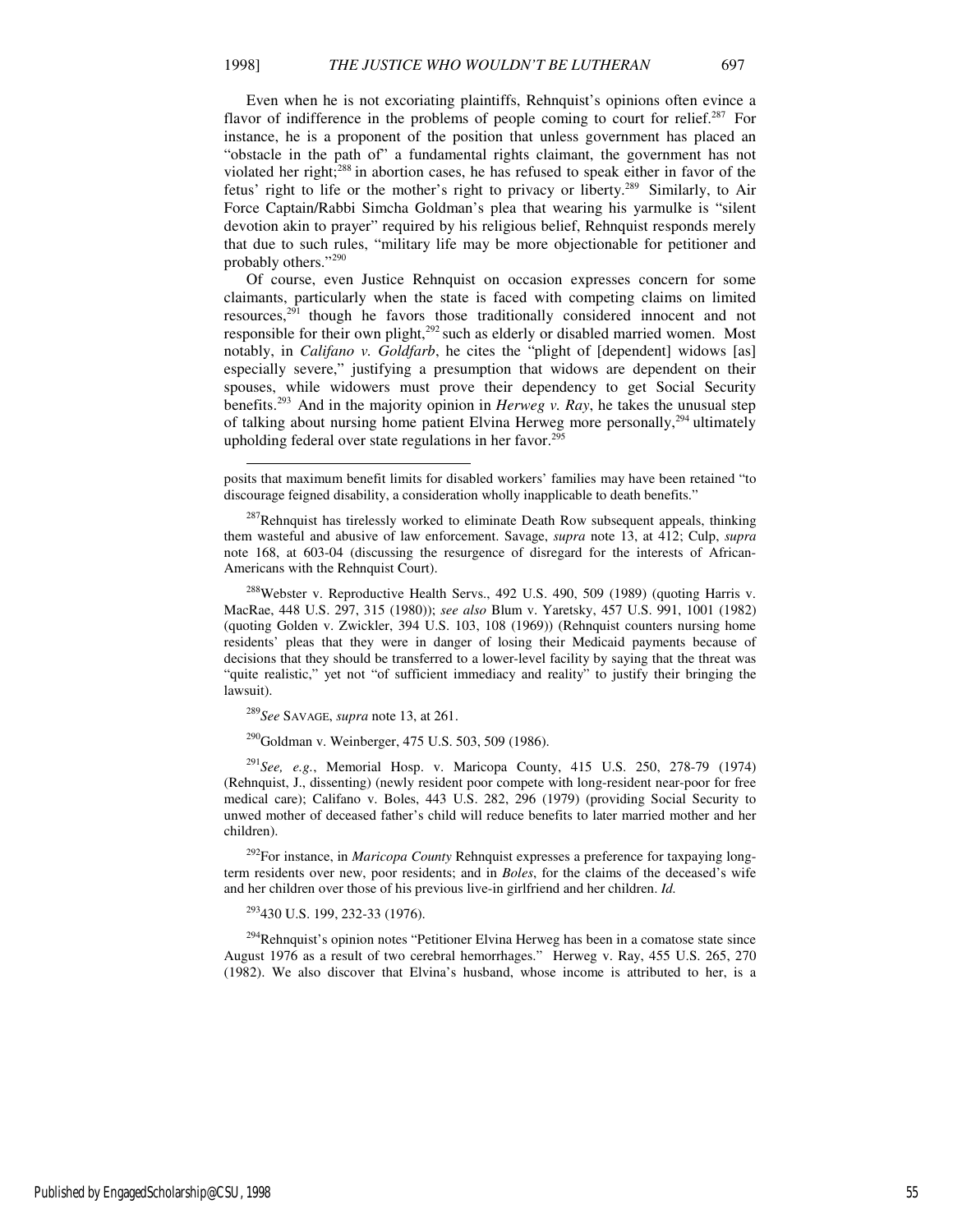Lutheranism offers a different epideictic and deliberative approach to the problem of equality of persons. Constitutionalists have had a difficult time framing a theory that will deal with the facts of real life: that inequalities abound, from maldistribution of material goods to social inequalities of birth that are unrelated to inherent talents or virtues, to the life-contingencies which find otherwise equally matched individuals in very unequal life circumstances. Justice Rehnquist's positivist approach recognizes existing inequities, but takes a no-moral-blame approach that gives a rebuttable presumption of propriety to current social and economic arrangements in any equality discussion. In such a laissez-faire view, courts are not able nor responsible to deal with these inequalities of life, though they should perhaps "call" the government on intentional government malice against individuals if it is sufficiently obvious and grievous. Rehnquist's approach contrasts with others, for instance, the view that courts can respond to public inequalities, but not to private ones,<sup>296</sup> or the formal equality approach,<sup>297</sup> which also selectively defines cognizable inequalities according to various Equal Protection theories, such as political powerlessness, or human autonomy.<sup>298</sup> While in these formal (selective) equality approaches, all real inequalities are not "seen" by the Court, $299$  radical equality theory tends to "see" all inequalities and redistributes material possessions to compensate for them.

<sup>295</sup>*Herweg*, 455 U.S. at 278.

<sup>296</sup>*See, e.g.,* David Abraham, *Liberty Without Equality: The Property-Rights Connection in a 'Negative Citizenship' Regime,* 21 LAW & SOC. INQUIRY 1, 9, 41-42 (1996). Advocates of the public/private approach might call on *Plessy v. Ferguson*, 163 U.S. 537 (1896) to define the "public" very narrowly to include only those participatory rights which are inherent in democratic citizenship.

<sup>297</sup>*See* discussion in Neil Gotanda, *A Critique of Our Constitution is Colorblind,* 44 STAN. L. REV. 1 (1994).

<sup>298</sup>*Compare* John Hart Ely, *Policing the Process of Representation: The Court as Referee*, and Laurence H. Tribe, *The Puzzling Persistence of Process-Based Constitutional Theories,* in MODERN CONSTITUTIONAL THEORY: A READER 3-23 (John H. Garvey & T. Alexander Aleinikoff, 3d ed. 1984).

<sup>299</sup>I use the metaphor of vision because, ironically, Justice John Harlan's pronouncement, "our constitution is color-blind" kicks off the debate about equal protection in the last century. Plessy v. Ferguson, 163 U.S.537, 559 (1896)(Harlan, J., dissenting.) The constitutional interpreter "sees" the criteria used to differentiate, and then pronounces that the Constitution does not "see" it and therefore it cannot be used. If, however, the judge refuses to "see" the criteria as a constitutional question, then the Constitution implicitly "sees" it as viable basis for difference. Thus, a person who is denied a job because of her gender (an immutable characteristic and/or historically a basis for creation of insular communities of women) has a difference that the court "sees" and then (ironically) pronounces that the Constitution does not "see;" but if a person is denied a job because of her pregnancy, that difference cannot be "seen" by the court for purposes of adjudication (although her pregnancy can be "seen" by the legislature).

-

butcher, and that they have three children at home. *Id.* One other case recognizing the needs of the poor is Rehnquist's dissent in Aguilar v. Felton, 473 U.S. 402, 420 (1985), where Rehnquist dissents from invalidation of a public remedial education, clinical and guidance service program in religious schools, arguing such aid is "sorely needed," although the case can be explained more by Rehnquist's views on the Establishment Clause than on the role of constitutional courts with respect to the poor.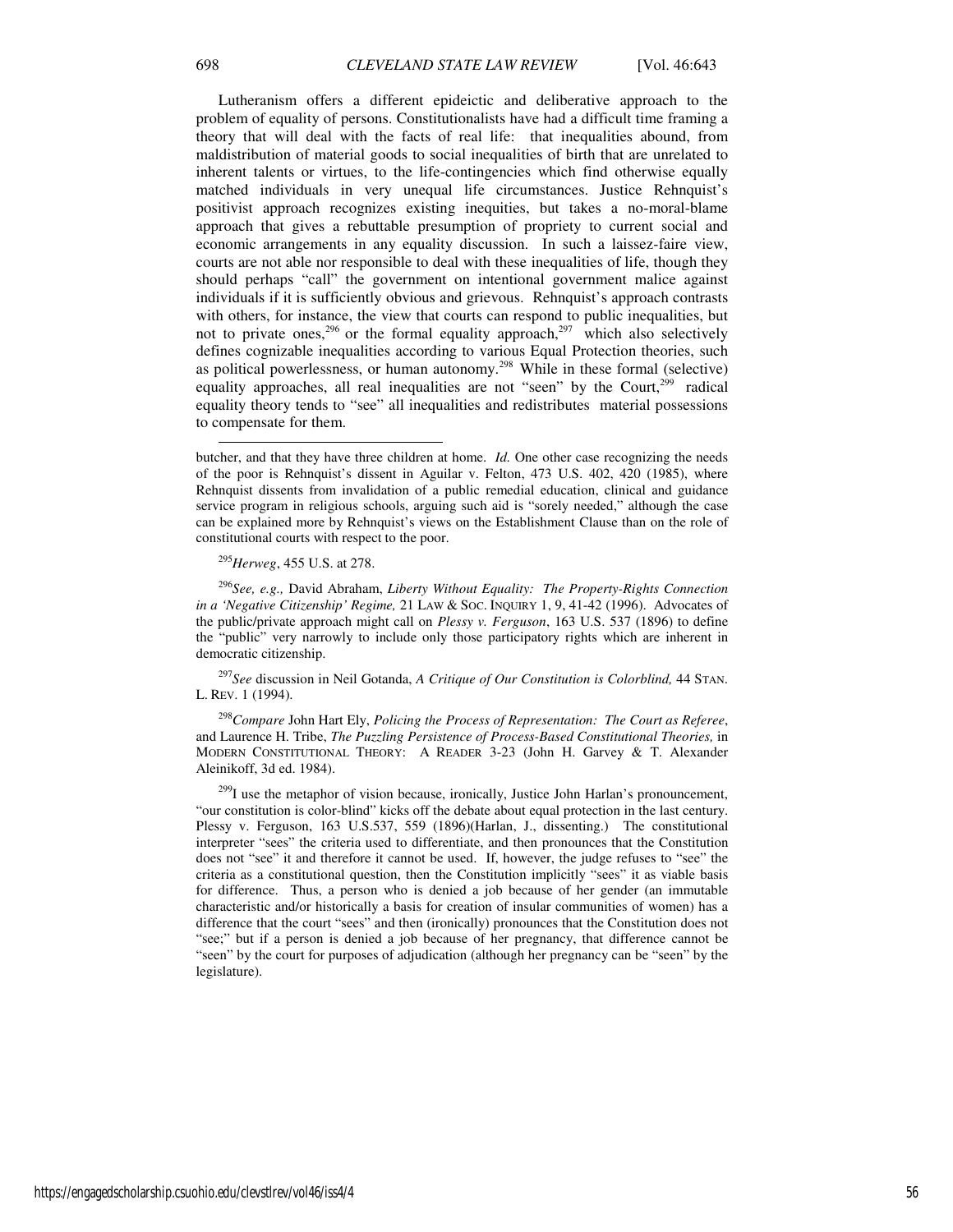The problem with equality talk, however, is precisely in its selective vision: the Court narrows its vision to those things jurists believe the Constitution permits them to see, and disregards other inequalities in daily life, some of them disregarded because they are viewed as necessary to sustain a capitalist democracy. $300$  The Lutheran approach to the problem of inequality is to recognize it for what it is—a given and yet corrupted aspect of living in this world.

Borrowing from ancient notions of station, Lutheranism recognizes the assignment of status in this life both as a gift of God's endowment of vocation upon the individual and as the result of human greed for material possessions and hierarchical power.<sup>301</sup> As a gift of vocation, any particular status in the world whether one is a garbage hauler or a governor—contains the capacity for fulfillment and the responsibility to do good. $302$  In that sense, all stations in life are "equal opportunity" stations, capable of providing for human happiness, well-being, and meaningful contribution. Authority, in the Lutheran understanding, becomes an office, a responsibility, rather than a perquisite of a particular status which entitles the holder to dangle the lives of human beings for his personal whims.<sup>303</sup>

Yet, as an assignment from a community formed by corrupt wills, any particular status inherently contains the diminishment of the human person and involves corrupt powerlust and resentment. In that sense, all stations in life participate in, and subject their holders to, the very tangible evils that we commonly understand when we talk about inequality in any of its versions: power or vulnerability in life and death, human respect or its diminishment, safety or precariousness of daily existence, material wellbeing or material hunger. People in different stations may not participate in a precisely equal way in these evils, just as they may not participate in a precisely equal way in goods, but they all participate significantly.

The Lutheran acknowledgement of the equally authorized stations of all persons makes it possible for a jurist to recognize and probe the corruptions attendant on all authority, and to expose them epideictically, even while affirming the authority itself and even many of its decisions. Thus, unlike Justice Rehnquist's jurisprudence, where the government, once authorized to take care of public property, becomes its "owner" and may use the property at its discretion, the Lutheran position recognizes the simultaneous authority of the individual and the state to stewardship of that property, and their common tendency to hoard it for their own purposes. Or, in the refusal of treatment cases, Lutheran doctrine can recognize at the same time the authority of a parent's conscientious decisions about his child's medical care, and the state's authority to care for its children, as well as simultaneously exposing the self-

<sup>&</sup>lt;sup>300</sup>Republican government, for instance, does not work unless the few represent the many, unless there are presidents, Cabinet members, and agency heads. Capitalism does not work unless there is a boss for every worker, rich people whom the poor can aspire to be if they work hard, indeed poor people whom the rich must fear they will be if they don't.

<sup>301</sup>Braaten, *supra* note 71, at 34.

<sup>302</sup>*See The Freedom of a Christian*, Lull, *supra* note 109, at 621; Braaten, *supra* note 71, at 34. Lutherans sometimes talk about the human agent as cooperator dei (cooperator with God). According to Duchrow, for instance, Luther explained that works are not "good through a person alone, but by acting in accordance with the office in which God has placed him." STRIETER, *supra* note 73, 46-48.

<sup>303</sup>*See, e.g.*, On Temporal Authority, Lull, *supra* note 109, at 692-94.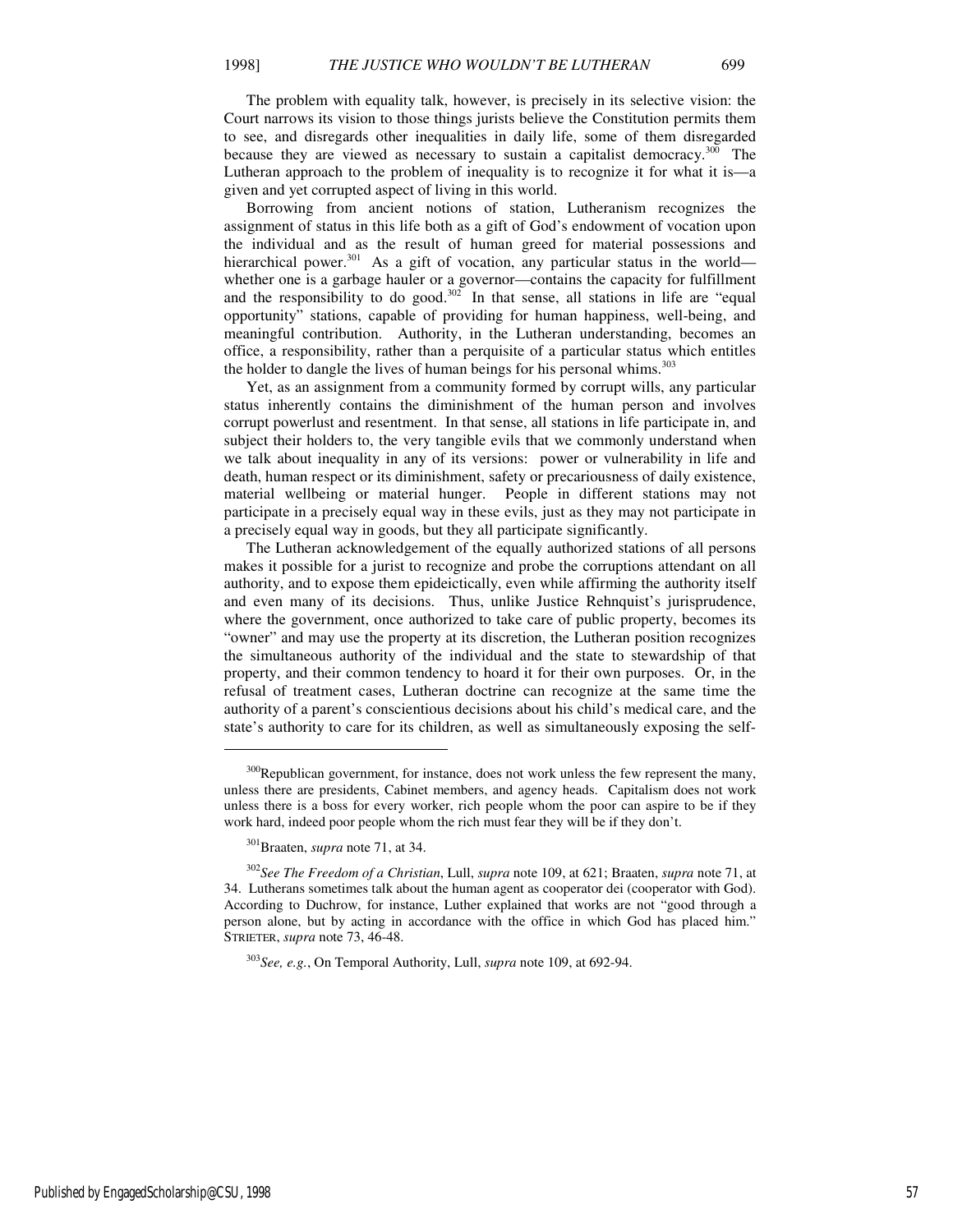delusion and self-interest of each in exercising that authority. In such an understanding, individual rights do not "trump" majorities; nor do majorities overwhelm the conscience of the individual before the courts.

Similarly, a Lutheran judge would take a different view of legislative outcomes than existing policy positions, liberal or conservative. Some liberals and conservatives view government as potentially capable of making an impact on human efforts to make progress toward perfection of human nature. For instance, some "liberals" suggest that government can change work attitudes of non-working welfare recipients simply by providing them with sufficient financial incentives to escape their economic and social setting, $304$  while similar-thinking "conservatives" suggest that the government should withdraw enough benefits to force welfare recipients into a moral lifestyle, including marriage and work in the mainstream economy.<sup>305</sup> Another camp despairs the government's ability to change human nature, proposing that only the individual who has accepted responsibility for his own moral, social, and economic development is likely to become a moral person in this sense. $306$  Proponents of this view might argue that privatizing the moral, social, and economic world of the individual citizen is most likely to bring about real change in the human condition, and excoriate any government response to human need (emotional or physical) as incapable of providing for human well-being, except for the "big" common needs such as security from external attack or transportation/communications networks.

The Lutheran position does not understand the project of government to be lifechanging, in the sense that government can make "bad" individuals or cultures into "good" if only it hits on the right programs. $307$  Nor, however, does the Lutheran position accept the notion that the human condition is purely a private matter, and that government has no role to play in recognizing and responding to the situations of individual persons. From the Lutheran position, what the government can and must recognize is human need (which it must alleviate) and human evil (which it must resist).<sup>308</sup> The legal metaphor which perhaps best describes Luther's view about the purpose of the law is the criminal "defense of others" metaphor, which permits and even obliges a person to come to his neighbor's defense, whether from physical

<sup>304</sup>*See* JOEL F. HANDLER, THE POVERTY OF WELFARE REFORM 28-31, 56-58 (1995).

<sup>305</sup>Frank Block, et al. THE MEAN SEASON, 81-83, 85-88 (1987). This view can extend to entire communities or culture as well, as evidenced by the debate on what should be done about the "culture of poverty." *See, e.g*., WILLIAM RYAN, BLAMING THE VICTIM 112-35 (1971); KEN AULETTA, THE UNDERCLASS 260-65 (1983).

<sup>306</sup>*See* representation of this position as Charles Murray's in BLOCK et al., *supra* note 310, at 45, 115-16, 161-65.

<sup>307</sup>However, Luther did believe that people's conduct could be restrained by the law: *See, e.g.,* Lull, *supra* note 109, at 92. Braaten notes that "[t]here is among the orders no ideal state. . . .Every structure of life must be examined as to whether it measures up to God's intention for it, whether in its current form it works for the common good in the service of justice, liberty, and community." Braaten *supra* note 71, at 35.

<sup>308</sup>On Temporal Authority, Lull, *supra* note 109 at 692-93.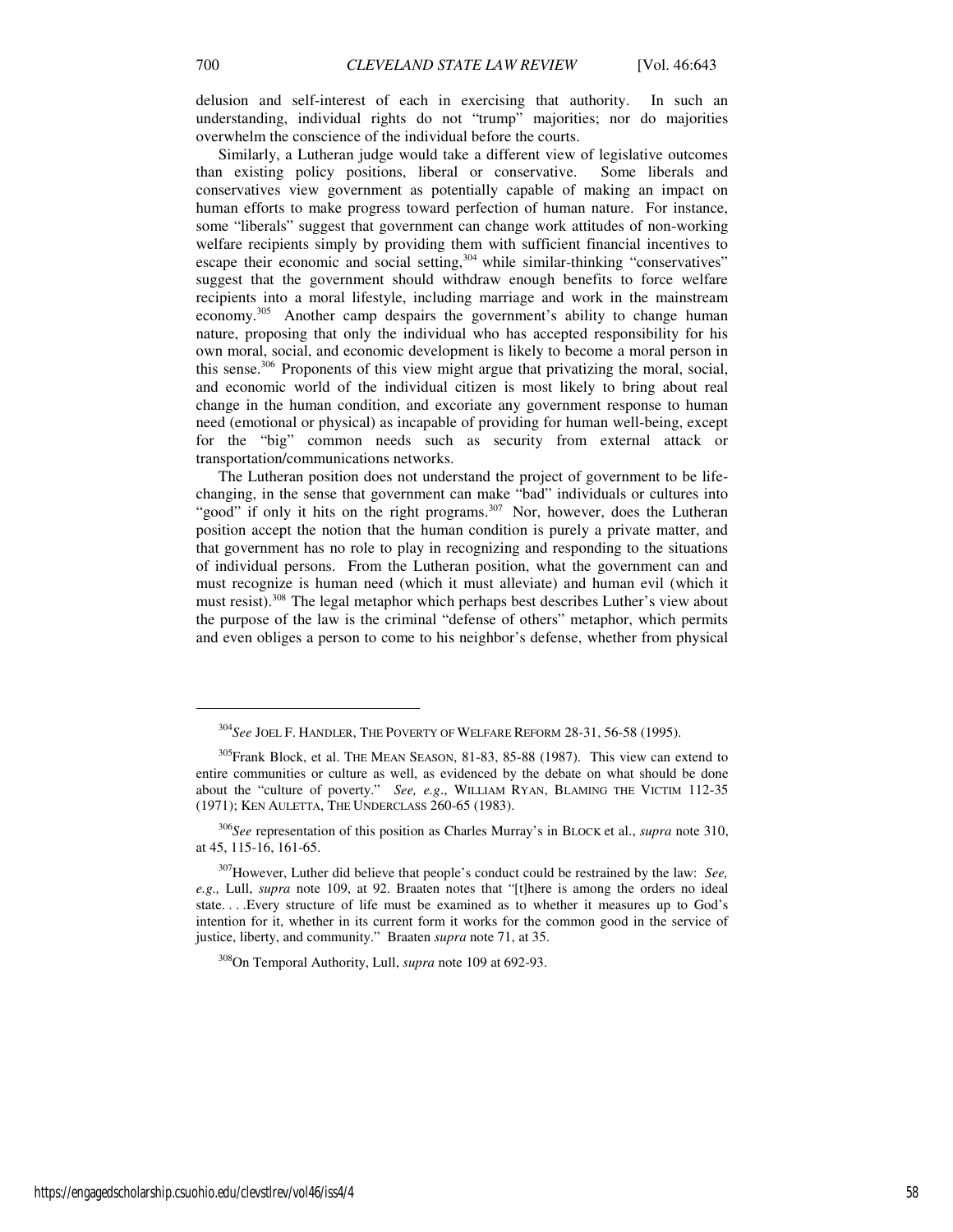attack or from want, without regard for himself, even (justly) harming the aggressor.<sup>309</sup>

The theological position of Lutheranism on recognition of human need is radical in the preference of the other over the self, while not diminishing or refusing recognition to the needs of the self.<sup>310</sup> As one example of this radical preference for the neighbor, when Luther is asked to recommend whether people should flee the plague, abandoning their communities including those who cannot flee, Luther has the same response to both the authorities and to those who are asking out of relationship to individual persons. The governing authorities, those in public office—to include mayors, judges and the like—are "under obligation to remain," for [t]o abandon an entire community which one has been called to govern . . . exposed to all kinds of danger such as fires, murder, riots and every imaginable disaster is a great sin."<sup>311</sup> However, even those who are not carrying on an official government office must prefer the neighbor's wellbeing: anyone who does not run the risk of losing everything he holds dear in this life for the neighbor "but forsakes him and leaves him to his misfortune becomes a murderer in the sight of God."<sup>312</sup>

As the radicalness of that position is made possible by the theological claim that God alone saves, a legal theorist in American culture might analogically resort to a less radical claim—namely, that government intervention is rationally limited to the resistance of human evil and the alleviation of the need of the neighbor. That is, one need not accept the Lutheran position, or indeed any theology, to conclude that neither government nor the individual human working on his own self-improvement is likely to achieve a vast improvement in the human condition.

Such a position does not despair of human action, for human need and human evil continue to impel both individuals as neighbors and as holders of government office to act. It does require acceptance of the possibility that government can be government both when it responds wrathfully to human evil, indifferent or malicious; and when it responds in care, indeed sacrificially on behalf of the needy, "for the betterment of the community."

 $\overline{a}$ 

<sup>&</sup>lt;sup>309</sup>Luther, for instance, argued that "a Christian should be so disposed that he will suffer every evil and injustice without avenging himself; neither will he seek legal redress in the courts but have utterly no need of temporal authority and law for his own sake. On behalf of others, however, he may and should seek vengeance, justice, protection, and help, and do as much as he can to achieve it." On Temporal Authority, Lull, *supra* note 109, at 675; *see also id.* at 677. In fact, Luther suggested that if the governing authority failed a Christian, he should suffer evil rather than avenge himself in the courts. *Id.* at 675.

<sup>310</sup>*See* Braaten, *supra* note 71, at 37. Responding to the plague, Luther noted, "It is not forbidden but rather commanded that . . . [we] avoid destruction and disaster whenever we can, as long as we do so without detracting from our love and duty toward our neighbor. How much more appropriate it is therefore to seek to preserve life and avoid death if this can be done without harm to our neighbor. . . ." Whether One May Flee From a Deadly Plague, Lull, *supra* note 109, at 740.

<sup>311</sup>Whether One May Flee From a Deadly Plague, Lull, *supra* note 109, at 738.

<sup>312</sup>*Id.* at 743.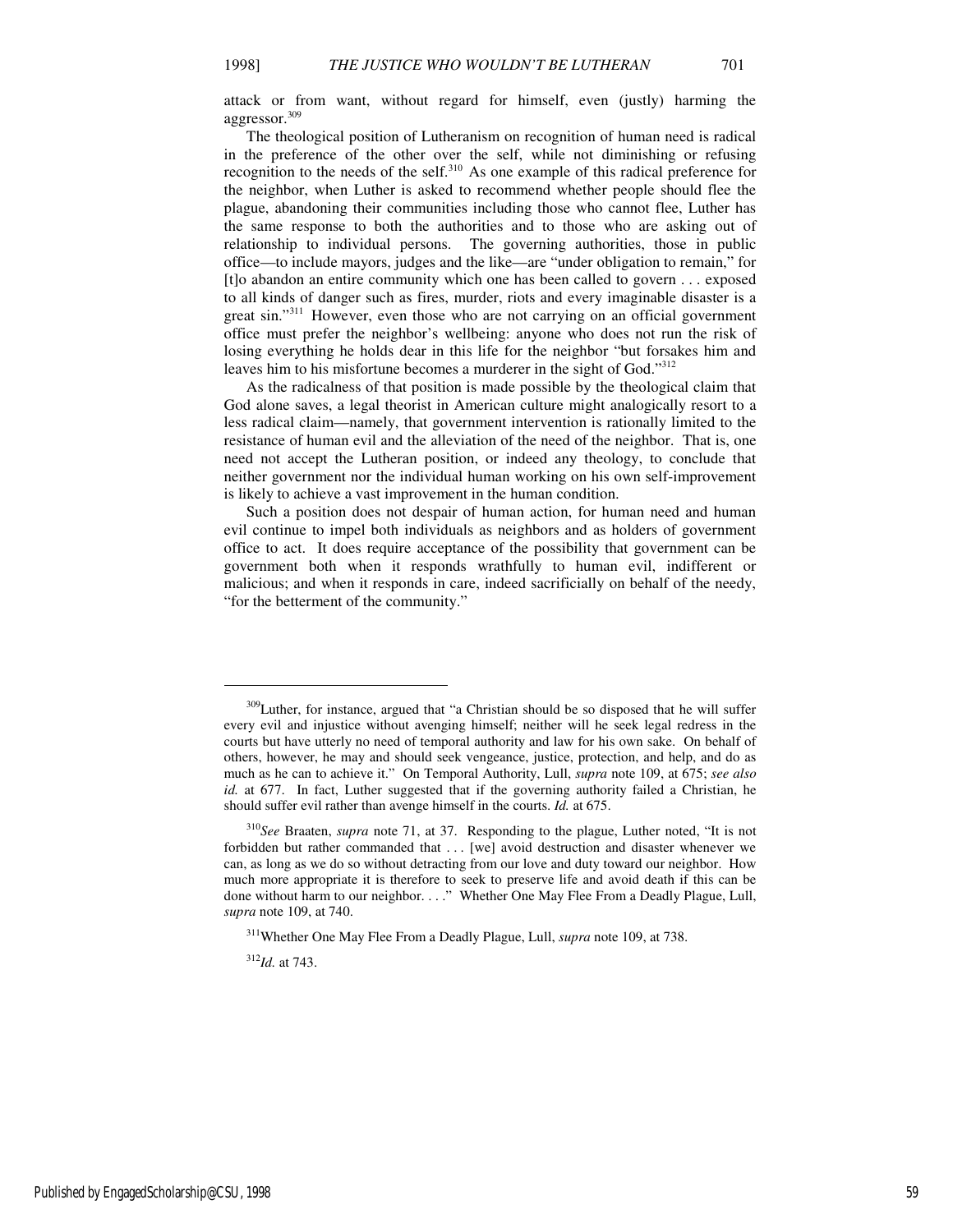#### VI. CONCLUSION

In 1990, Carl Braaten noted why the Lutheran tradition holds promise for dealing with the challenges of democratic pluralism. In this tradition, he writes, Christians "have a double identity":

[T]he God of the gospel is for them also the God of the law, at work in the secular realm where the churched and the unchurched share a common ground. This scheme allows that the rule of God in the public orders is not primarily in the hands of believers but is communicated to all persons through the natural orders and can be grasped through conscience and moral reason.

There is for Lutheran Christians no secular world in which God is dead; there is no empty world into which believers have to introduce the law of God for the first time. God is at work through his ongoing creativity and through the law that orders life in the world. . . .There is no sphere of life where God is not active through the law that impinges on the human conscience. . . .

. . . Lutherans believe that we experience God's law as the driving force behind the demands that human beings impose on each other as they live in community. . . .

. . . The core of justice in all times and places is care for the neighbor. The force required to administer justice through law is the "strange work" of love (*opus alienum*) in public life.<sup>313</sup>

This paradoxical position, in which Christians are at once believers and members of a world which does not recognize belief as a criterion for membership, is a powerful alternative to exclusivist politics which recognize revelation and personal conversion as a condition for moral good in the world. Yet, it is a position which does not cast aside, privatize or subordinate the faith of the Christian believer to the concerns of the world, or reduce the radical demands and promises of the Gospel to moralisms or even a legal code. It does not reject or separate itself from the fallenness of the world, nor does it confront the world as "other" than itself. Rather, it confronts the demands of the neighbor for justice.

As I have suggested, the Lutheran position contains both a more realistic and yet optimistic view of law-making than Justice Rehnquist's judicial philosophy. It recognizes at once the fallenness of all human beings and political institutions at every level, while refusing to desist from those fallen persons in their need, refusing to walk away from affirming criticism of those institutions that have served human need with blindness, self-interest, and short-sightedness as well as creativity and hope.

Unlike Justice Rehnquist, the Lutheran position rejects both objectivity and relativism as ultimate ways of understanding the role of the orders, including judicial review. It demands recognition of the role of the interpreter, the temptations to

<sup>313</sup>Braaten, *supra* note 71, at 37.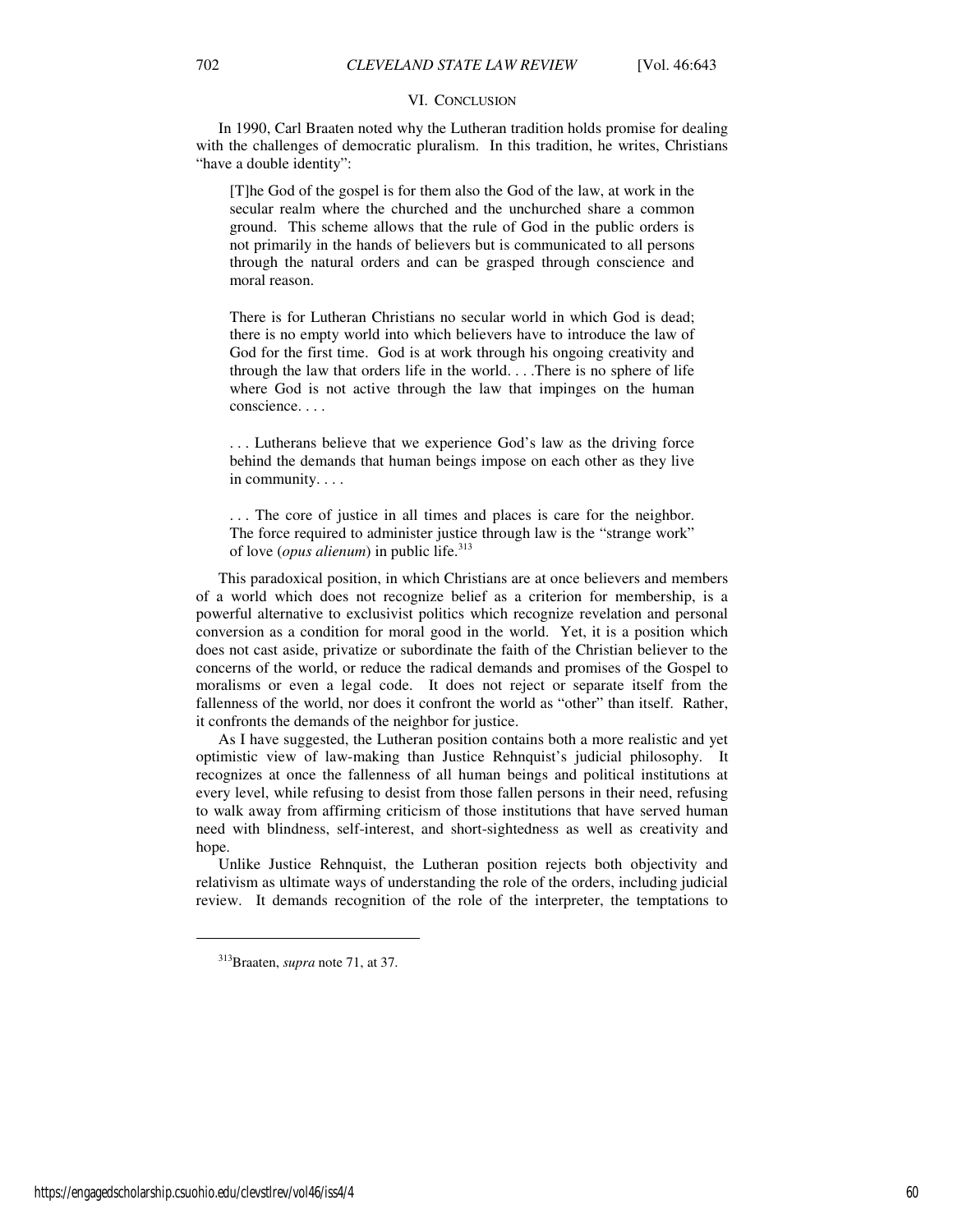which she may succumb, and the way in which natural law must ultimately guide her deliberations for the good of a diversity of citizens.

Yet, these kinds of arguments are precisely those which would make for a judicial confirmation "religion-hunt" of the kind that the Catholic justices have undergone. The evidence on Justice Rehnquist suggests, however, that such hunts are likely to be fruitless, diverting the inquirer from more significant non-religious influences on judicial philosophy, as both Justice Rehnquist's story and Justice Brennan's confirmation suggest.<sup>314</sup> It is perhaps unfortunately true that a confirmation process focussing on denominational membership may be selfdefeating, failing to smoke out what a judge believes about the Constitution or his own religion, while also being invidious—subjecting Catholics, Jews and other outsider religions to "faith-tests" not demanded of Protestants.<sup>315</sup> Indeed, the task of asking Justices about their religious beliefs might impose peculiar moral taints upon the confirmation process. As we review Justice Brennan's jurisprudence, we must either ask if he didn't mean it when he suggested that his religious beliefs would have nothing to do with his judicial decisions, $316$  or we must ask whether we have

<sup>315</sup>*See* Levinson, *supra* note 14, at 1056-58.

<sup>&</sup>lt;sup>314</sup>Justice Brennan, as Levinson interprets, is a particularly good example of the shortsighted foolishness of denomination-typing. His "anti-Catholic" pledge apparently obviated the need, in the minds of many senators, to ask him whether the other influences in his life his father's union leadership and Brennan's own judicial struggles with issues such as gerrymandering as a judge—might not influence his jurisprudence. Goldman & Gallen, *supra*  note 138 5, 47 (1994). As a result, President Eisenhower ended up with a "bum steer" from a conservative perspective—a Justice who predictably might be a liberal, looking at the other influences in his life.

Moreover, such a "litmus test" may be self-defeating because it does not take seriously the possibility that a Justice—of any faith-persuasion—may not understand his own theological tradition. A judge's or politician's religious affiliation is at its best an informed creedal commitment; at worst, conformity to cultural practices and beliefs of an only nominally religious community or a way to rub elbows with a powerful elite necessary for an official's personal advancement. If the Senate does not call in a Catholic theologian to quiz Antonin Scalia on his grasp and acceptance of Catholic doctrine, then it will be difficult for either a Justice's inquisitors or the Justice himself to recognize when his religious views are playing a role.

Thus, a Senate that assumes that a Catholic will understand and apply Catholic theology may find itself surprised to discover: a) that Catholics don't believe what the Senate thought they did, as Justice Brennan's case points out; b) that Catholics don't assume that their Catholicism has much to do with their job, as Justice Scalia's record points out; or c) that Catholics may not know Catholic theology, and in fact be closet Protestants, Deists, or New Agers.

<sup>&</sup>lt;sup>316</sup>Brennan reports that by the time of his confirmation hearings, he had settled that he had a constitutional obligation "which could not be influenced by any of my religious principles. As a Roman Catholic, I might do as a private citizen what a Roman Catholic does, and that is one thing, but to the extent that that conflicts with what I think the Constitution means or requires, then my religious beliefs have to give way." Goldman & Gallen, *supra* note 134, at 16. While Levinson expresses doubt that the Catholic Justices ended up meaning what they say, he also suggests that vibrant constitutionalism might counsel against forcing Catholic justices (and other justices) into positivism as a way of ensuring that the religious and the judicial never mix, *id.* at 1078-80.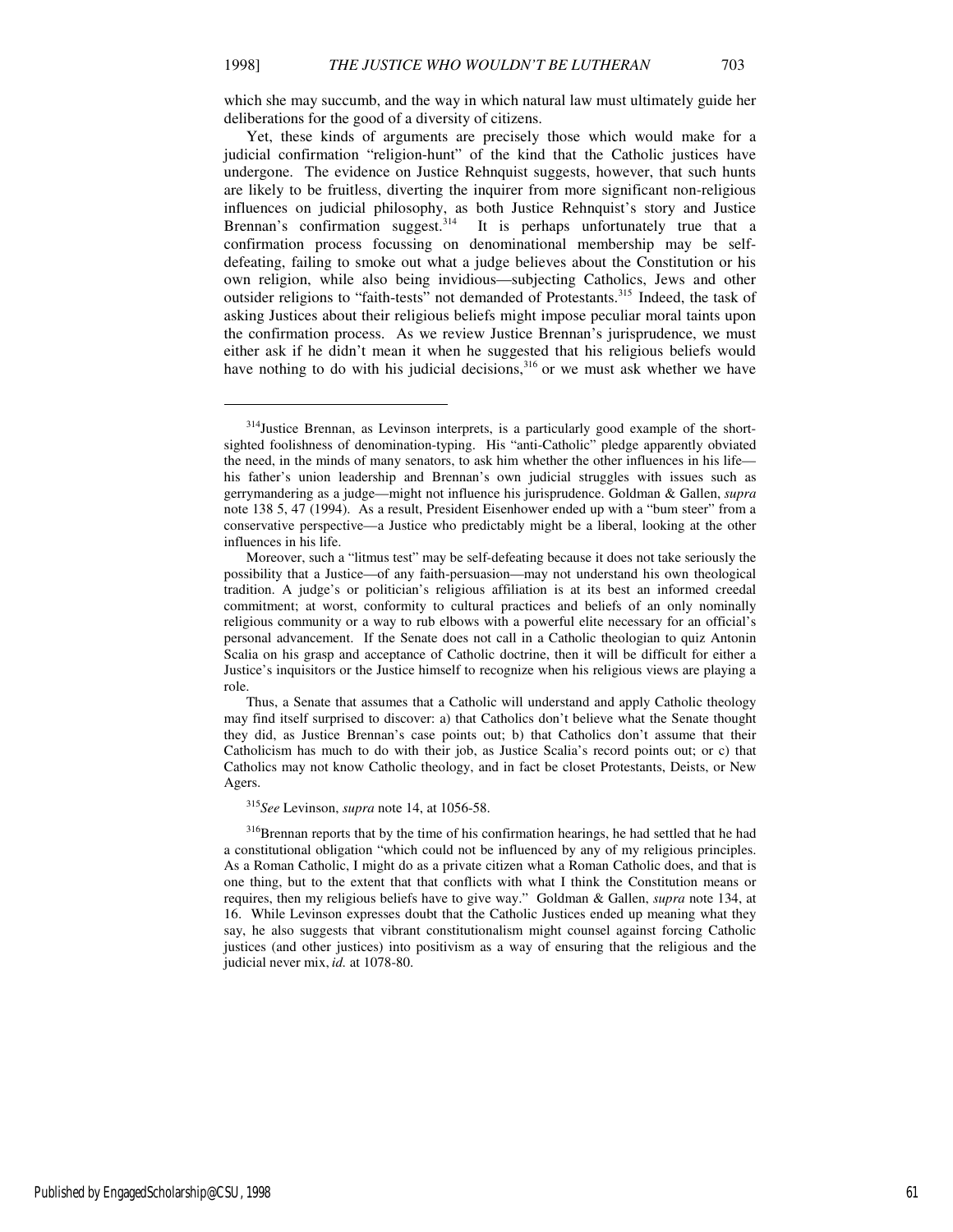encouraged Justices to reconstruct that question so narrowly—i.e., in Brennan's case, as a crass Kennedyesque question about whether he would "take orders from the Pope"—that they themselves will not realize when they have crossed the line from "strict" judicial interpretation to moral or even religious argument.<sup>317</sup>

If we force religion underground, judges may easily mistake latent religious or moral beliefs for public policy, creating real monsters of vagueness or unpredictability, when they are not faced with a hard moral-formal choice, such as the Coverian dilemma of choosing between a Fugitive Slave Act or human freedom.<sup>318</sup> As I have suggested, however, the more serious moral risk is that Justices will faithfully KEEP their promises not to mix religious beliefs and jurisprudential justifications. Although judges surely live in a sheltered world,  $319$ perhaps the most important source of self-critique for a judge is his or her faith. Despite caricatures of the mindless faithful, for a Justice coming from a mainline Western religious tradition (as most have come) faith is an encounter with the uneasy questions. It demands that a religious person ask himself or herself when he is abandoning truth for convenience, when she is confusing the good with self-interest, when she is confusing political pressure with community good. It is, of course, not the only challenge to a Justice's own limitations and self-delusions; there are the

<sup>&</sup>lt;sup>317</sup>Numerous statements suggest that Brennan at least instinctively employed natural law understandings in his jurisprudence. *See, e.g.*, Paul v. Davis, 424 U.S. 693, 734-35 (1976) (Brennan, J., dissenting) ("[O]ne of this Court's most important roles is . . . securing . . . the legitimate expectations of every person to innate human dignity and sense of worth."); Goldman & Gallen, *supra* note 134, at 38 (quoting Justice Brennan's Holmes lecture, "[L]aw, when it merits the synonym justice, is based on reason and natural insight."). In light of his jurisprudence, that Justice Brennan demurred to the question suggests that he himself did not know about the Catholic tradition of natural law, or did not assume that the natural law tradition was "religious." Levinson suggests as much. *See supra* note 15 at 1074.

<sup>&</sup>lt;sup>318</sup>Robert Cover described the moral-formal dilemma of anti-slavery judges conflicted over their legal responsibility to administer the Fugitive Slave Law and their moral beliefs that slavery was wrong. Robert Cover, JUSTICE ACCUSED 197-259 (1975).

<sup>&</sup>lt;sup>319</sup>Thus, justices will rarely be confronted about the validity of their longest-held private beliefs; and have only the same one-way conversations with newspapers and television that any of the rest of us has. Perhaps the most constant encounter with other-generational thinking, for example, is from a judge's clerks. Yet, many of them may be immediately out of law school, where the headiness of pure legal argument for its own sake is largely unencumbered by the tragedies and costs, humiliation and anger, the history and the communities of the litigants, even after the most sensitive legal education. And Rehnquist describes his own group of clerks as follows: "it would be all but impossible to assemble a more hypercritical, not to say arrogant, audience than a group of law clerks criticizing an opinion circulated by one of their employers." WILLIAM H. REHNQUIST, THE SUPREME COURT 37 (1987). According to Rehnquist, the clerks "like nothing better than to discuss and refine abstract legal issues." *Id.* at 48. Mark Tushnet has similarly noted the heavy influence of the clerks. Mark Tushnet *supra* note 117 at 1327. Of course, the Justice has his/her colleagues, all of whom live in roughly the same socioeconomic, professional, and geographical cocoon. Although as Justice Rehnquist describes the Court's review of cases, the influence of the justices on each others' first impressions seems minimal, since the culture encourages justices to be "certain" and relatively final about their views on cases before they speak. Rehnquist, *supra* note 114, at 290-95.